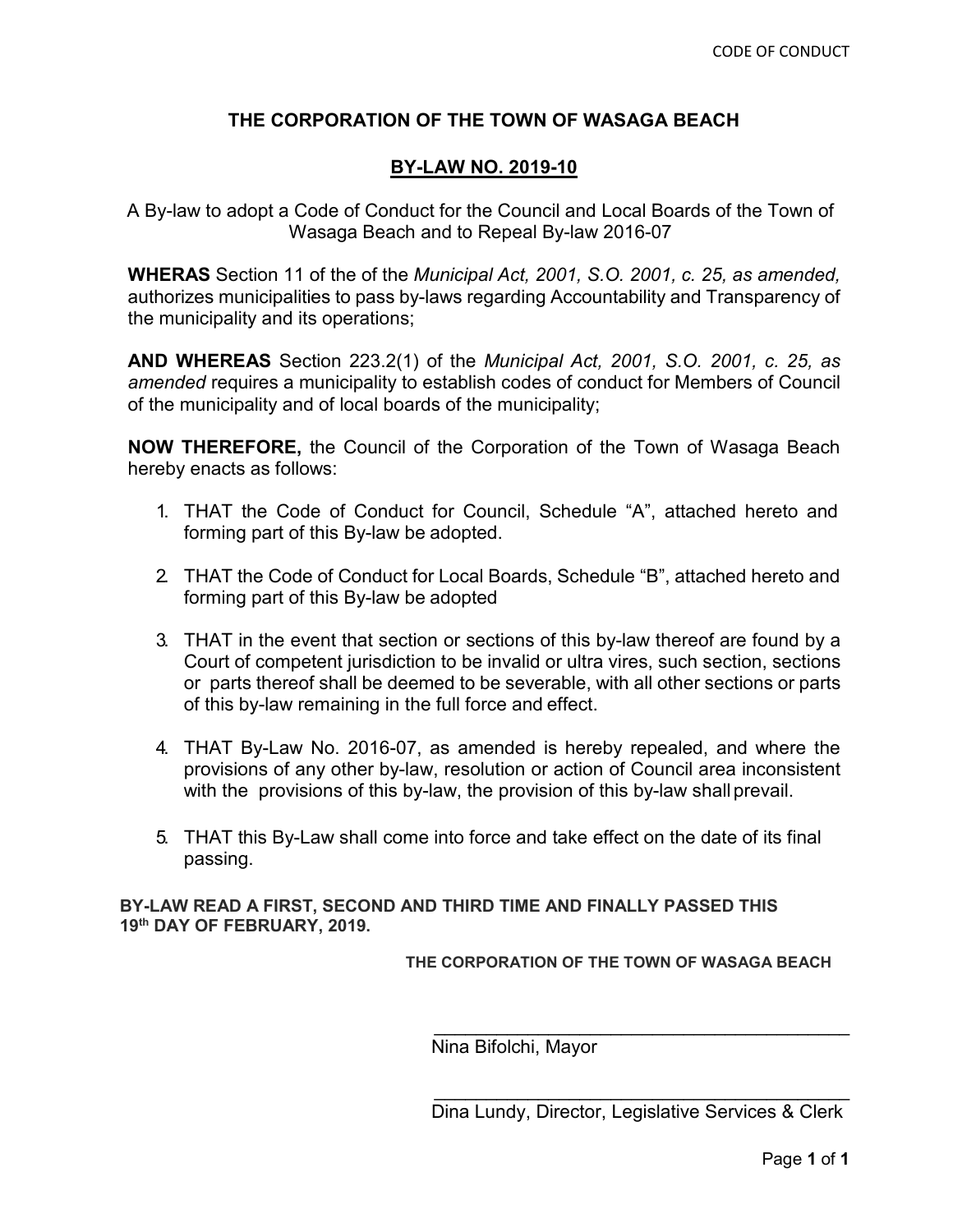

# **THE CORPORATION OF THE TOWN OF WASAGA BEACH**

# **SCHEDULE "A" TO**

# **BY-LAW NO. 2019-10**

# **COUNCIL CODE OF CONDUCT**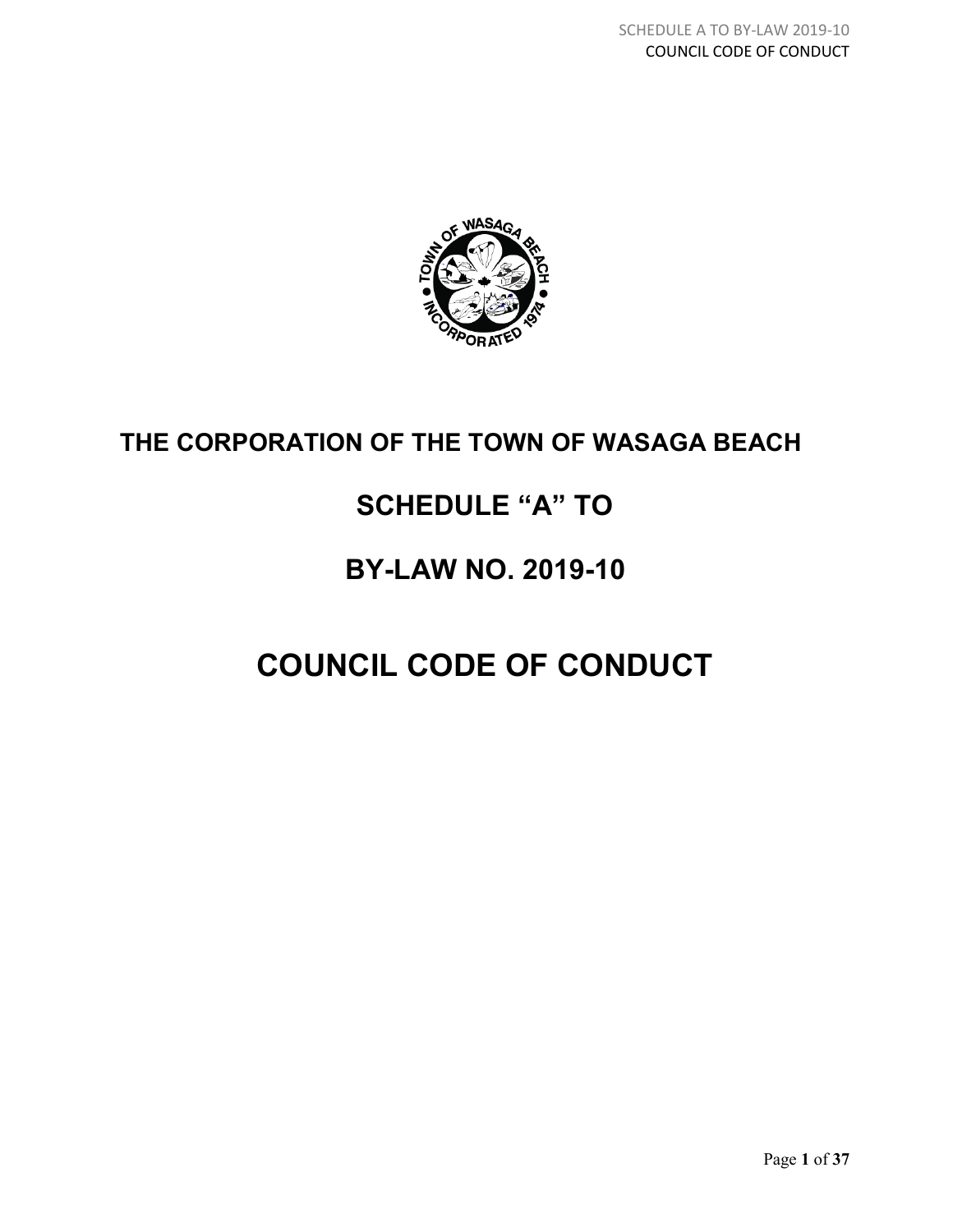# **Codeof Conduct for Members of Council**

# February 2019

Table of Contents:

| A. General Introduction                                                                                                                                                                                                                                                                                                                                                                                                                          | Page<br>3                                                |
|--------------------------------------------------------------------------------------------------------------------------------------------------------------------------------------------------------------------------------------------------------------------------------------------------------------------------------------------------------------------------------------------------------------------------------------------------|----------------------------------------------------------|
| B. Framework and Interpretation                                                                                                                                                                                                                                                                                                                                                                                                                  | 3                                                        |
| C. Guiding Principles                                                                                                                                                                                                                                                                                                                                                                                                                            | 5                                                        |
| D. Specific Rules<br>Rule 1: Avoidance of Conflicts of Interest<br>Rule 2: Gifts, Benefits and Hospitality<br>Rule 3: Member's Expenses<br>Rule 4: Confidential information<br><b>Rule 5: Use of Town Resources</b><br>Rule 6: Election Campaigns<br>Rule 7: Improper Use of Influence<br><b>Rule 8: Business Relations</b>                                                                                                                      | 6<br>10<br>15<br>17<br>19<br>20<br>22<br>23              |
| <b>Rule 9: Member Conduct</b><br><b>Rule 10: Media Communications</b><br>Rule 11: Respect for the Town By-laws and Policies<br>Rule 12: Respectful Workplace<br>Rule 13: Conduct Respecting Staff<br>Rule 14: Employment of Council Relatives/Family Members<br>Rule 15: Not Undermine, Work Against Council's Decisions<br>Rule 16: Reprisals and Obstructing<br>Rule 17: Acting on Advice of Integrity Commissioner<br>Rule 18: Implementation | 24<br>25<br>26<br>26<br>27<br>28<br>29<br>30<br>30<br>30 |
| E. Complaint Protocol<br>Part A: Informal Complaint Procedure<br>Part B: Formal Complaint Procedure<br><b>Initial Complaint</b><br><b>Classification by Integrity Commissioner</b><br>Investigation<br><b>Council Review</b><br>Confidentiality<br><b>Complaint Form</b>                                                                                                                                                                         | 31<br>31<br>31<br>32<br>33<br>35<br>36<br>37             |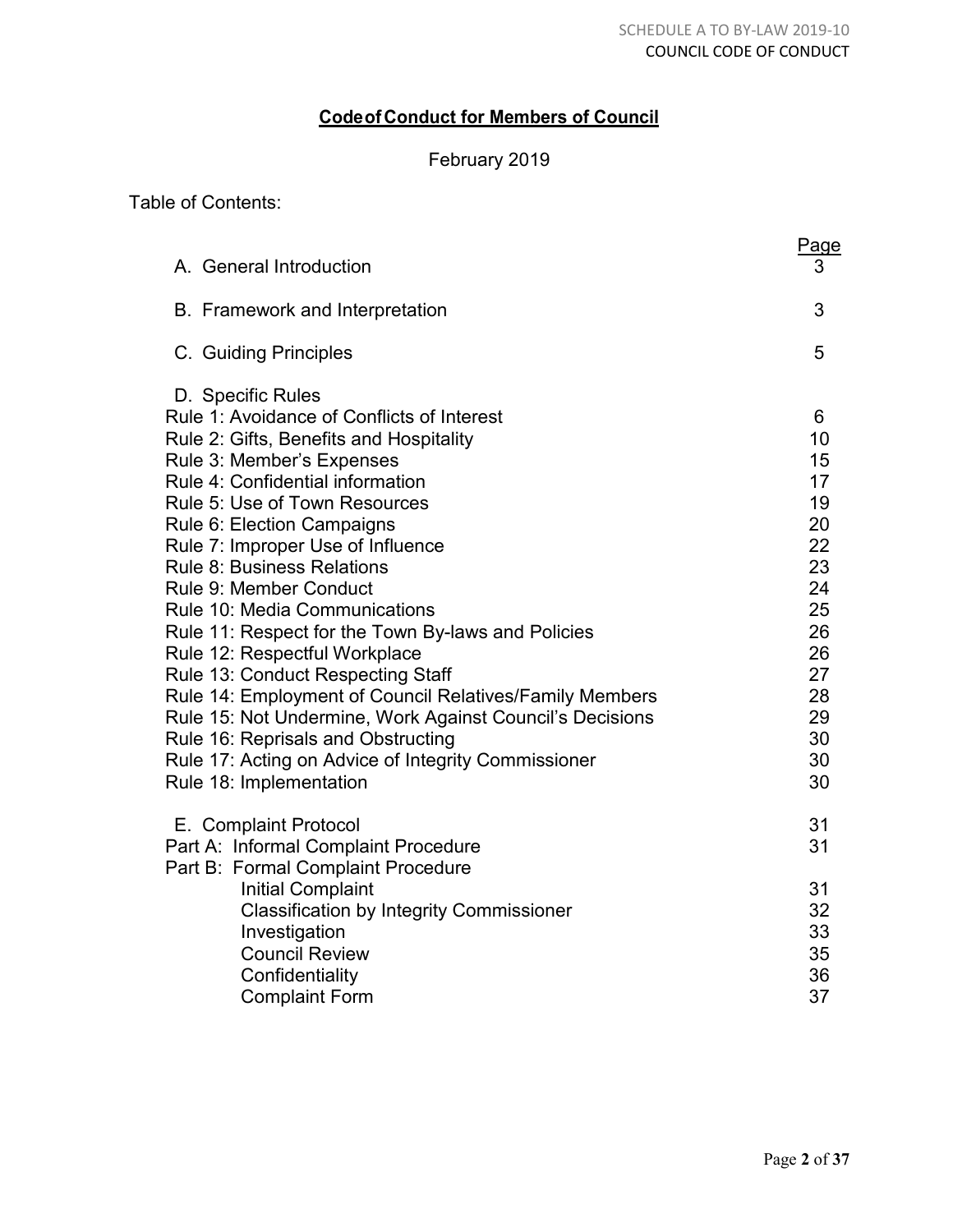# **A. General Introduction**

Members of Wasaga Beach Council recognize their obligation to serve their constituents and the public in a conscientious and diligent manner understanding that as leaders of the community, they are held to a higher standard of behaviour and conduct.

Members recognize that ethics and integrity are at the core of public confidence in government and in the political process; that elected officials are expected to perform their duties in office and arrange their private affairs in a manner that promotes public confidence, avoids the improper use of influence of their office and conflicts of interests, both apparent and real. They recognize the need to uphold both the letter and the spirit of the law including policies adopted by Council.

This *Code of Conduct* ensures that Members of Council share a common basis and understanding for acceptable conduct of Members of Council, in concert with and beyond the minimum standards of behaviour set out in the existing legislative framework.

This Code of Conduct is consistent with the principles of transparent and accountable government, and reflective of the Town's core values of <Core Values >.

# **B. Framework and Interpretation**

- 1. This *Code of Conduct* applies to all Members of Council ("Members"). It is to be given broad, liberal interpretation in accordance with applicable legislation and the definitions set out herein. As a living document the Code of Conduct will be brought forward for review at the end of each term of Council, when relevant legislation is amended, and at other times when appropriate to ensure that it remains current and continues to be a useful guide to Members of Council.
- 2. Commentary and examples used in this *Code of Conduct* are illustrative and not exhaustive. From time to time additional commentary and examples may be added to this document by the Integrity Commissioner and supplementary materials may also be produced as deemed appropriate.
- 3. Where an elected official discloses all known facts to the Integrity Commissioner and as long as those facts remain unchanged, the Member may rely on written advice provided by the Integrity Commissioner. The Integrity Commissioner will be bound by the advice given, as long as the facts remain unchanged, in the event that he or she is asked to investigate a complaint.
- 4. Elected Officials seeking clarification of any part of this *Code* should consult with the Integrity Commissioner.
- 5. The *Municipal Act, 2001* is the primary piece of legislation governing municipalities however there are other statutes that govern the conduct of elected municipal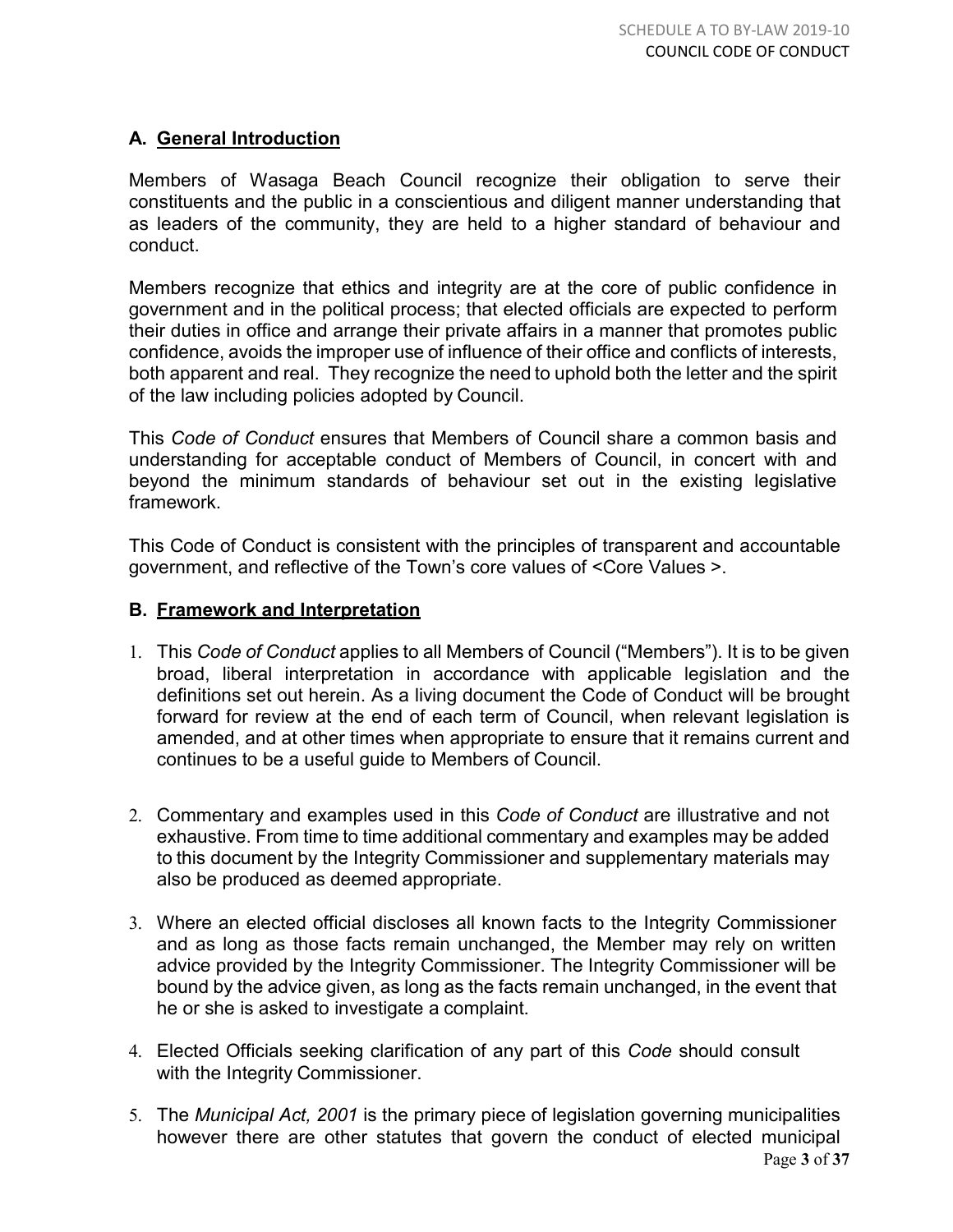officials. It is intended that the *Code of Conduct* operate together with and as a supplement to the following legislation:

- *Municipal Act, 2001;*
- *Municipal Conflict of Interest Act (*MCIA*);*
- *Municipal Elections Act, 1996;*
- *Municipal Freedom of Information and Protection of Privacy Act (*MFIPPA*);*
- *Criminal Code of Canada.*

## **Definitions**

- a. "Family" includes "child", "parent" and "spouse" as those terms are defined in the *Municipal Conflict of Interest Act* (set out below for ease of reference), and also includes
	- step-child and grand-child;
	- siblings and step-siblings;
	- aunt/uncle, niece/nephew, first cousins
	- in-laws, including mother/father, sister/brother, daughter/son
	- any person who lives with the Member on a permanent basis.

"Child" means a child born within or outside marriage and includes an adopted child and a person whom a parent has demonstrated a settled intention to treat as a child of his or her family;

"Parent" means a parent who has demonstrated a settled intention to treat a child as a member of his or her family whether or not that person is the natural parent of the child;

"Spouse" means a person to whom the person is married or with whom the person is living in a conjugal relationship outside of marriage;

- b. "Member" means a member of the Council of the Town of Wasaga Beach, including the Mayor.
- c. "Social Media" means publicly available, third party hosted, interactive web technologies used to produce, post and interact through text, images, video and audio to inform, share, promote, collaborate or network.
- d. "Staff" includes the Chief Administrative Officer, Directors, Managers, Supervisors and all non-union and union staff whether full-time, part- time, contract, seasonal or volunteers.
- e. "Nomination Day" means the last day for filing or withdrawing a nomination as provided for by the *Municipal Elections Act, 1996*.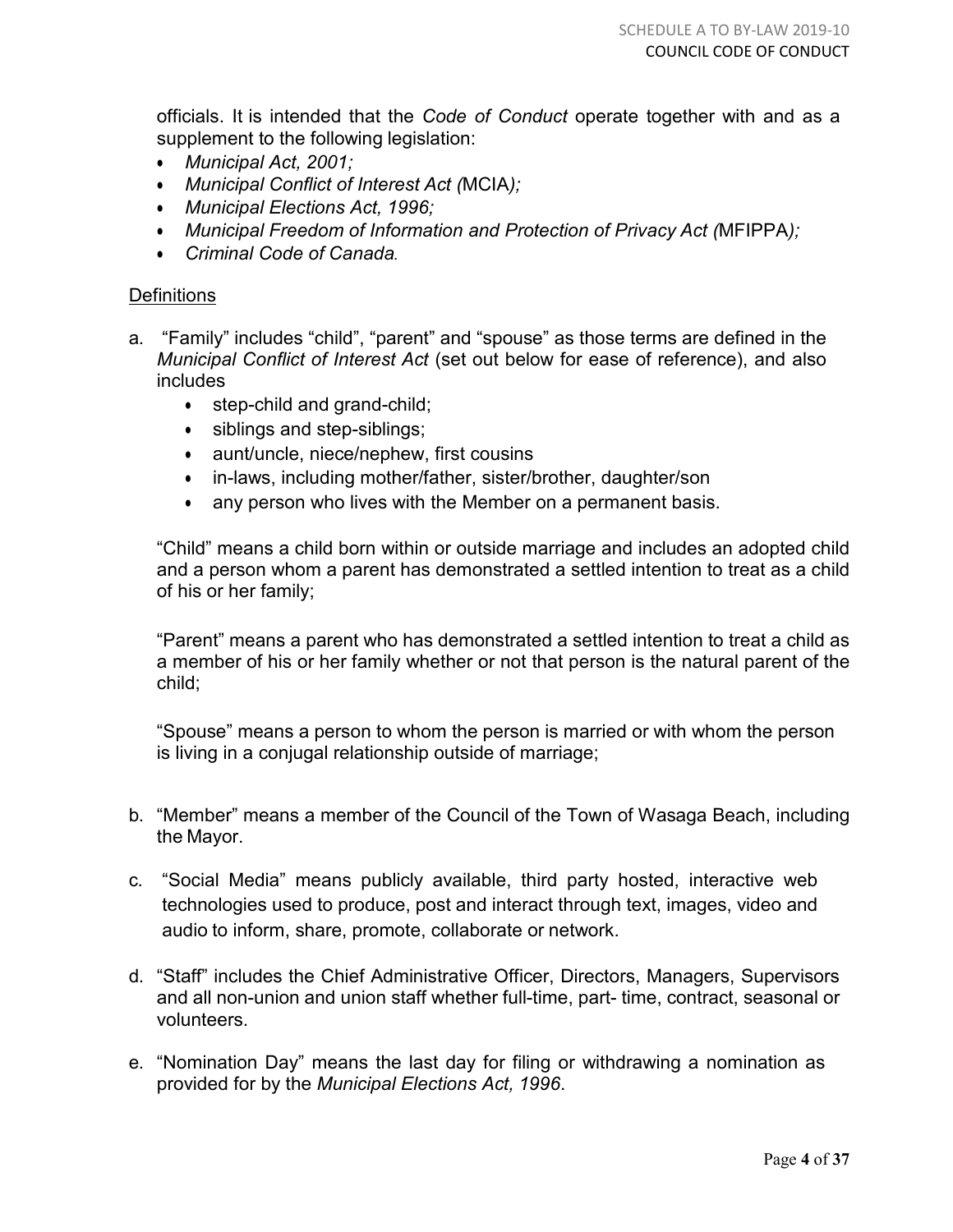# **C. Guiding Principles**

1. Members of Council shall serve the public and their constituents in a conscientious and diligent manner.

2. Members of Council should be committed to performing their functions with integrity impartiality and transparency.

3. Members of Council shall perform their duties in office and arrange their private affairs in a manner that promotes public confidence and will bear close public scrutiny.

4. There is a benefit to municipalities when members have a broad range of knowledge and continue to be active in their own communities, whether in business, in the practice of a profession, in community associations, and otherwise.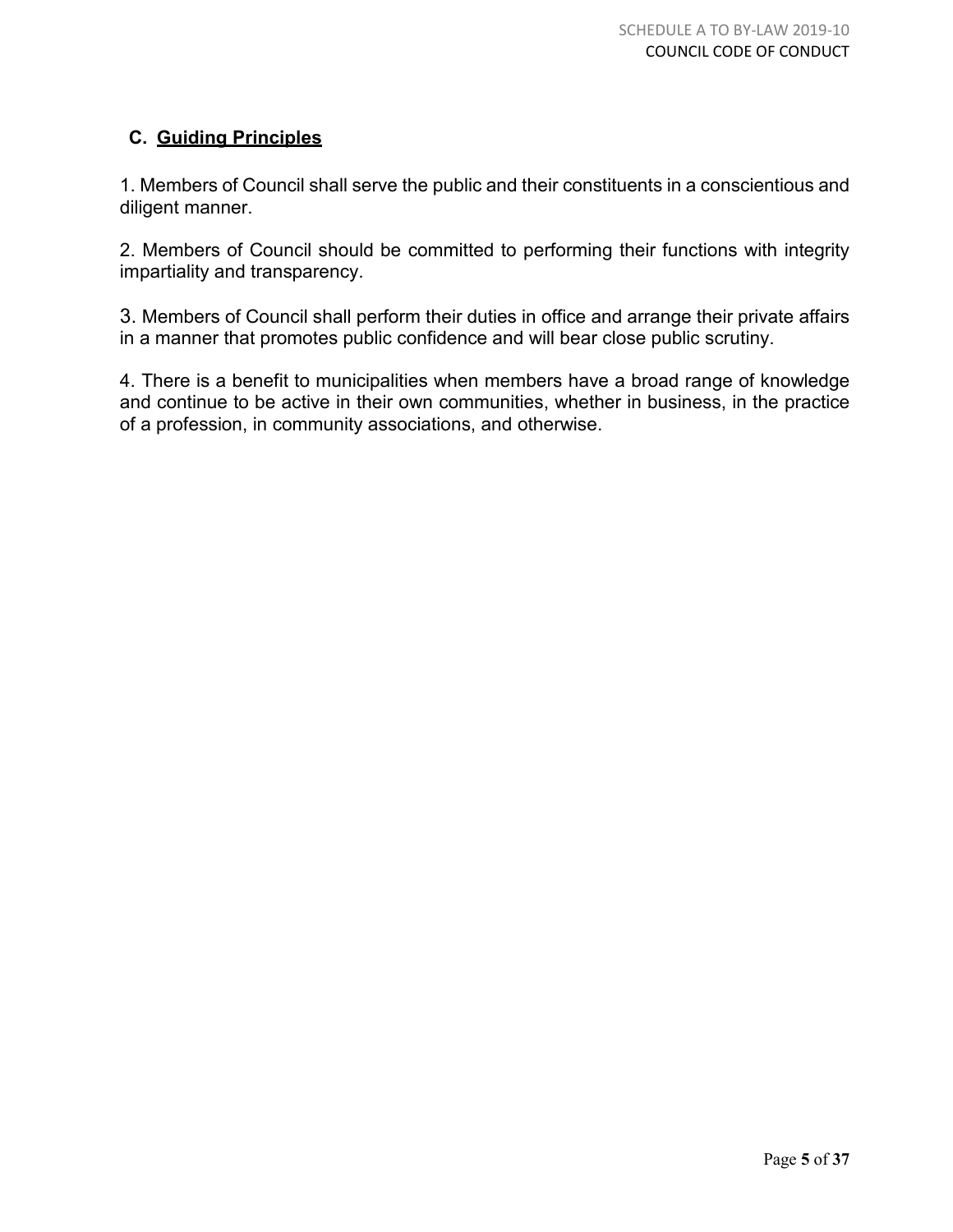# **D. Specific Rules Rule No. 1 Avoidance of Conflicts of Interest**

In this Rule:

- a. "disqualifying interest" means an interest in a matter that, by virtue of the relationship between the Member of Council and other persons or bodies associated with the matter, is of such a nature that reasonable persons fully informed of the facts would believe that the Member of Council could not participate impartially in the decision-making processes related to the matter.
- b. "non-disqualifying interest" means an interest in a matter that, by virtue of the relationship between the Member of Council and other persons or bodies associated with the matter, is of such a nature that reasonable persons fully informed of the facts would believe that the Member of Council could participate impartially in the decision-making processes related to the matter so long as:

The Member of Council fully discloses the interest so as to provide transparency about the relationship; and

The Member of Council states why the interest does not prevent the Member from making an impartial decision on the matter.

- 1. Members of Council shall not participate in the decision-making processes associated with their office when prohibited to do so by the Municipal Conflict of Interest Act.
- 2. Members of Council shall not participate in the decision-making processes associated with their office when they have a disqualifying interest in a matter.
- 3. For greater certainty:
	- a. Members of Council shall not participate in the decision-making processes associated with their office when they have a direct, indirect or deemed pecuniary interest in a matter, except in compliance with the Municipal Conflict of Interest Act.
	- b. Members of Council shall not participate in the decision-making processes associated with their office when they have an interest that though in compliance with the Municipal Conflict of Interest Act, is nevertheless a disqualifying interest by virtue of the nature of the relationship between the Member and other persons or bodies to be affected by the decision.
- 4. Treatment of Non-Disqualifying Interests:
	- a. Members of Council may participate in the decision-making processes associated with their office when they have a non-disqualifying interest provided they file at their earliest opportunity a Transparency Disclosure in a form and manner established by the Town Clerk acting in consultation with the Integrity Commissioner.
	- b. Transparency Disclosures are public documents and shall be available for public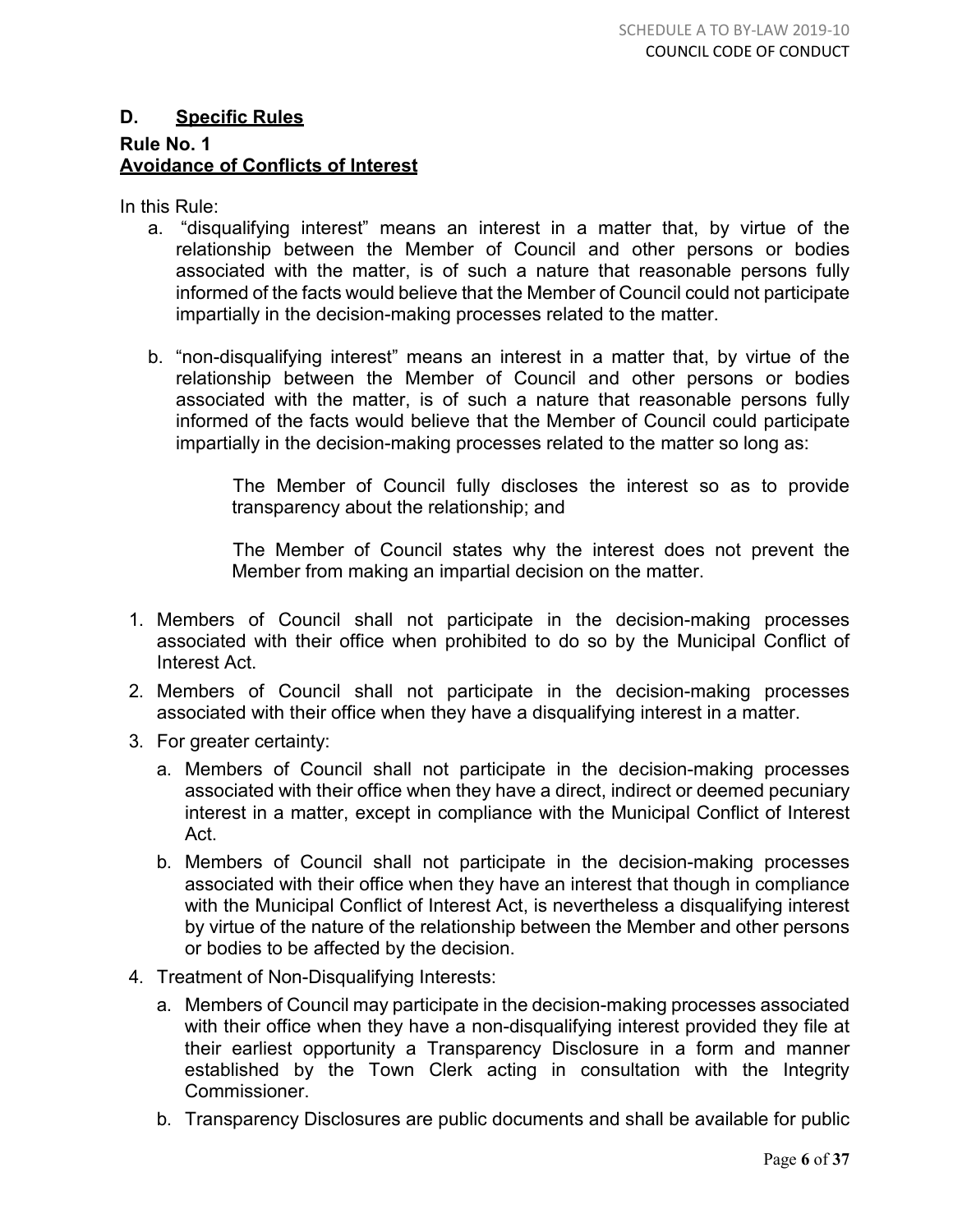viewing on the Town web site.

c. The determination of whether an actual disqualifying interest or an actual nondisqualifying interest exists, when challenged, is subject to the determination by the Integrity Commissioner of whether a reasonable person fully informed of the facts would believe that the Member of Council could not participate impartially in the decision-making processes related to the matter.

#### *Commentary*

*Members of Council should be committed to performing their functions with integrity and to avoiding the improper use of the influence of their office, and private conflicts of interest, both apparent and real. Members of Council shall also not extend in the discharge of their official duties, preferential treatment to Family Members, organizations or groups in which they or their Family Members have a direct or indirect pecuniary interest.*

*Members of Council have a common understanding that in carrying out their duties as a Member of Council, they will not participate in activities that grant, or appear to grant, any special consideration, treatment or advantage to a Family Member or an individual which is not available to every other individual.*

*Members of Council are governed by the Municipal Conflict of Interest Act (MCIA). The Integrity Commissioner is empowered to investigate and rule on all conflicts of interest, whether pecuniary or non-pecuniary, however, until March 1, 2019, in the event an application under the MCIA is filed with the Court, the provisions of that statute may limit any authority given to the Integrity Commissioner to receive or investigate complaints regarding alleged contraventions under the Municipal Conflict of Interest Act.* 

*Members of Council may seek conflict of interest or other advice, in writing, from the Integrity Commissioner. Where members choose to seek external legal advice on conflict of interest or other Code of Conduct issues, these fees will not be reimbursed by the Town of Wasaga Beach and cannot be charged to any office account.*

*Members may not participate in activities that grant, or appear to grant, any special consideration, treatment or advantage to a Family Member or an individual which is not available to every other individual.*

*When a member, despite the existence of an interest, believes that he or she may still participate in a matter with an open mind, the public interest is best served when the Member is able to articulate the interest, and why the interest does not amount to a disqualifying conflict of interest.*

*Members must remain at arm's length when Town staff or Council is asked to consider a matter involving a Family Member or a person or organization with whom the Member has a real or apparent conflict of interest.* 

5. Members who seek advice from the Integrity Commissioner with respect to the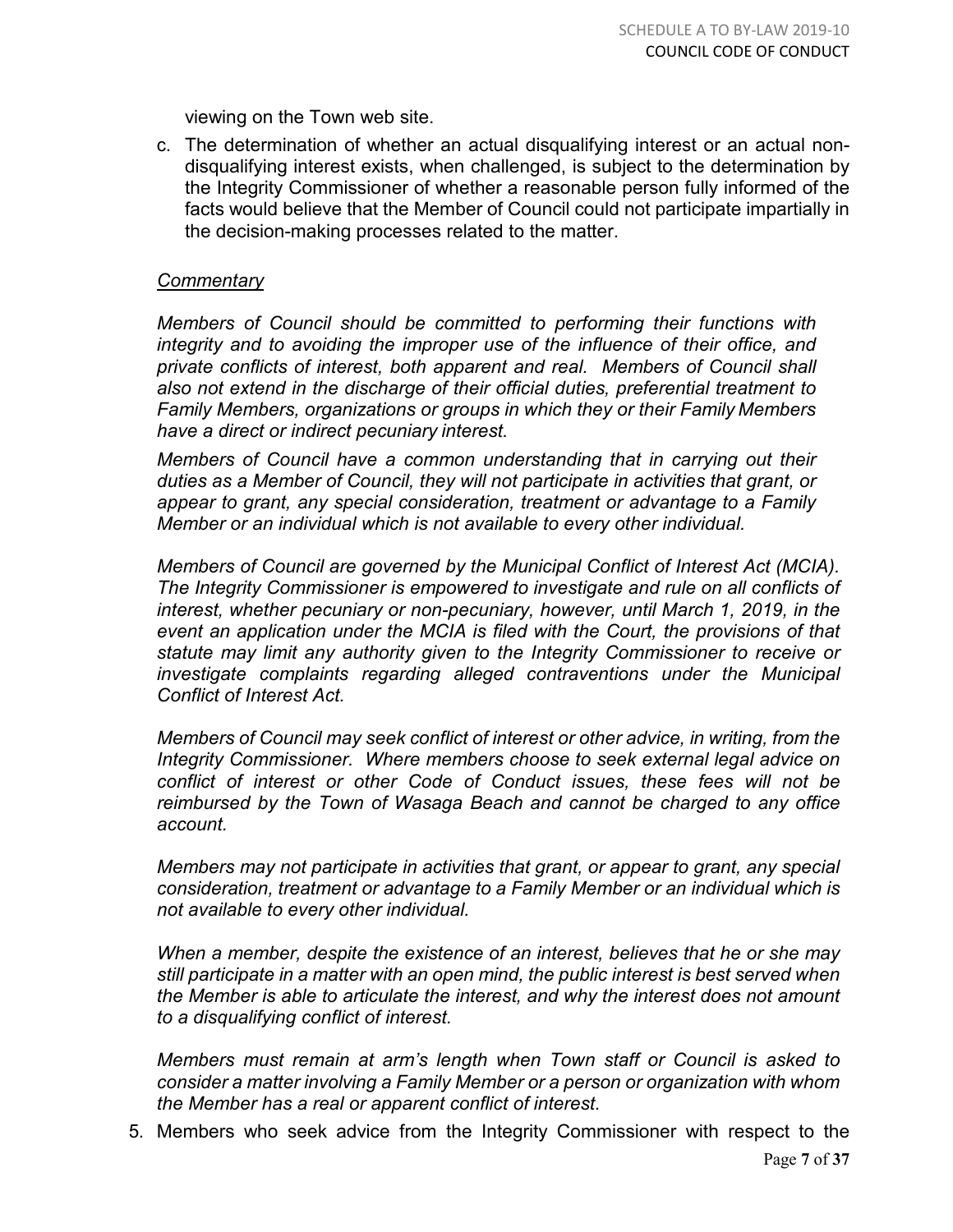application of this Rule may rely on the provisions of Part B. "Framework and Interpretation" (paragraph 3) and the Rule 17, "Acting on Advice of Integrity Commissioner."

- 6. Members of Council shall avoid any interest in any contract made by him/her in an official capacity and shall not contract with the Town or any agency thereof for the sale and purchase of supplies, material or equipment or for the rental thereof.
- 7. Members of Council, while holding public office, shall not engage in an occupation or the management of a business that conflicts with their ability to diligently carry out their role as a Member of Council, and shall not in any case profit directly or indirectly from such business that does or has contracted with the Town of Wasaga Beach.

# *Commentary: Members of Council may for example teach, or run a business that does not conflict or interfere with their duties*

- 8. Despite paragraph 7., a Member of Council may hold office or a directorship in an agency, board, commission or corporation where the Member has been appointed by Town Council or by the Council of the County of Simcoe, or by the Federal or Provincial Government.
- 9. Despite paragraph 7. a Member of Council may hold office or directorship in a charitable, service or other not-for-profit corporation subject to the Member disclosing all material facts to the Integrity Commissioner and obtaining a written opinion from the Integrity Commissioner approving the activity, as carried out in the specified manner, which concludes that the Member does not have a conflict between his/her private interest and public duty. In circumstances where the Integrity Commissioner has given the Member a qualified opinion, the Member of Council may remedy the situation in the manner specified by the Integrity Commissioner.

# *Commentary*

*Examples of exceptions include hospital boards, charitable boards, police services boards, community foundations, the Association of Municipalities of Ontario, the Federation of Canadian Municipalities, service clubs such as the Rotary Club, Lions Club and other not-for- profit organizations. Members should exercise caution if accepting such positions if the organization could be seeking a benefit or preferential treatment from the Town at any time*

*The legislative obligation is set out in the Municipal Conflict of Interest (MCIA). If the Member of Council, or a family member of the Member of Council, sits on a body which has a pecuniary interest in a matter before Council (such as an application for grant, support or other contribution), that Member has a deemed pecuniary interest. The Member of Council should disclose the interest and should not participate in or vote on such matter, in compliance with the obligations of s.5, MCIA.*

*The Code of Conduct captures the broader common law responsibility and requires members to avoid any possible appearance of favoring organizations or groups on which the Member's family members serve, it is preferable that Members of Council do not serve in such a capacity.* 

*Family members of Members of Council are not precluded, or even discouraged, from serving on not-for-profit organizations or other bodies. However, where family members of Members of Council serve in such a capacity, the Member should declare*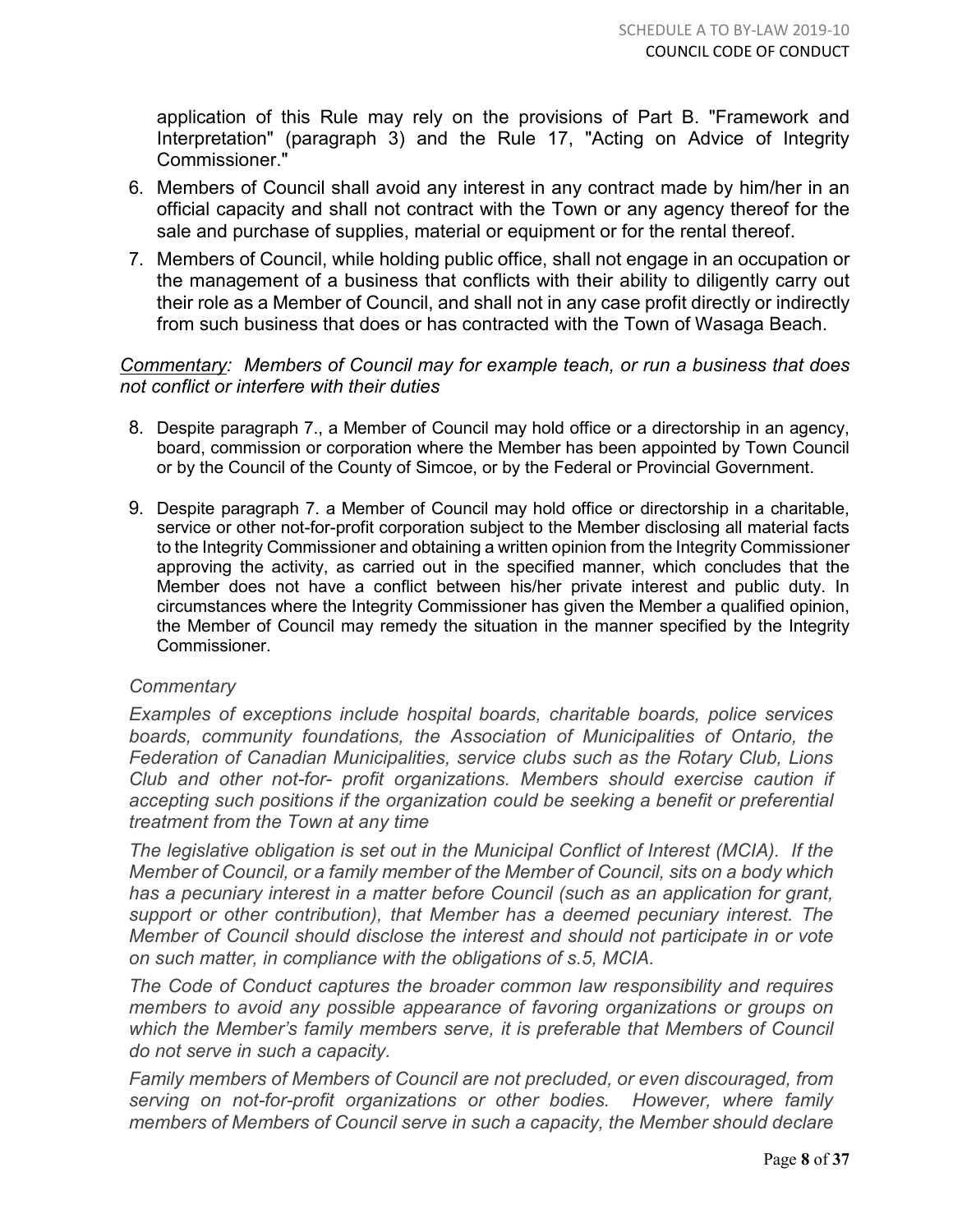*a conflict of interest whenever there is a matter for Council consideration in which the not-for-profit organization or body has a pecuniary interest.*

*For this reason, the following questions may assist Members in assessing whether they should be a member of the body, or if their family member is a member of the body, when a matter may give rise to a conflict:*

*Is this a corporation created to carry on municipal business on behalf of the Town, or to which I am appointed because I am a Council appointee? In these cases the Municipal Conflict of Interest Act, s.4(h) exempts Members from MCIA disclosure/recusal obligations.* 

*If no, is this a body (a board, commission, or corporation) which seeks Town resources such as space, support, funds?* 

*If yes, the Member of Council should not serve on the board of directors.* 

*If a family member (spouse, sibling, child) of the Council Member is a member of the body, then the Member of Council should declare a conflict of interest any time Council is considering a matter in which the body has a pecuniary interest.*  In this way, there is no perception that the Council Member is giving preferential *consideration to the body on which the Member's family member serves*.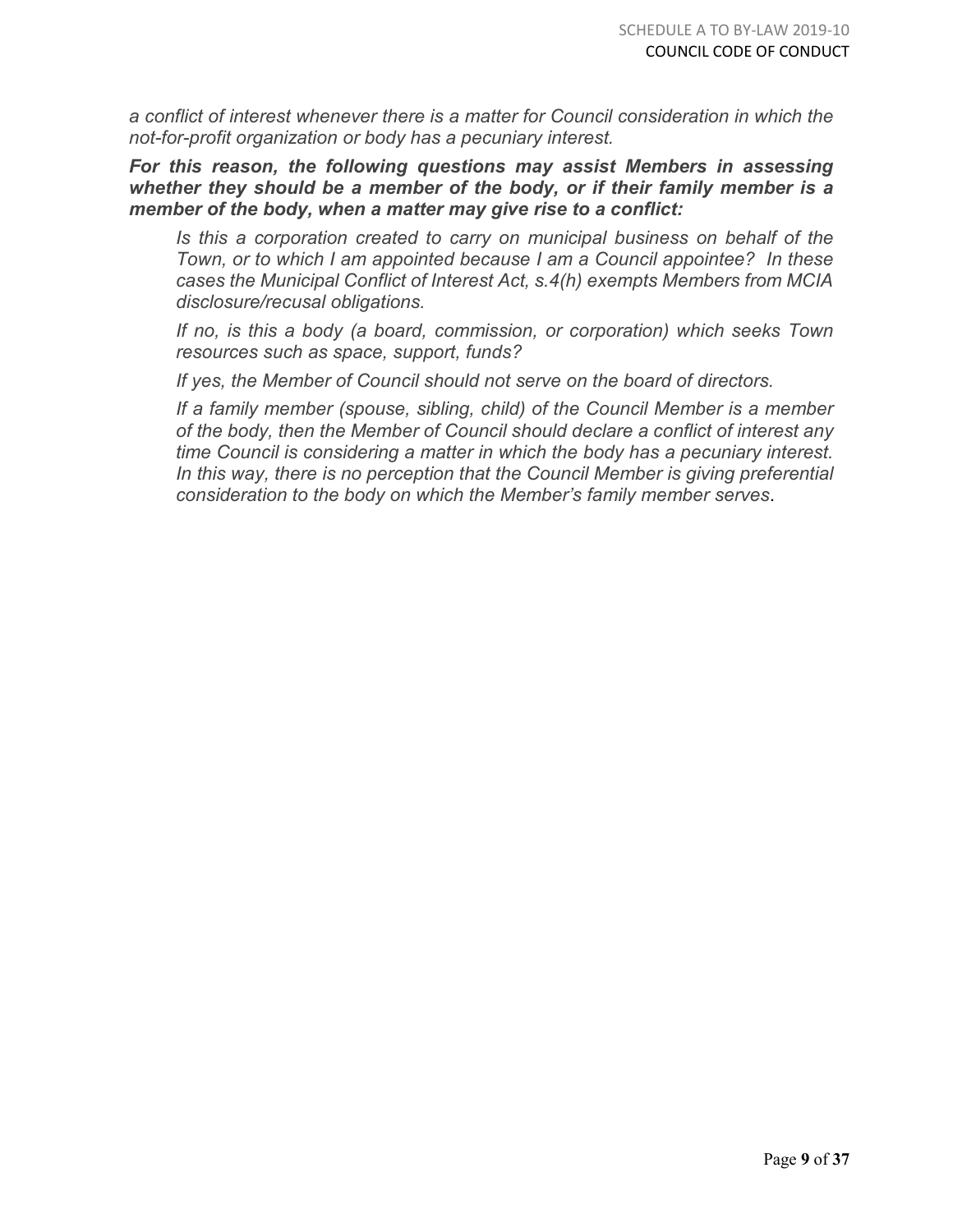# **Gifts, Benefits and Hospitality**:

In this Rule:

- a. "Gift" means money, fee, advance, payment, gift, gift certificate, promise to pay, property, travel, accommodation, entertainment, hospitality or any other personal benefit connected directly or indirectly with the performance of a Member's duties of office, but excludes:
	- i. Compensation authorized by law;
	- ii. Political contributions otherwise reported by law, in the case of Members running for office;
	- iii. Services provided by persons volunteering their time;
	- iv. Contributions of value that are specifically addressed in other provisions of this Code
	- v. Gifts provided to the Town of Wasaga Beach and which are logged, archived and/or publicly displayed as such.
- b. A Gift provided with the Member's knowledge to a Family Member or to a Member's staff that is connected directly or indirectly to the performance of the Member's duties, is deemed to be a Gift to that Member.
- c. "Token of Appreciation" means such gifts or benefits that normally accompany the responsibilities of office and are received as an incident of protocol or social obligation, or which are a suitable memento of a function honouring the Member.
- d. "Official Hospitality" means food, lodging, transportation and entertainment provided by Provincial, Regional and local governments or political subdivisions of them, by the Federal government or by a foreign government within a foreign country or at a conference, seminar or event where the Member is either speaking or attending in an official capacity at an official event (such as at meetings of AMO, FCM, or conducted by providers of continuing education).
- e. "Business Hospitality" means food and beverages consumed at banquets, receptions or similar events, if:
	- i. attendance serves a legitimate business purpose;
	- ii. the person extending the invitation or a representative of the organization is in attendance; and
	- iii. the value is reasonable and the invitations infrequent;
- f. "Publications" means communication to the offices of a Member, including subscriptions to newspapers, and periodicals.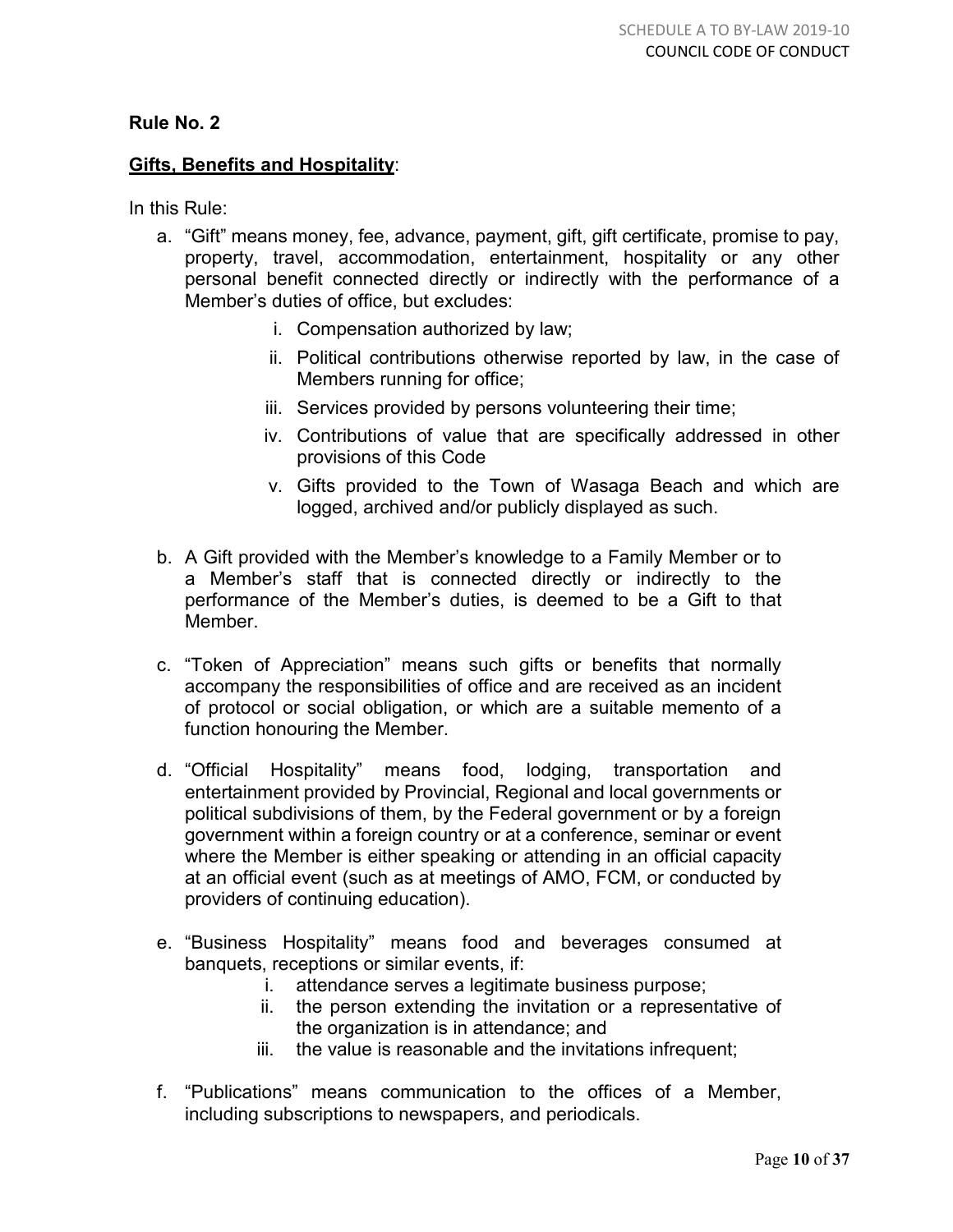- 1. No Member shall accept any Gift unless expressly permitted by this Rule.
- 2. No Member shall accept any Gift involving the use of property or facilities, such as a vehicle, office, club membership or vacation property at less than reasonable market value or at no cost. Notwithstanding this prohibition, with specific approval provided by Council, a Member may be sponsored to attend educational site visits connected with an identified project.
- 3. Gifts identified in Column B of Table '1' may be accepted by a Member provided the Gift is disclosed in accordance with the conditions set out in Column 'C'.
- 4. Gift Disclosure, where required, is to be accomplished by filing within 30 days of receipt of the gift or reaching the annual limit, a Councillor Information Statement in a form prescribed by the Integrity Commissioner and providing same to the Town Clerk for posting on the Town's web site.
- 5. Gifts identified in Column B shall not be accepted, without the Integrity Commissioner's specific approval, when the conditions set out in Column 'D' are applicable.
- 6. In providing advice to a Member about their obligations respecting Gifts, or in considering any inquiry with respect to a Councillor Information Statement or an assertion that this Rule has be breached, or in providing consent, where required, that a Gift may be accepted, the Integrity Commissioner shall determine whether the receipt of the Gift might, in the opinion of the Integrity Commissioner, create a conflict between a private interest and the public duty of the Member. In the event that the Integrity Commissioner makes that preliminary determination, he/she shall call upon the Member to justify receipt of the gift or benefit.
- 7. Should the Integrity Commissioner determine the receipt of a Gift was inappropriate, the Integrity Commissioner may direct the Member to return the gift, reimburse the donor for the value of any gift or benefit already consumed, or the Integrity Commissioner may order the Member to forfeit the gift or remit the value of any gift or benefit already consumed to the Town, or a Town agency, board or commission. Any such direction ordered by the Integrity Commissioner shall be a matter of public record.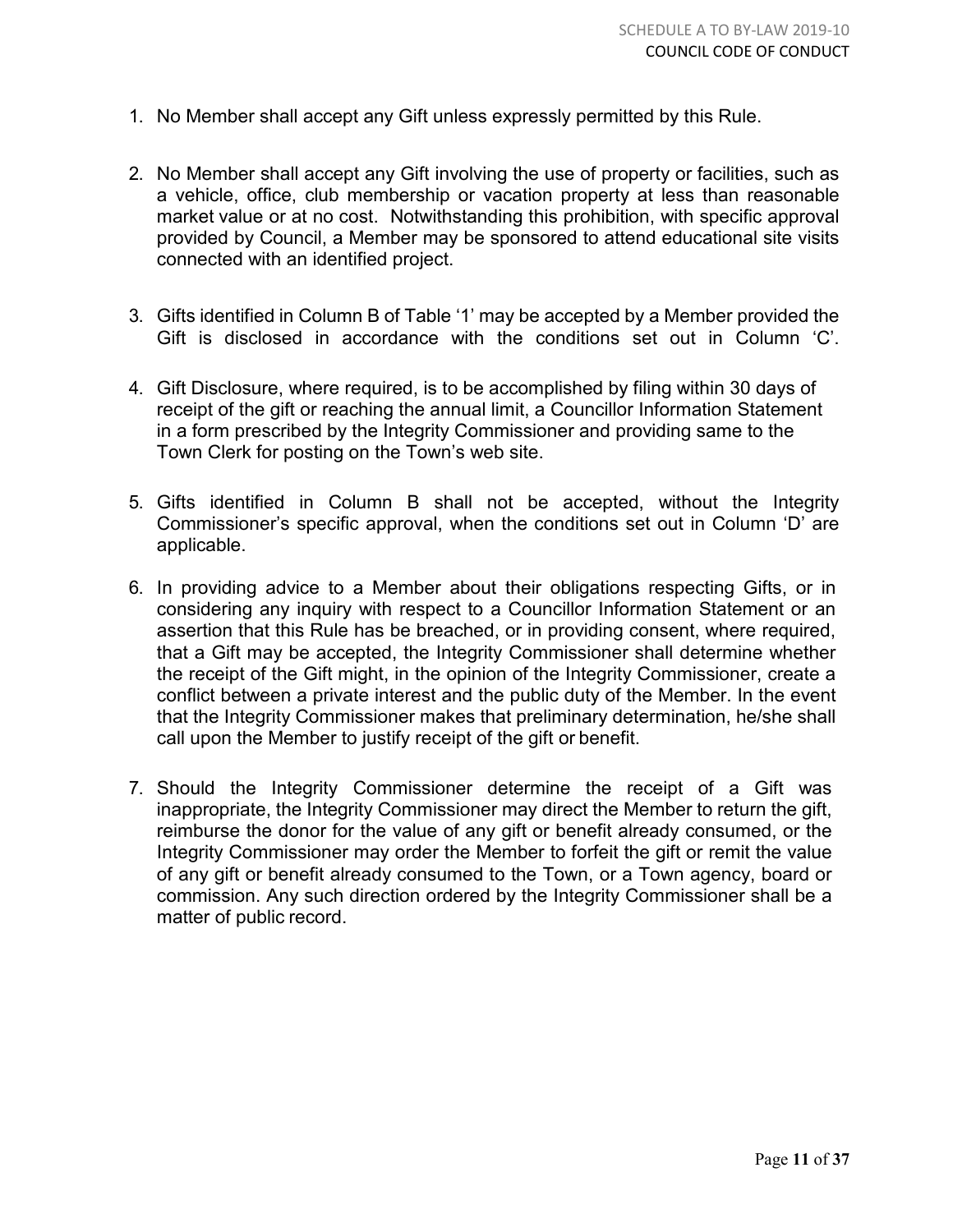# TABLE '1' **Gift Treatment and Disclosure**

|                              | B                                                          | С                                                                                                                                                               | I)                                                                                                                                                                                                    |
|------------------------------|------------------------------------------------------------|-----------------------------------------------------------------------------------------------------------------------------------------------------------------|-------------------------------------------------------------------------------------------------------------------------------------------------------------------------------------------------------|
| <b>Type of Gift</b>          | <b>Examples</b>                                            | <b>Gift Disclosure</b>                                                                                                                                          | <b>Gift No Longer Allowable</b>                                                                                                                                                                       |
|                              |                                                            | <b>Apparent Value at</b><br>which Gift, or the<br>cumulative value<br>from one source in<br>a calendar year is<br>disclosable                                   | Condition or Actual Value beyond<br>which gift is not allowable (Value<br>assessed on basis of single Gift<br>or cumulative Gift value from one<br>source in calendar year)<br>(without IC approval)  |
| Token of<br>Appreciation     | Plaques, Pens,<br>Mugs, Vase, Event<br>Photos, and similar | No need to record -<br>Deemed Zero<br>Value                                                                                                                     | Actual Value of a single gift is<br>over \$500<br>(allowable with IC approval)                                                                                                                        |
|                              | Perishable<br>(includes flowers,<br>food)                  | No need to record -<br>Deemed Zero<br>Value                                                                                                                     | <b>Excludes Alcohol with actual</b><br>value over \$100                                                                                                                                               |
|                              | <b>Gift to Town</b>                                        | Not a 'Gift'. No<br>need to record.<br>Town staff (identify)<br>to record and take<br>possession unless<br>otherwise on public<br>display. Deemed<br>Zero Value | N/A                                                                                                                                                                                                   |
| Course of<br><b>Business</b> | <b>Publications</b>                                        | No need to record -<br>Deemed Zero<br>Value                                                                                                                     | N/A                                                                                                                                                                                                   |
|                              | Art                                                        | \$100                                                                                                                                                           | \$500                                                                                                                                                                                                 |
|                              | <b>Business Meals</b>                                      | \$100                                                                                                                                                           | \$500                                                                                                                                                                                                 |
|                              | <b>Business</b><br>Hospitality                             | \$100                                                                                                                                                           | \$750<br>More than two Event Tickets<br>(Golf, Gala, Sporting,<br>Entertainment) per event<br>More than one event per year<br>from the same person or<br>organization<br>(allowable with IC approval) |
|                              | <b>Official Hospitality</b>                                | \$500                                                                                                                                                           | No limit                                                                                                                                                                                              |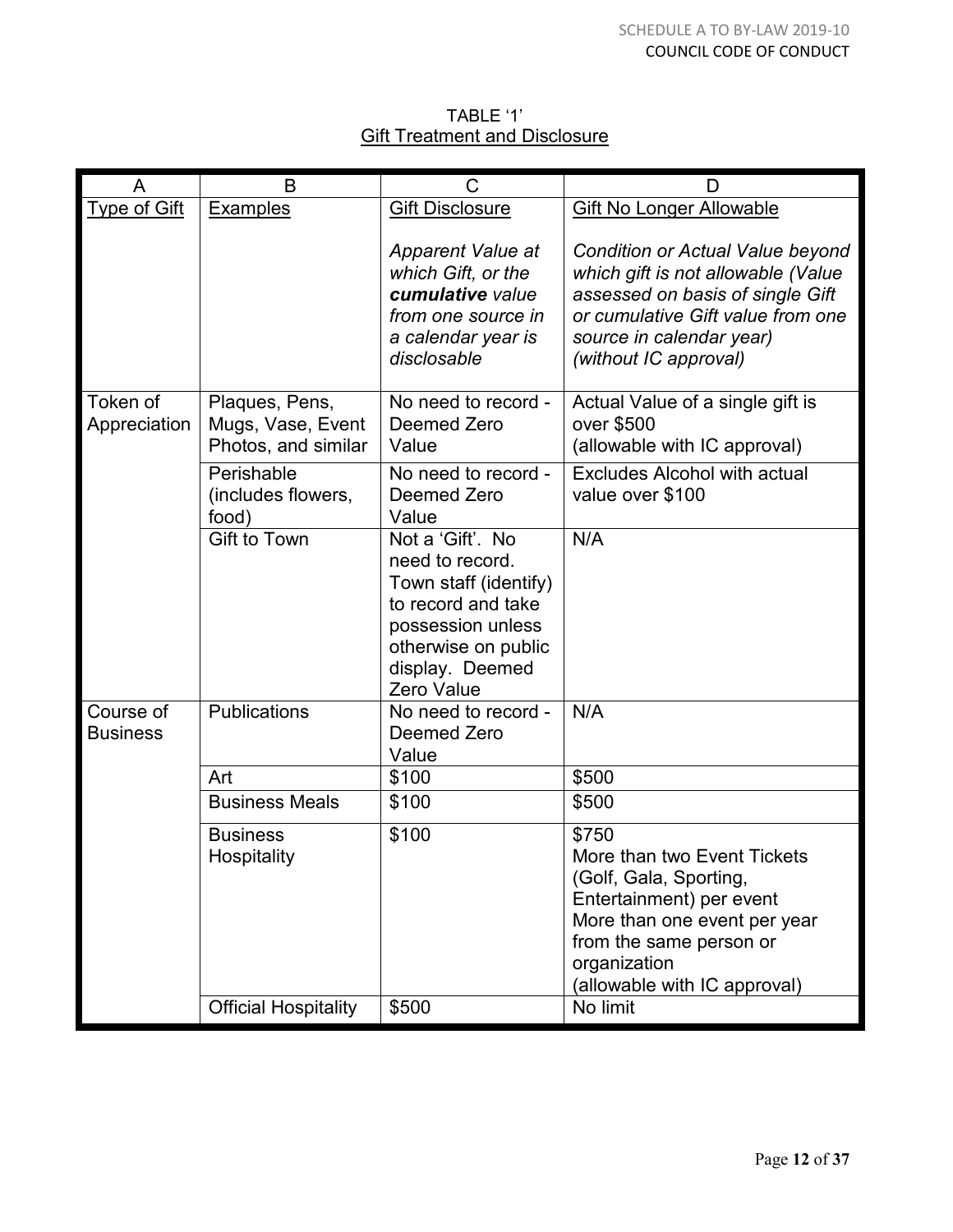# *Commentary*

*Gifts and benefits are often received by elected officials in the course of their duties and attendance at public functions is expected and is considered part of their role. Business-related entertainment and gift-giving can be a token of respect and admiration for the elected official, but can also be seen as an instrument of influence and manipulation. The object of this rule is to provide transparency around the receipt of incidental gifts and benefits and to establish a threshold where the total value could be perceived as potentially influencing a decision.*

*The practical problems that nominal gifts and benefits create require a Code of Conduct that provides clarity and transparency. Personal integrity and sound business practices require that relationships with developers, vendors, contractors or others doing business with the Town be such that no Member of Council is perceived as showing favoritism or bias toward the giver. There will never be a perfect solution.*

*Members who are members of both Wasaga Beach Council and County Council will be subject to both this Rule and the rules in place for the County of Simcoe governing the receipt of gifts, benefits and hospitality. Where a gift, benefit or hospitality offering is made within the exclusive scope of the Member's duties as a Member of either County Council or Wasaga Beach Council, it will be clear which provision will govern. However, since business or personal interactions with Members of Council are not always specific to a discrete matter easily identified as either a County or local matter, in many, if not most circumstances, the Member may be subject to both the provisions adopted by both municipalities. In such cases the more stringent provision would govern.*

*Each Member of Council is individually accountable to the public and is encouraged to keep a list of all gifts and benefits received from individuals, firms or associations, with estimated values, in their offices for review by the Integrity Commissioner in the event of a complaint.*

*Use of real estate or significant assets or facilities (i.e. a vehicle, office, vacation property or club membership) at a reduced rate or at no cost is not an acceptable gift or benefit. The purpose of the Code is not to prohibit Members from accepting all invitations to socialize at a vacation property with personal friends at their vacation property, provided the Gift is disclosed in accordance with this Rule.*

*Proper caution and diligence must however be exercised when a social function occurs within close proximity to the individual having an issue before Town Council or staff for approval. It is always prudent to consult with the Integrity Commissioner before accepting or attending at any such engagements. Any doubts about the propriety of a gift should be resolved in favour of not accepting it or not keeping it. It may be helpful to consult with the Integrity Commissioner when a Member chooses to decline a gift as well as when a recipient may opt to keep a gift.*

*An invitation to attend a function with a developer or supplier could be seen as allowing the giver an opportunity to influence the elected official. Such invitations should only be accepted if the invitation is within the scope of permissible gifts and benefits, meaning that Members should not consistently accept invitations from the*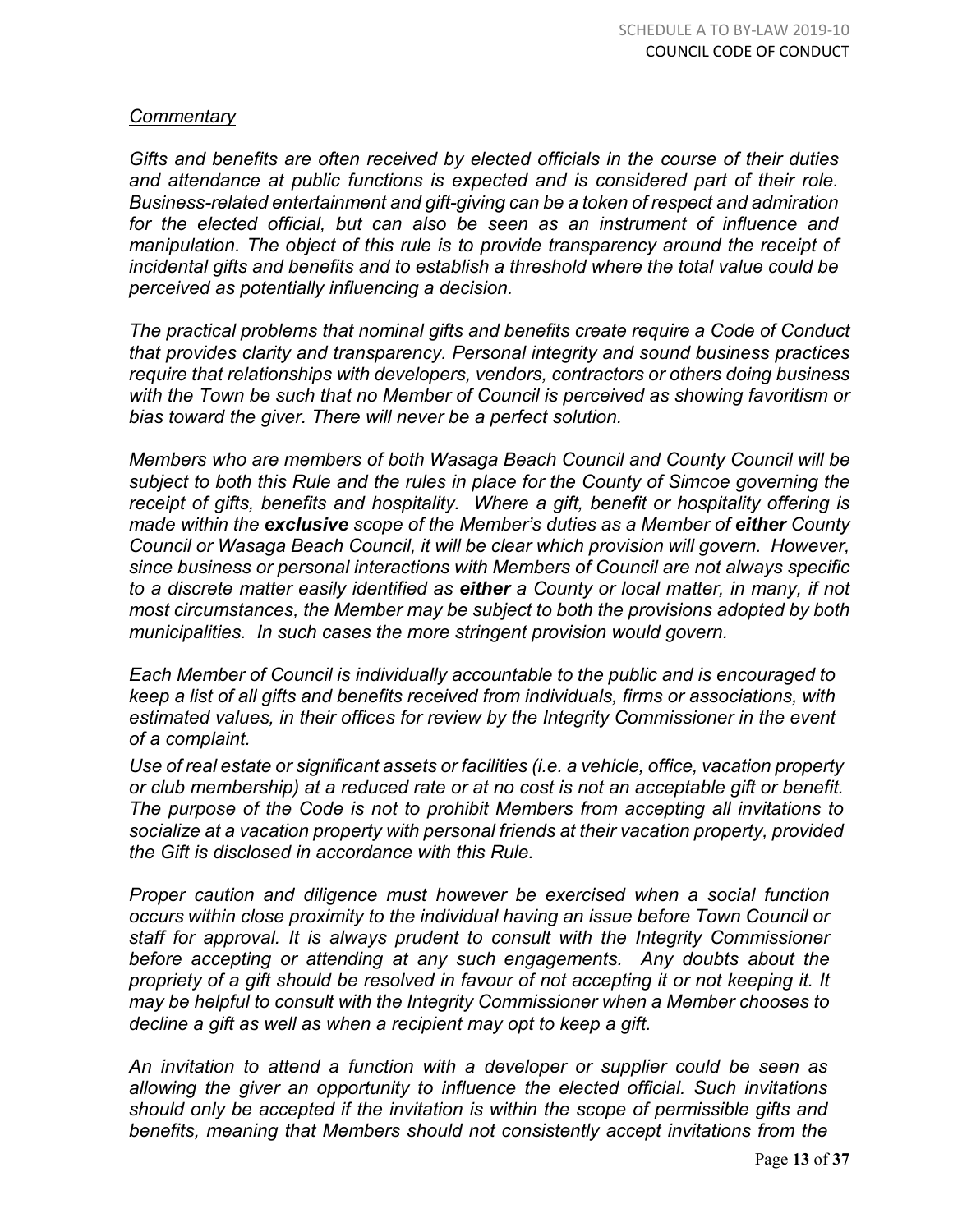*same individual or corporation and should avoid any appearance of favouritism.*

*For clarification, an invitation to an event celebrating the successful completion of a development or project or the opening of a new business within the Member's ward on the other hand could serve a legitimate business purpose and be seen as part of the responsibilities of office provided the person extending the invitation or that person's representative is in attendance.*

*An invitation to attend a charity golf tournament or fund-raising gala, provided the Member of Council is not consistently attending such events as a guest of the same individual or corporation, is also part of the responsibilities of holding public office. Likewise, accepting invitations to professional sports events, concerts or dinners may serve a legitimate business purpose. Where a Member is uncertain in regards to whether an invitation is or is not appropriate, it may be prudent to consult with the Integrity Commissioner before attending any such event.*

*Regular invitations to lunch or dinner with persons who are considered friends of Members of Council is acceptable in situations where the Member pays their portion of the meal expense and treats it as a personal expense, meaning an expense claim to the municipality is not made. Proper caution and diligence not to discuss matters before the Town for a decision must be exercised at all times. When in doubt it is prudent to consult with the Integrity Commissioner.*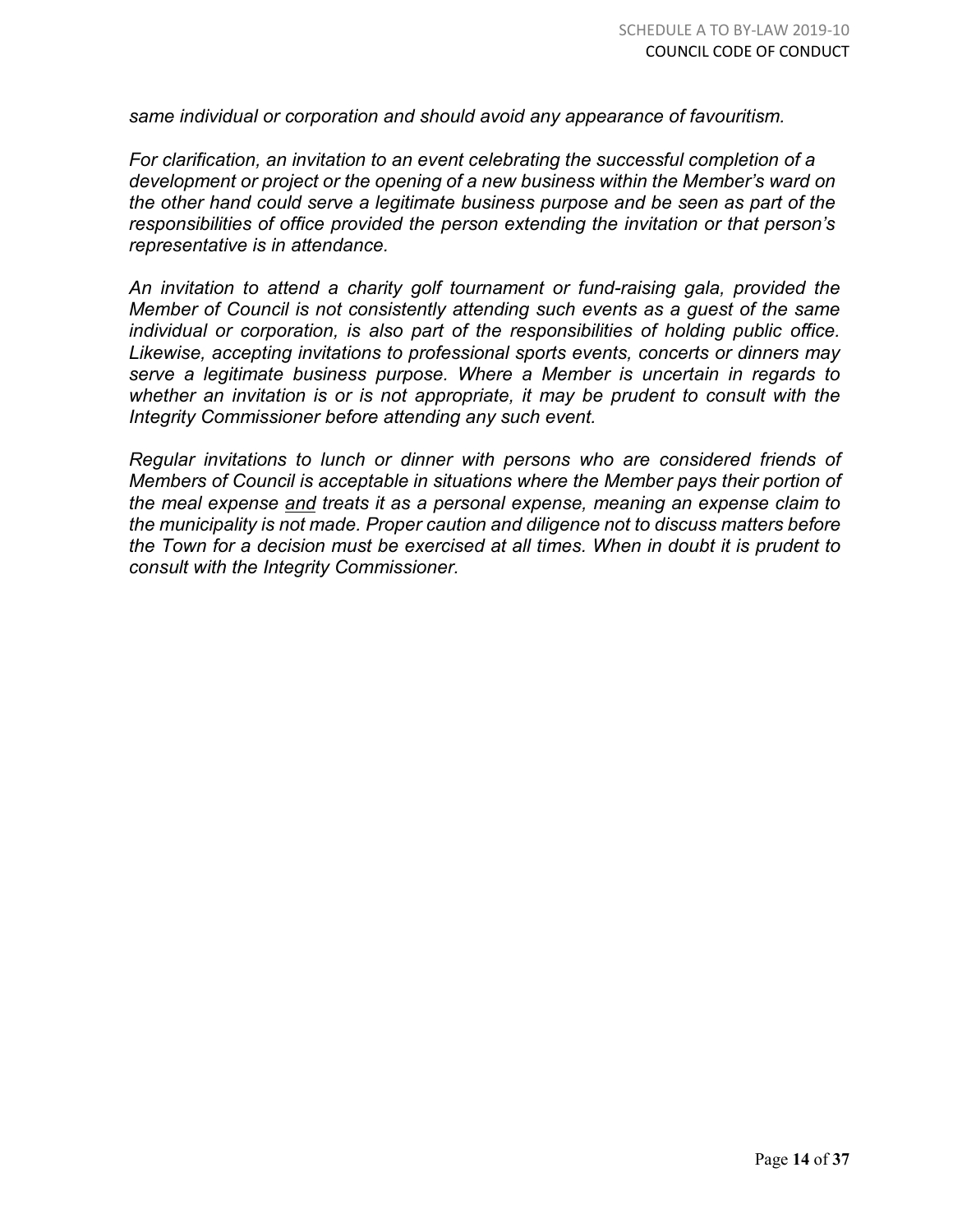# **Member's Expenses:**

There are a range of expenses that support a Member's role in community development and engagement activities within their ward. For federal and provincial elected officials, these expenses are often paid for by Riding Association funds. Municipal elected officials do not have this benefit. Members should refer to the *Council's Remuneration By-law* for guidance of expenses eligible for reimbursement.

1. As community leaders, Members may lend their support to and encourage community donations to registered charitable, not-for-profit and other communitybased groups. Monies raised through fundraising efforts shall go directly to the groups or volunteers or chapters acting as local organizers of the group and Members of Council should not handle any funds on behalf of such organizations.

Members of Council routinely perform important work in supporting charitable causes and in so doing, there is a need for transparency respecting the Member's involvement. The following guidelines shall apply:

- a. Members of Council should not directly or indirectly manage or control any monies received relating to community or charitable organizations fundraising;
- b. Members of Council or persons acting on behalf of a Member shall not solicit or accept support in any form from an individual, group or corporation, with any pending significant planning, conversion or demolition variance application or procurement proposal before Town Council, which the Member knew or ought to have known about.
- c. With reference to member-organized community events, Members of Council must report to the Integrity Commissioner, the names of all donors and the value of their donation that supplement the event.
- d. Where a Member of Council sponsors and/or lends support to a community or charitable event, this *Code* recognizes that all donations are not allowable expenses.
- e. No donation cheques should be made payable to a Member of Council or to the Town of Wasaga Beach. Members of Council may only accept donation cheques made payable to a Business Improvement Association, charity or community group and only for the purpose of passing the cheques on to such group.
- f. Members of Council should not handle any cash on behalf of any charitable organization, not-for-profit or community group, and should always remain at arm's length from the financial aspects of these community and external events. If a Member of Council agrees to fundraise on behalf of a charity or community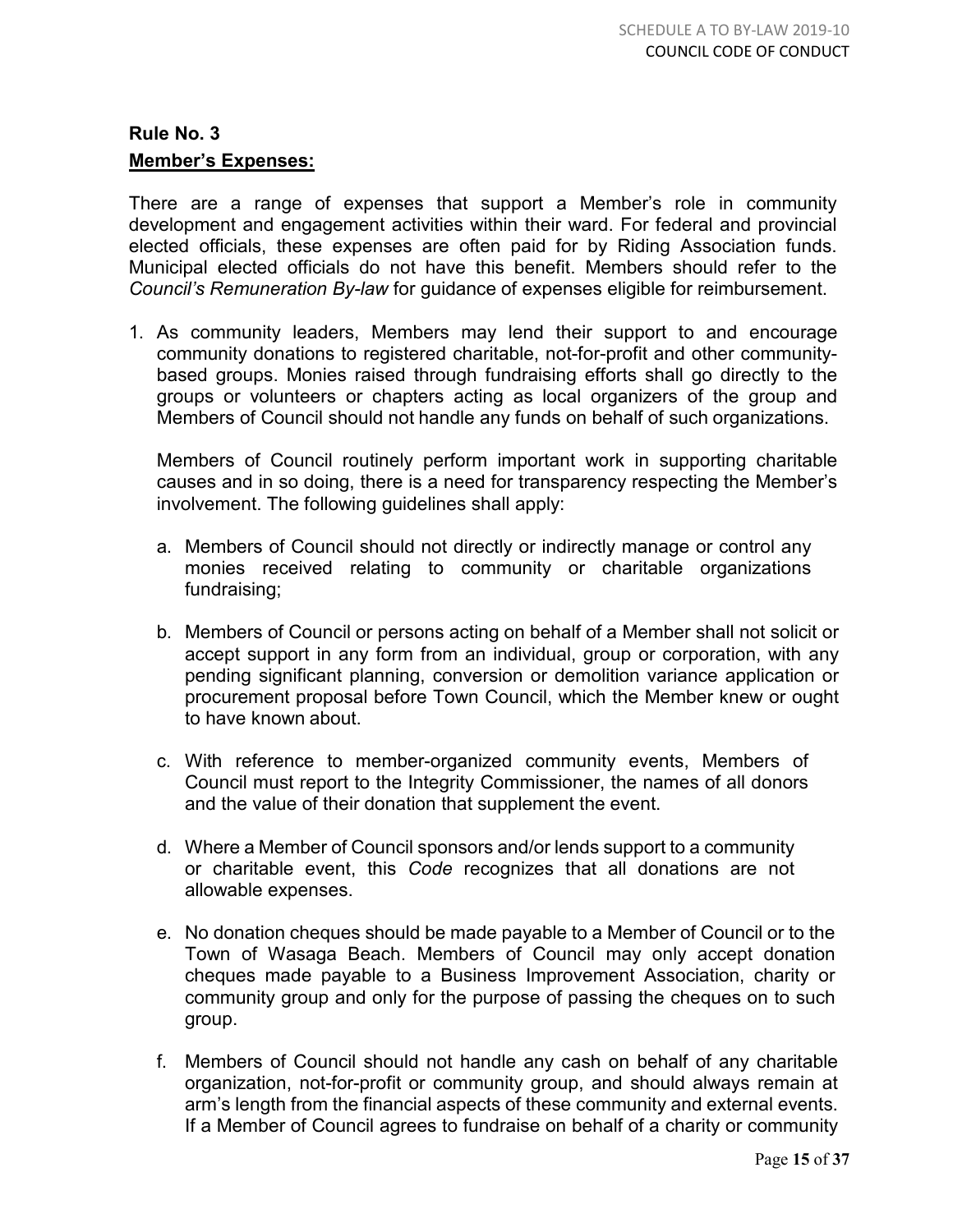group, the Member should ensure that payment is received by a means that does not involve cash, including bank draft, money order, credit card or cheque made payable to the applicable group or organization.

- 2. Nothing included herein affects the entitlement of a Member of Council to:
	- i) urge constituents, businesses or other groups to support community events and advance the needs of a charitable organization put on by others in the Town;
	- ii) play an advisory ex officio or honorary role in any charitable or non- profit organization that holds community events in the Town of Wasaga Beach; and
	- iii) collaborate with the Town of Wasaga Beach and its agencies, boards or commissions to hold community events.

# *Commentary*

*By virtue of the office, Members of Council will be called upon to assist various charities, service clubs and other non-profits as well as community associations, by accepting an honourary role in the organization, lending their name or support to it or assisting in fundraising. Transparency and accountability are best achieved in today's era by encouraging contributors to make donations to such organizations on-line through a website or where that is not possible through a cheque made payable directly to the organization. Cash should never be accepted.*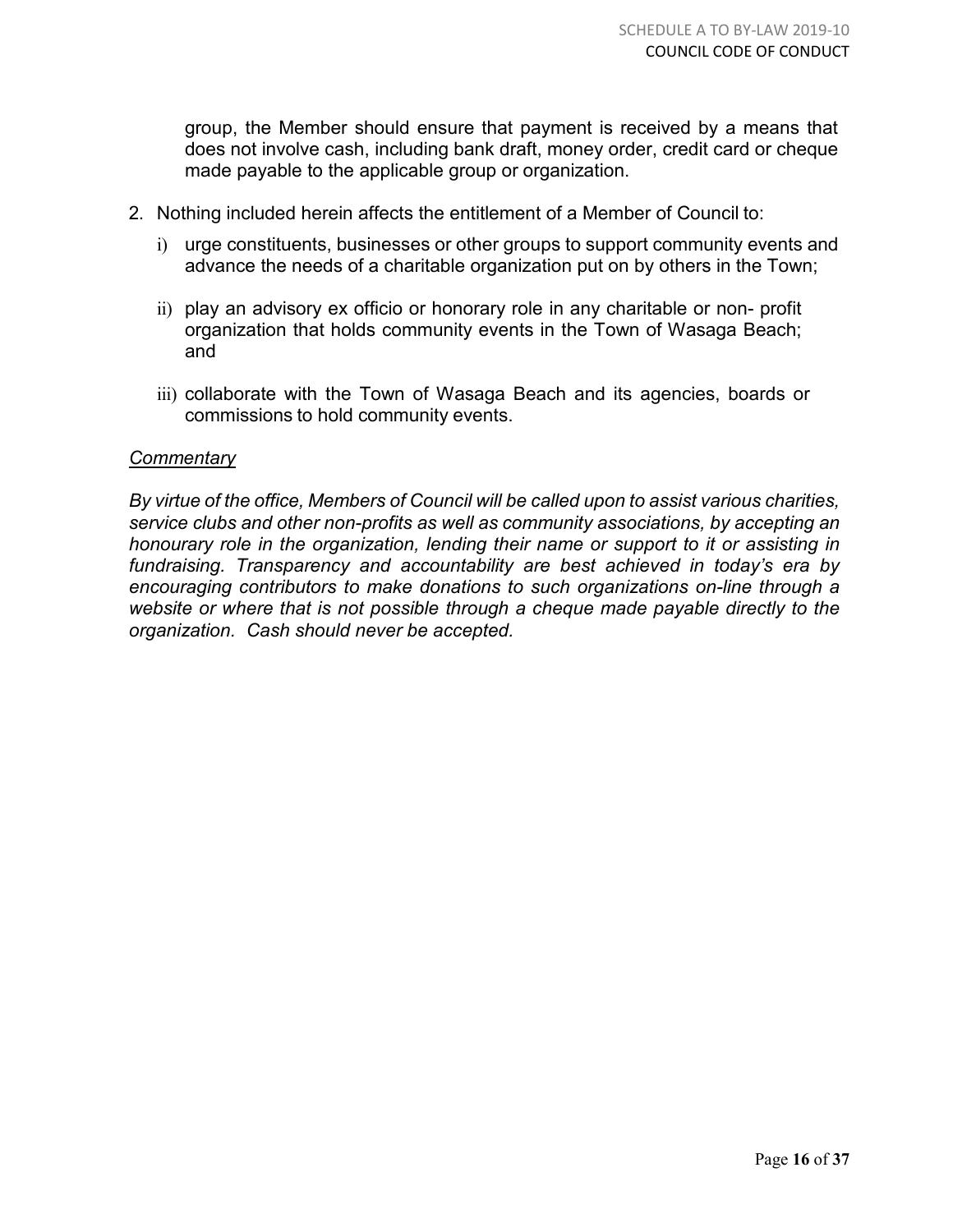# **Confidential Information**:

- 1. No Member shall disclose the content of any such matter, or the substance of deliberations, of the *in-camera* meeting until the Council or Committee discusses the information at a meeting that is open to the public or releases the information to the public.
- 2. No Member shall disclose or release by any means to any member of the public, any confidential information acquired by virtue of their office, in either oral or written form, except where required by law or authorized by Council to do so.
- 3. No Member shall use confidential information for personal or private gain, or for the gain of relatives or any person or corporation.
- 4. No Member should directly or indirectly benefit, or aid others to benefit, from knowledge respecting bidding on the sale of Town property or assets.
- 5. Members of Council should not access or attempt to gain access to confidential information in the custody of the Town unless it is necessary for the performance of their duties and is not prohibited by Council policy.

#### *Commentary:*

*Confidential Information includes information in the possession of, or received in confidence by, the Town of Wasaga Beach that the Town is either prohibited from disclosing, or is required to refuse to disclose, under the Municipal Freedom of Information and Protection of Privacy Act ("MFIPPA"), or any other legislation.*

*MFIPPA restricts or prohibits disclosure of information received in confidence from third parties of a corporate, commercial, scientific or technical nature, information that is personal, and information that is subject to solicitor-client privilege.*

*The Municipal Act, 2001 allows information that concerns personnel, labour relations, litigation, property acquisitions and security of the property of the Town or a local board, and matters authorized in other legislation including MFIPPA, to remain confidential. For the purposes of the Code of Conduct, "confidential information" includes this type of information.*

*As elected officials, Members of Council will receive highly sensitive and confidential information concerning residents who need their assistance. This is consistent with the nature of the Members' duties. In accordance with MFIPPA, Councillor constituency records are at all times under the control of the Member and are not subject to any municipal disclosure requirements.*

*Under the Council Procedure By-law, a matter that has been discussed at an incamera (closed) meeting remains confidential, until such time as a condition renders*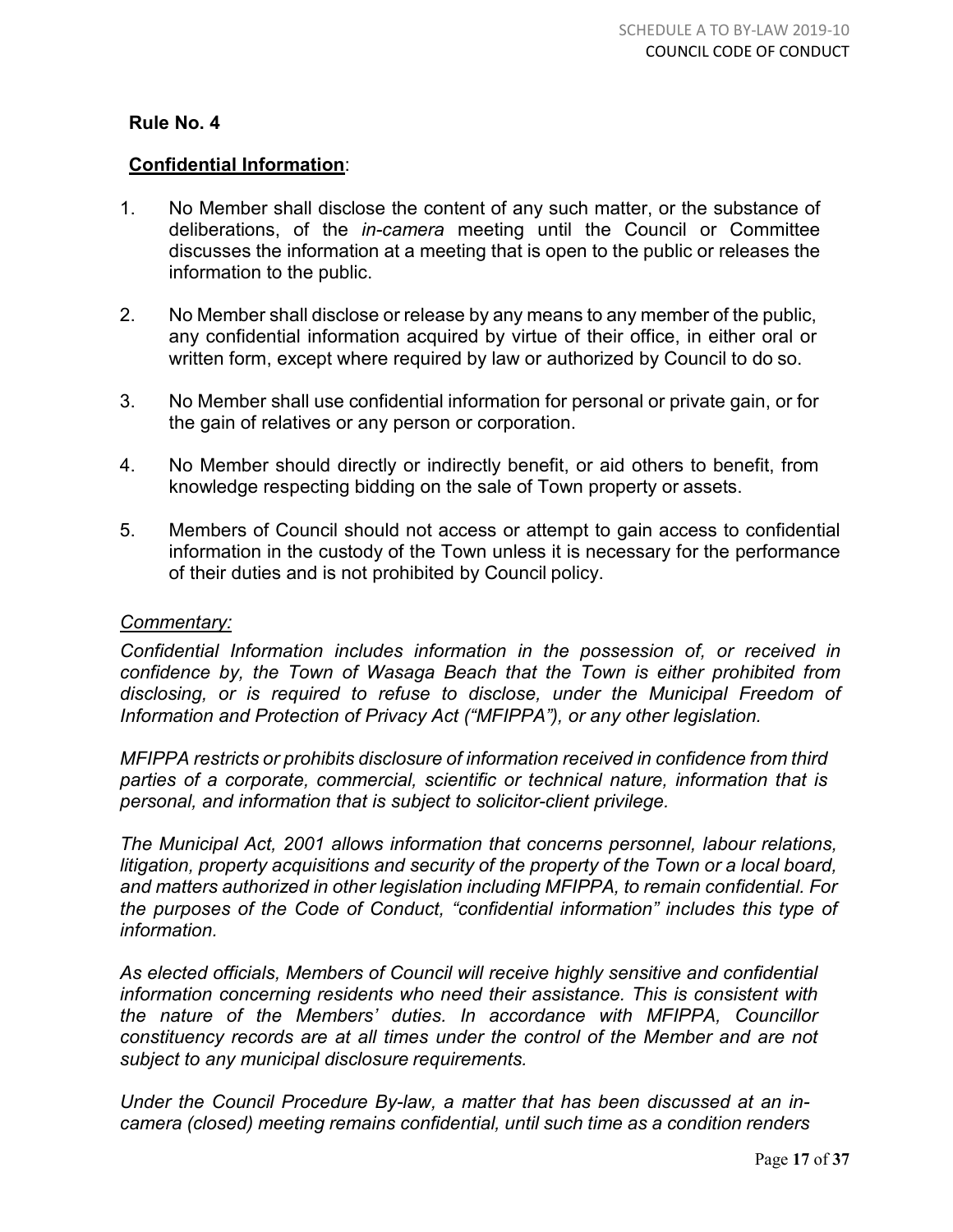*the matter public. The following are examples of the types of information that a Member of Council must keep confidential:*

- items under litigation, negotiation, or personnel matters;
- information that infringes on the rights of others (e.g. sources of complaints where the identity of a complainant is given in confidence);
- price schedules in contract tender or request for proposal submissions if so specified;
- information deemed to be "personal information" under the *Municipal Conflict of Interest Act*; and
- statistical data required by law not to be released (e.g. certain census or assessment data)

Where it is clear that a communication was not made in a confidential manner (i.e. copied to others, or made in the presence of others) or the manner of communication undermines the validity of labelling it "Confidential", such communication will not be given any higher level of confidentiality than any other communication. The words "Privileged", "Confidential" or "Private" will not be understood to preclude the appropriate sharing of the communication for the limited purpose of reviewing, responding or looking into the subject-matter of the communication.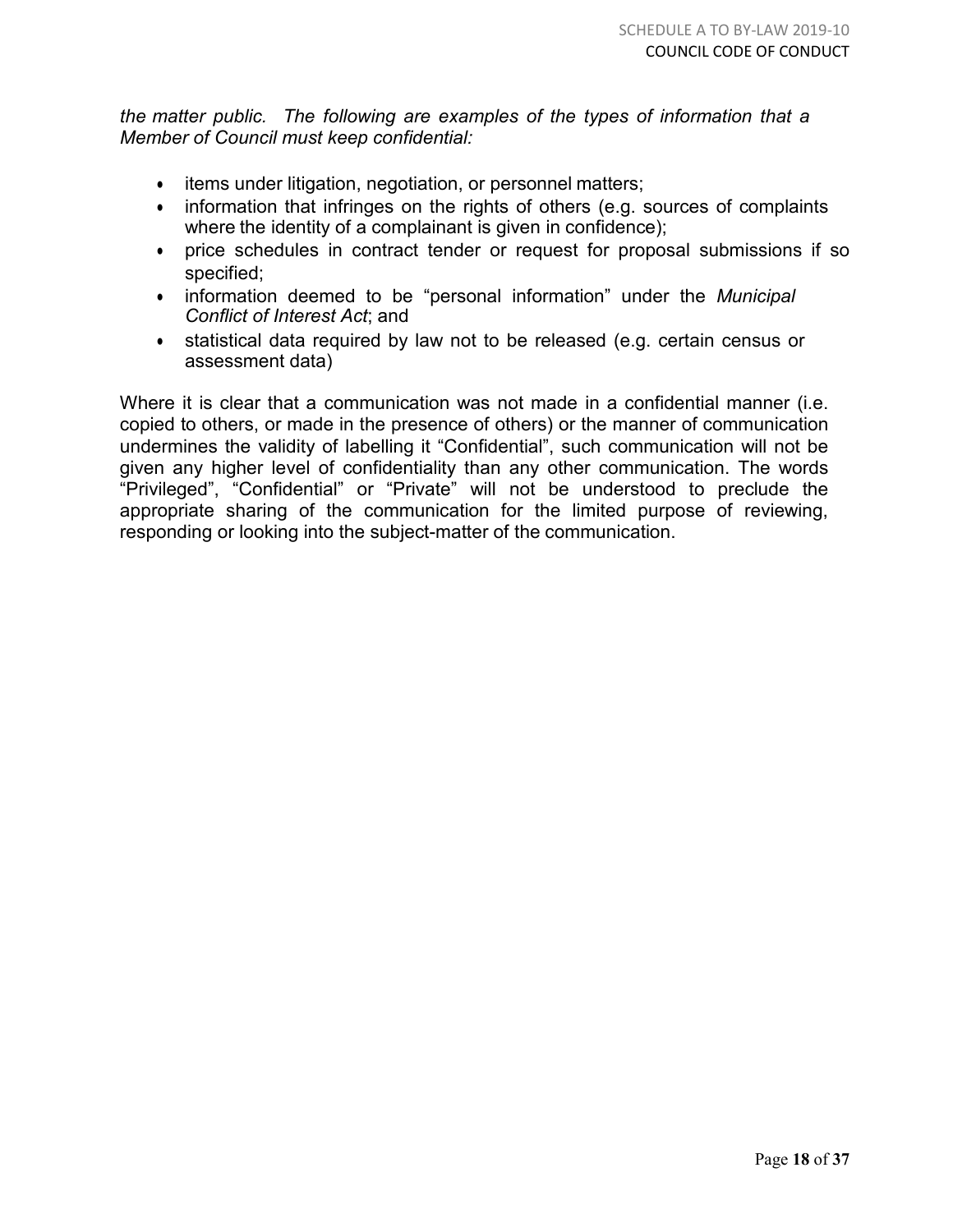#### **Rule No. 5 Use of Town Resources**:

- 1. No Member shall use for personal purposes any Town staff services, property, equipment, services, supplies, websites, web boards, or other Town-owned materials, other than for purposes connected with the discharge of Town duties.
- 2. No Member shall obtain personal financial gain from the use or sale of Town developed intellectual property (for example, inventions, creative writings and drawings), computer programs, technical innovations or any other item capable of being patented. Members acknowledge and do not dispute that all such property remains exclusively that of the Town of Wasaga Beach.
- 3. No Member shall use information gained in the execution of his or her duties that is not available to the general public, for any purposes other than his or her official duties.

# *Commentary*

*Members, by virtue of their position, have access to a wide variety of property, equipment, services and supplies to assist them in the conduct of their Town duties as public officials.*

*While most of this property is provided within the confines of their office, much of it is transportable or may be provided for home use, given the nature of the demands placed on Members in carrying out their duties and in recognition of the fact that the Town does not provide constituency offices to Members of Council. Members are held to a higher standard of behaviour and conduct and therefore should not use such property for any purpose other than for carrying out their official duties. For clarity, this Rule is intended to prohibit the use of Town resources for purposes such as running a home business. It is not intended to prohibit occasional personal use, but it should be subject to practical limitations.*

*Careful attention should be given to the provisions of Council's Remuneration Bylaw which identifies approvable allowable expenses. During election campaigns, the provisions of Rules 6 and 7 will apply.*

- 4. No Member shall use the services of Town staff, or make requests for document or information from Town staff, unless such information is required for the purpose of carrying out their duties as public officials.
- 5. No Member shall include in his or her website, newsletters, E-mails or other printed material, advertising of businesses in the Town, including the distribution of gift certificates, free tickets and compiling a list of businesses located in a ward. Attending and reporting the opening of a new business or a business event in the Town is permissible and a Member may thank verbally or in a newsletter, a business by name or an employee of that business, which contributes to a Town or ward event provided that no such recognition shall constitute an endorsement of such business.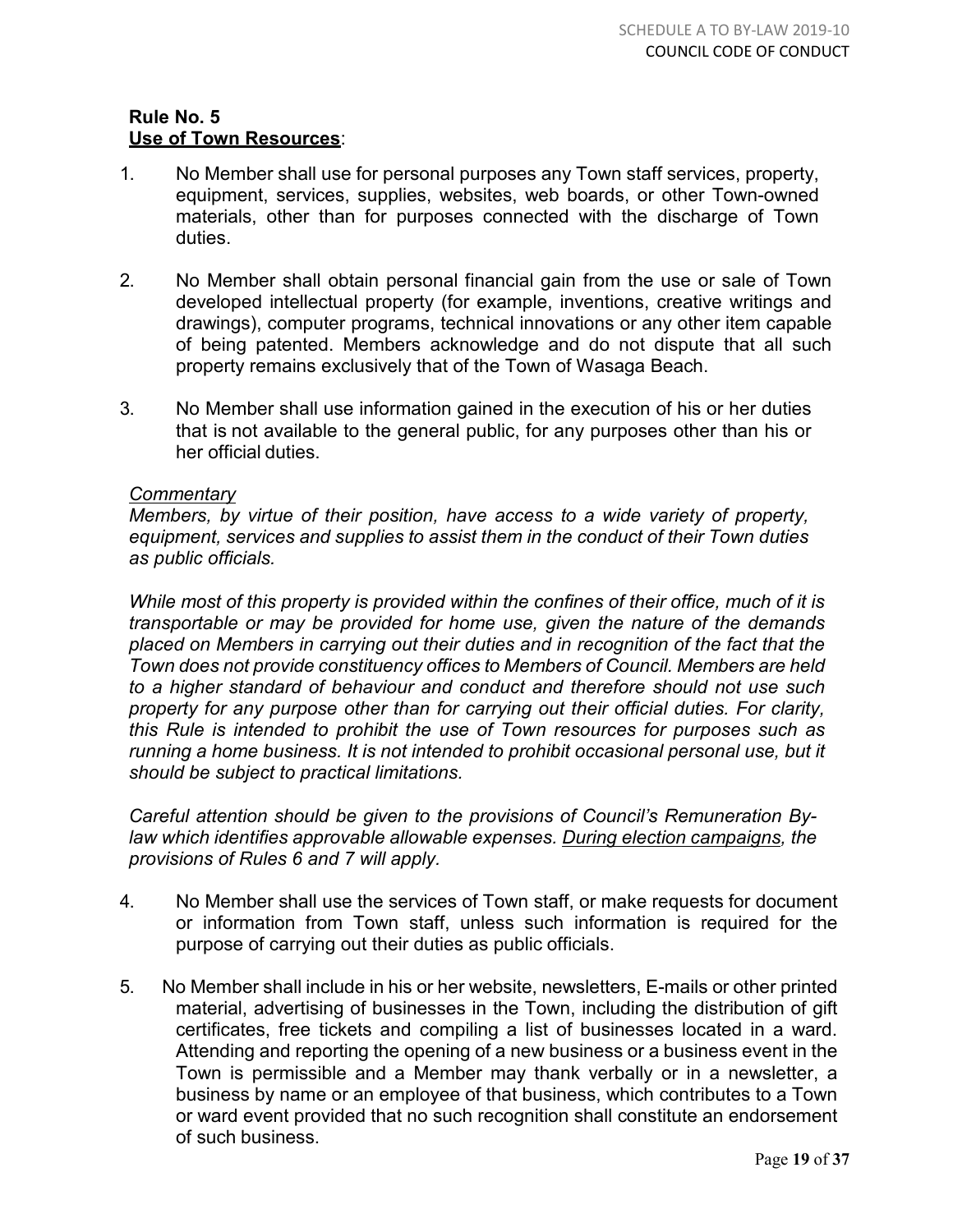# **Election Campaigns:**

- 1. Members are required to follow the provisions of the *Municipal Elections Act, 1996* and Members are accountable under the provisions of that statute.
- 2. No Member shall use the facilities, equipment, supplies, services, staff or other resources of the Town (including Councillor newsletters, individual websites linked through the Town 's website and social media accounts used for ward communication) for any election campaign or campaign-related activities and all such sites shall not use the Town of Wasaga Beach logo.
	- a) If a member of Council uses any social media account for campaign purposes, such account must not be created or supported by Town resources or use the Town logo. Social media accounts used for campaign purposes must utilize personal cell phones, tablets and/or computers.
	- b) To avoid confusion with any website or social media accounts used for Council Member work, Council members who choose to create or use social media accounts for campaign communications must include, for the duration of the campaign, a clear statement on each campaign website or social media account's home page indicating that the account is being used for election campaign purposes.
	- c) Despite the foregoing, Members are allowed to place campaign phone numbers, websites and E-mail addresses on the election pages on the Town 's website, which is available and authorized for use by all candidates for municipal and school board office.
- 3. In accordance with Policy 1-5 Use of Corporate Resources for Election Purposes Policy, in a municipal election year, commencing the day prior to Nomination Day until the date of the election, Members may not publish Councillor newsletters or distribute them in municipal facilities. All newsletters distributed through the mail must be post- marked by no later than the day prior to Nomination Day in an election year.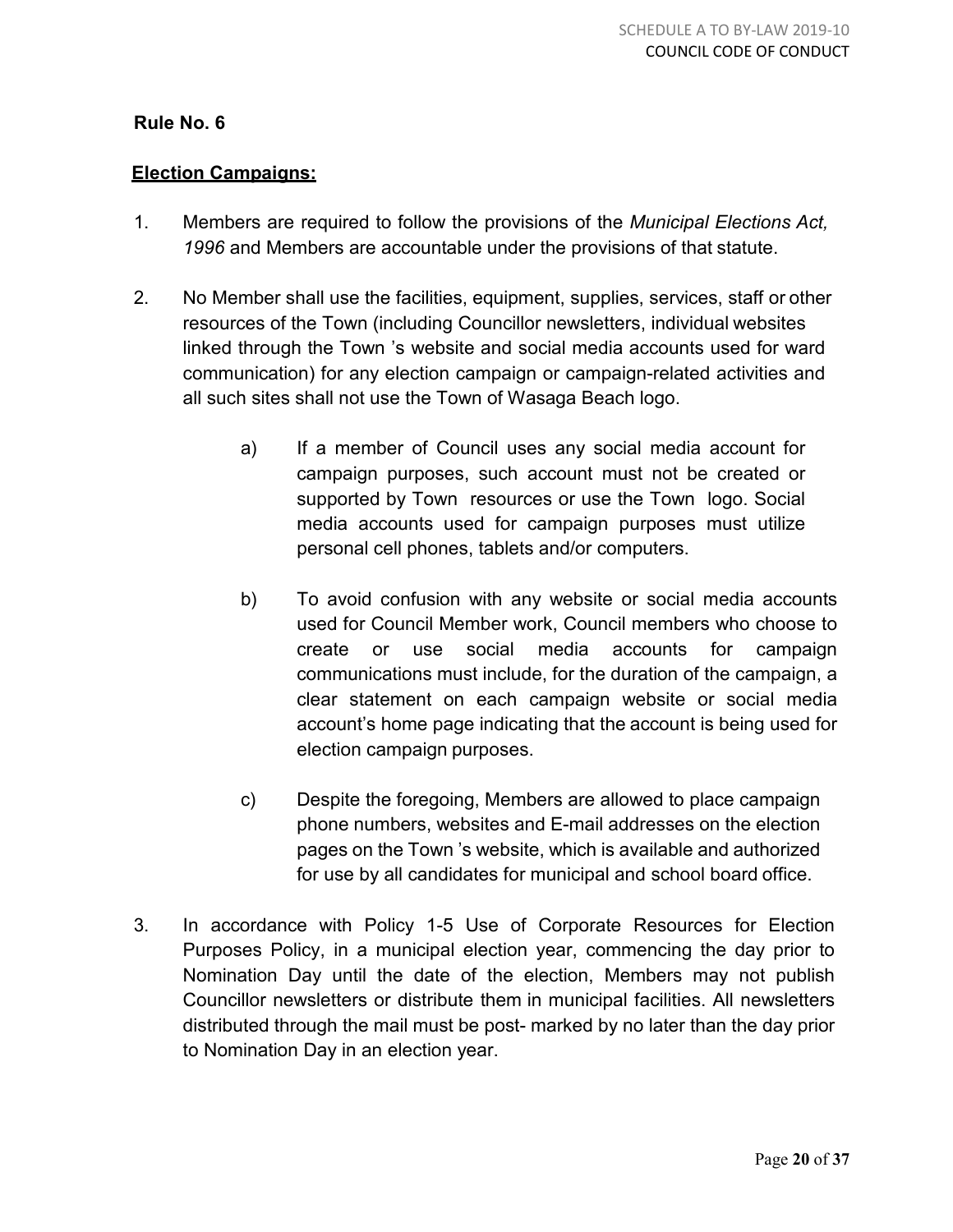- 4. In a municipal election year, commencing on the day prior to Nomination Day, until the date of the election, no candidate including Members, may directly or indirectly, book any municipal facility for any purpose that might be perceived as an election campaign purpose.
- 5. Members shall be respectful of the role of the Town Clerk in managing the municipal election process and meeting all statutory requirements in respect thereof. The Town Clerk must ensure all candidates are treated equally and no candidate for elected office should interfere with how the Clerk carries out these duties.

# *Commentary*

*Staff should not interpret or provide advice to Members regarding the requirements placed on candidates for municipal office.*

*The restriction on booking facilities ensures that election-related functions, or those that could appear to be election-related, will not occur at any time there is an advance or regular poll at the facility. The need to set up in advance means that election night parties cannot be held in the same facilities that polling stations are located in.*

*Members should not authorize any event that could be perceived as the Town providing them with an advantage over other candidates. It is the personal responsibility of Members to ensure that any use of facilities or the services of municipal staff are carried out in accordance with applicable legislation. Staff are not responsible for monitoring and advising Members or any other candidates, in this regard.*

*The Municipal Elections Act, 1996 clearly states that it is the responsibility of the Town Clerk to conduct the election and take all necessary actions to ensure municipal elections meet all statutory requirements.*

- 6. No Members shall use the services of persons for campaign related Activities during hours in which those persons receive any compensation from the Town .
- 7. The Integrity Commissioner may at any time be consulted with regard to complying with any part of Rule 6 and in particular may rule on whether any activity by staff in a Councillor's office during an election year is prohibited election work or permitted activity sufficiently unrelated to the election.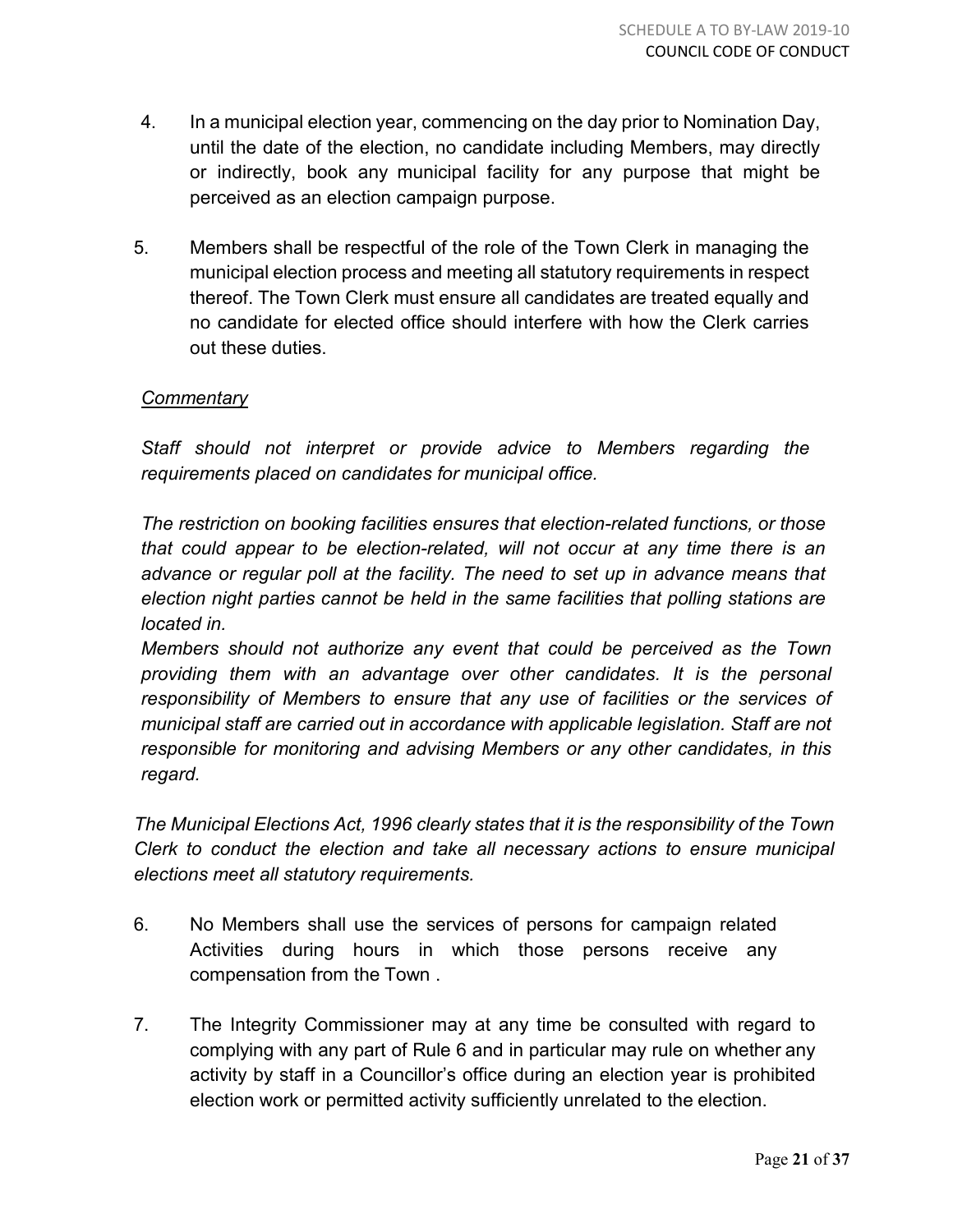#### **Improper Use of Influence:**

- 1. No member shall use the influence of his or her office for any purpose other than for the exercise of his/her official duties.
- 2. Members shall not contact members of any tribunal regarding any matter before it, such as the Committee of Adjustment, which is charged with making independent decisions and whose members have been appointed by Council. Members may with prior written notice to the Committee of Adjustment Secretary/Treasurer, infrequently attend meetings to provide the Committee of Adjustment with history and context of an application before the committee. Members may send a letter or E-mail addressed to the Secretary of such tribunal expressing the views of the member on behalf of the community.

If Council has taken a position in an Ontario Municipal Board/Local Planning Appeal Tribunal ("OMB/LPAT") matter and instructed the Town Solicitor to appear at a hearing in support of such position, no member of Council who disagrees with such position, shall give evidence at such hearing or otherwise work against the will of Council in such matter. With the consent of the lawyer assigned to represent the Town at an OMB/LPAT hearing, a member of Council who is in support of the Council instructions to such lawyer, may give evidence at an OMB/LPAT hearing. Notwithstanding the above, if the OMB/LPAT has decided to mediate a dispute between parties in a matter, any member of Council may offer his or her services to assist with such mediation regardless of his or her position in the matter and participate, if approved by the OMB/LPAT mediator.

#### *Commentary*

*Examples of prohibited conduct are the use of one's status as a Member of Council to improperly influence the decision of another person to the private advantage of oneself, or one's Family Member, or friends. This would include attempts to secure preferential treatment beyond activities in which Members normally engage on behalf of their constituents as part of their official duties. Also prohibited is the holding out of the prospect or promise of a future advantage through a Member's supposed influence within Council in return for present actions or inaction.*

*Contact with members of tribunals appointed by Council on any case might be viewed as attempts to intimidate the tribunal member. Generally, members of Council should not take part in the proceedings of any other tribunal where the Town is a party unless such participation is approved by the Integrity Commissioner*

3. Pursuant to corporate policy, the Chief Administrative Officer directs Town Directors, who in turn direct Town staff. Town Council and not individual Members of Council appropriately give direction to the Town administration.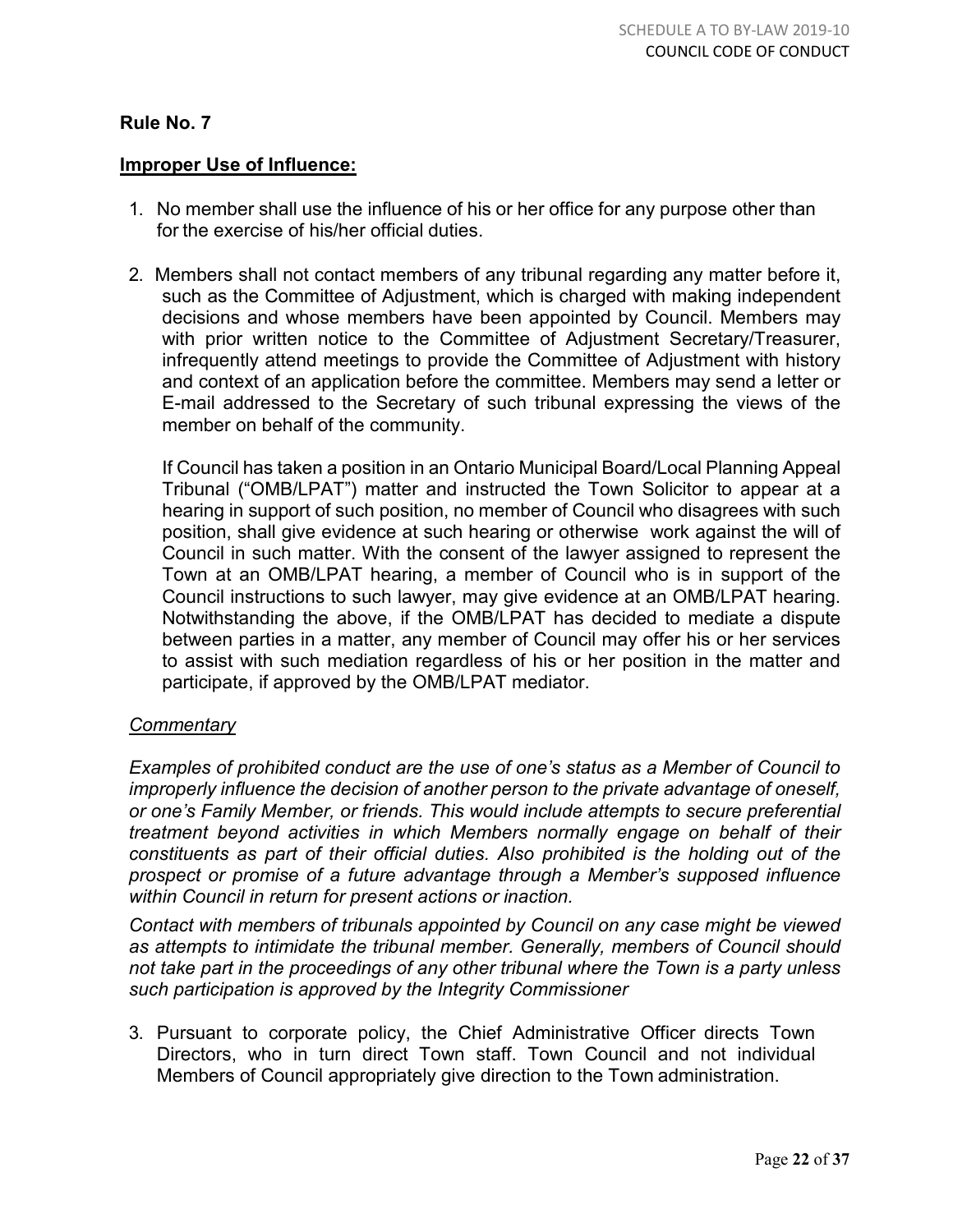## **Business Relations:**

- 1. No Member shall allow the prospect of his/her future employment by a person or entity to affect the performance of his/her duties to the Town, detrimentally or otherwise.
- 2. No Member shall borrow money from any person who regularly does business with the Town unless such person is an institution or company whose shares are publicly traded and who is regularly in the business of lending money, such as a credit union.
- 3. No Member shall act as a paid agent before Council or a committee of Council or any agency, board or committee of the Town.
- 4. No Member shall refer a third party to a person, partnership or corporation in exchange for payment or other personal benefit.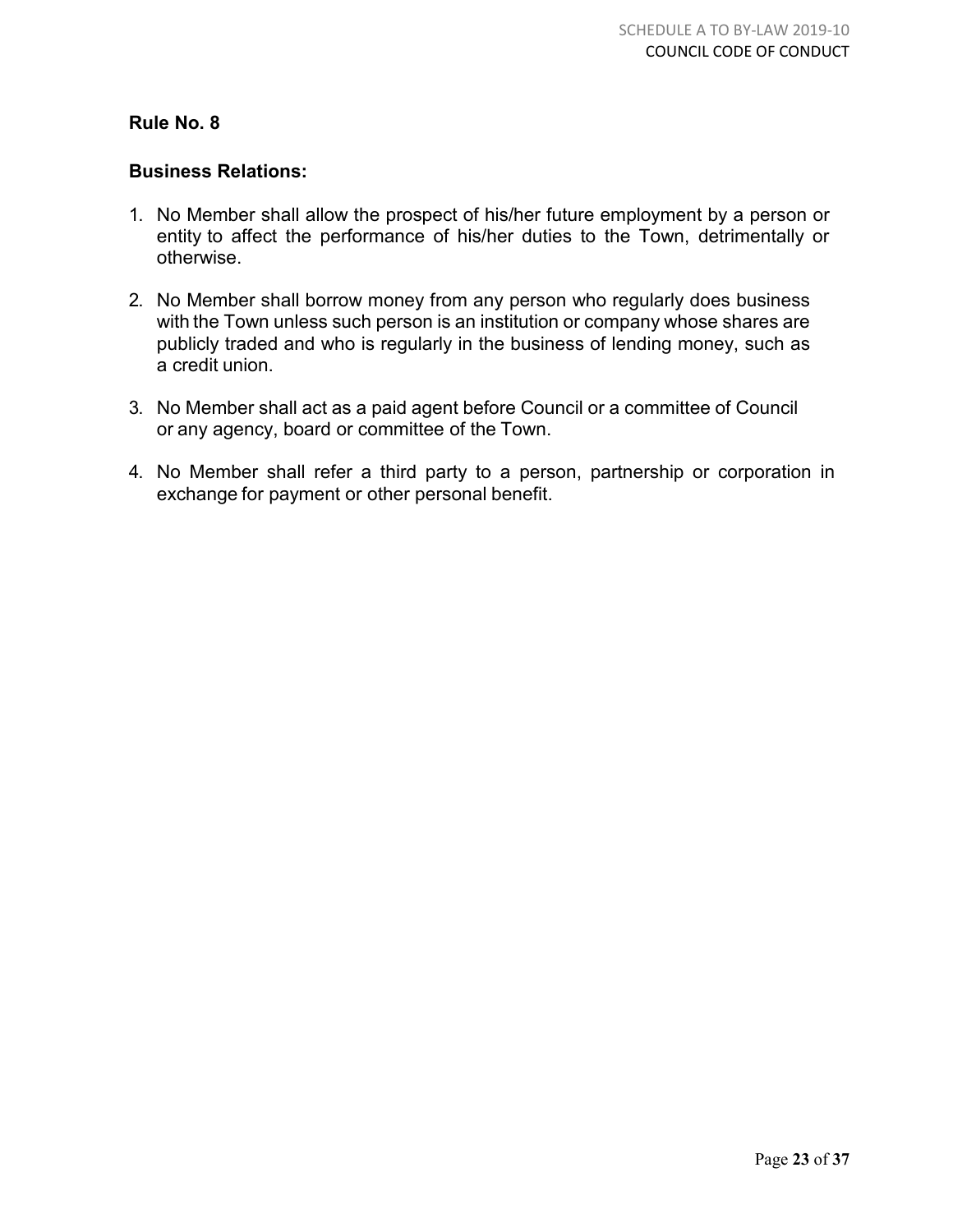# **Rule No. 9 Member Conduct**

## Conduct at Council and Committee Meetings:

- 1. Members shall conduct themselves at Council and committee meetings with decorum in accordance with the provisions of the *Council Procedure By-law*.
- 2. Members shall endeavour to conduct and convey Council business and all their duties in an open and transparent manner (other than for those decisions which by virtue of legislation are authorized to be dealt with in a confidential manner in closed session), and in so doing, allow the public to view the process and rationale which was used to reach decisions and the reasons for taking certain actions.

# *Commentary*

*Members recognize the importance of cooperation and strive to create an atmosphere during Council and committee meetings that is conducive to solving the issues before Council, listening to various points of view and using respectful language and behaviour in relation to all of those in attendance.*

*Various statutes, the Council Procedure By-law and decisions by courts and quasijudicial tribunals and the Information and Privacy Commission, establish when Town Council can discuss issues in closed session. Transparency requires that Council apply these rules narrowly so as to best ensure that decisions are held in public session as often as possible.*

*Unless prohibited by law, Members should clearly identify to the public how a decision was reached and the rationale for so doing.*

3. Members shall make every effort to participate diligently in the activities of the committees, agencies, boards, commissions and advisory committees to which they are appointed by the Town or by virtue of being an elected official.

#### *Commentary*

*Individual Members are appointed to committees, agencies, boards and commissions based on their various backgrounds and their ability to contribute to matters before them, bringing their expertise and experience. Members shall not be absent from Council or committee meetings, or from those of agencies, boards and commissions to which they are appointed without reasonable justification (for example, illness of the Member, family circumstance, County business) for more than three consecutive scheduled meetings or on a regular basis.*

4. Members shall conduct themselves with appropriate decorum at all times.

#### *Commentary*

*As leaders in the community, Members are held to a higher standard of behaviour and conduct, and accordingly their behaviour should be exemplary.*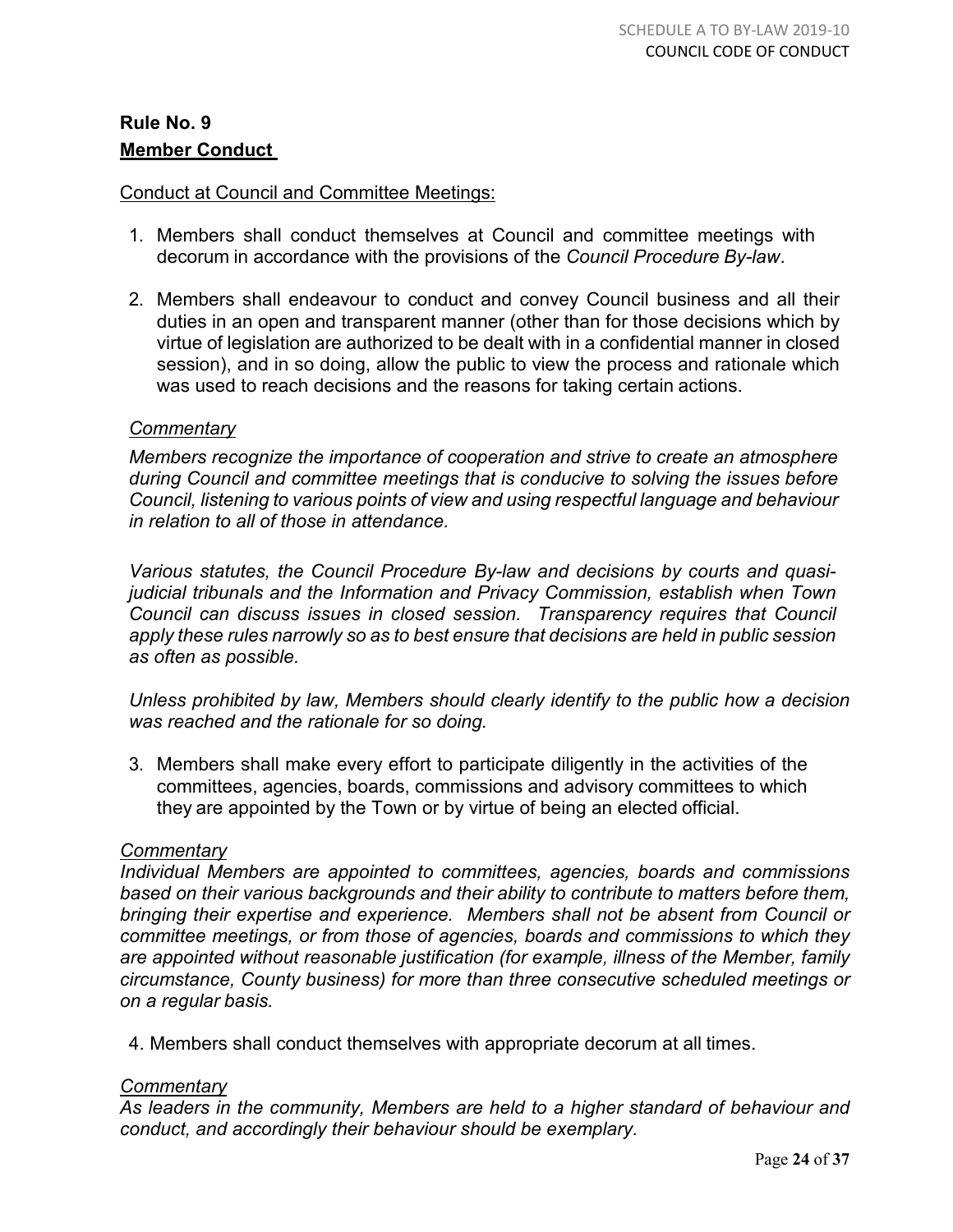# **Media Communications**:

- 1. Members of Council will accurately communicate the decisions of Wasaga Beach Council, even if they disagree with the majority decision of Council, and by so doing affirm the respect for and integrity in the decision-making processes of Council.
- 2. Members of Council will keep confidential information confidential, until such time as the matter can properly be made public.
- 3. In all media communications, including social media, members will treat each other, staff and members of the public with decorum, dignity and respect, and shall avoid messaging that amounts to abuse, bullying or intimidation.

#### *Commentary*

*A Member may state that he/she did not support a decision, or voted against the decision. A Member should refrain from making disparaging comments about other Members of Council or about Council's processes and decisions.*

*When communicating with the media, a Member should at all times refrain from speculating or reflecting upon the motives of other Members in respect of their actions as a Member of Council.*

*While openness in government is critical, governments also must respect confidentiality when a matter must remain, at least for a period of time, confidential. Breaches of confidentiality by Members erodes public confidence.*

*While Members are encouraged to actively participate in vigorous debate, Members should understand that they are part of a democratically-elected representative body and should not engage in social media as if they are outsiders. In this regard, caution should be exercised when blogging, posting, tweeting, re-posting and linking to posts using social media, whether the member is using a personal account or a Town account.*

*Members who post blogs should recognize that the Canadian Association of Journalists has identified the ethical conflict faced by journalists holding elected public office. It is recognized that there is an irreconcilable conflict in holding both roles.* 

*While social media can be an excellent tool for communicating quickly with constituents and sharing ideas and obtaining input, social media can breed incivility that generally is avoided in face-to-face interactions. In a world where a transitory comment can become part of the permanent record, Members should exercise restraint in reacting too quickly, or promoting the social media posts of others whose views may be disparaging of Council's decisions or another Member's perspectives.*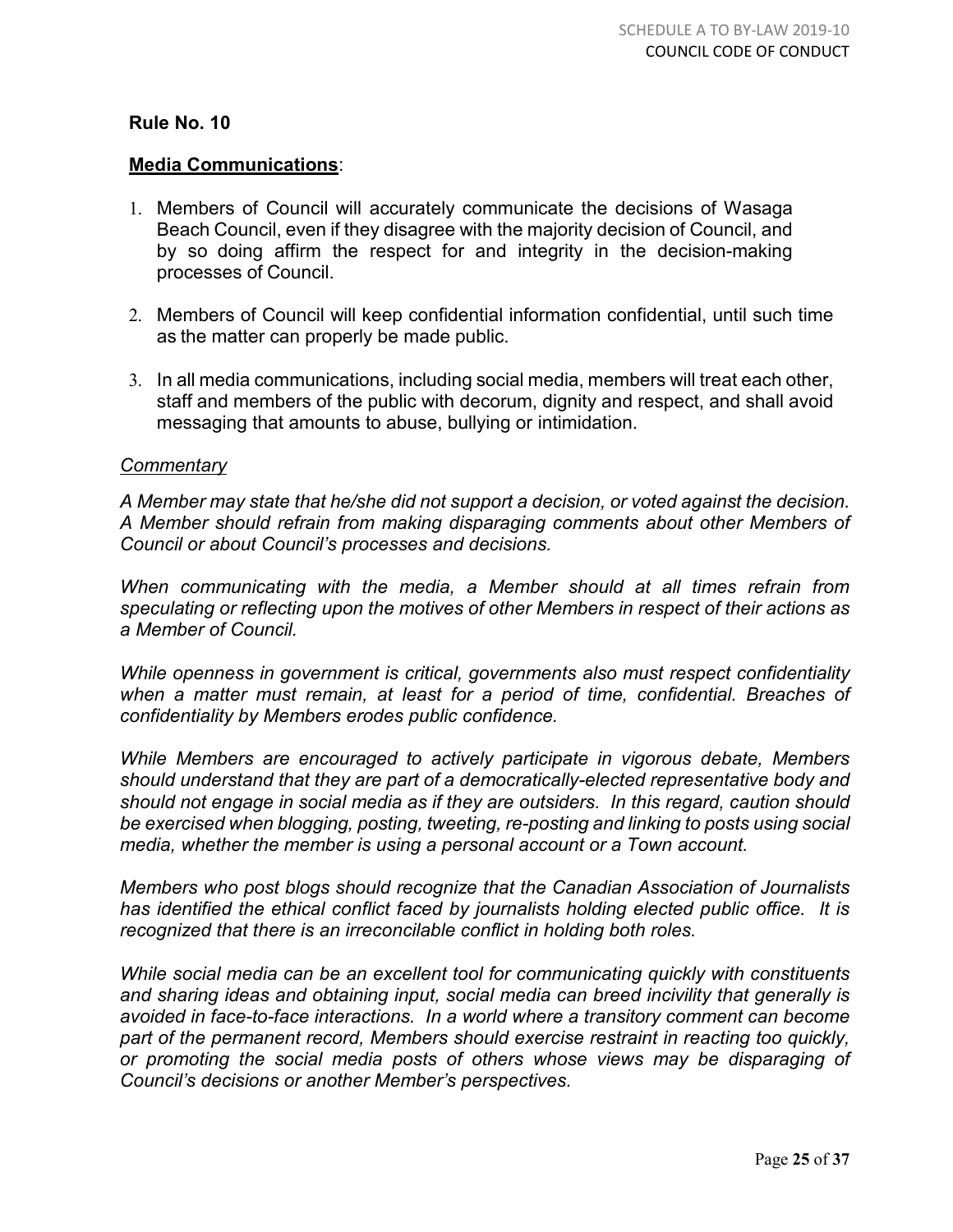# **Respect for Town By-laws and Policies**:

- 1. Members shall encourage public respect for the Town and its by-laws.
- 2. Members shall adhere to such by-laws, policies and procedures adopted by Council that are applicable to them.

## *Commentary*

*A Councillor must not encourage disobedience of a Town by-law in responding to a member of the public, as this undermines confidence in the Town and in the Rule of Law.*

*Members of Council are required to observe the policies and procedures established by Town Council at all times, and are directed to pay special attention to, and comply strictly with, the Council Procedure By-law. In exceptional circumstances, a Member may request Council grant an exemption from any policy.*

# **Rule No. 12**

# **Respectful Workplace**:

- 1. Members are governed by the Town's Workplace Harassment Policy. All Members have a duty to treat members of the public, one another and staff appropriately and without abuse, bullying or intimidation and to ensure that their work environment is free from discrimination and harassment.
- *2.* All complaints received involving members of Council under the Workplace Harassment Policy shall be referred to the Integrity Commissioner for processing in accordance with both the said policy and the *Council Code of Conduct Complaints Protocol.*
- 3. The *Ontario Human Rights Code* applies in addition to the Town's Workplace Harassment Policy.

#### *Commentary*

*It is the policy of the Town of Wasaga Beach that all persons be treated fairly in the workplace in an environment free of discrimination or personal and sexual harassment.*

*the Town of Wasaga Beach's Workplace Harassment Policy ensures a safe and respectful workplace environment and provides for the appropriate management of any occurrences of harassment and discrimination as those terms are defined in the policy.*

*the Town of Wasaga Beach's Workplace Harassment Policy applies equally to members of staff and Members of Council. It will provide guidance to the Integrity Commissioner when a complaint is received involving a Member.*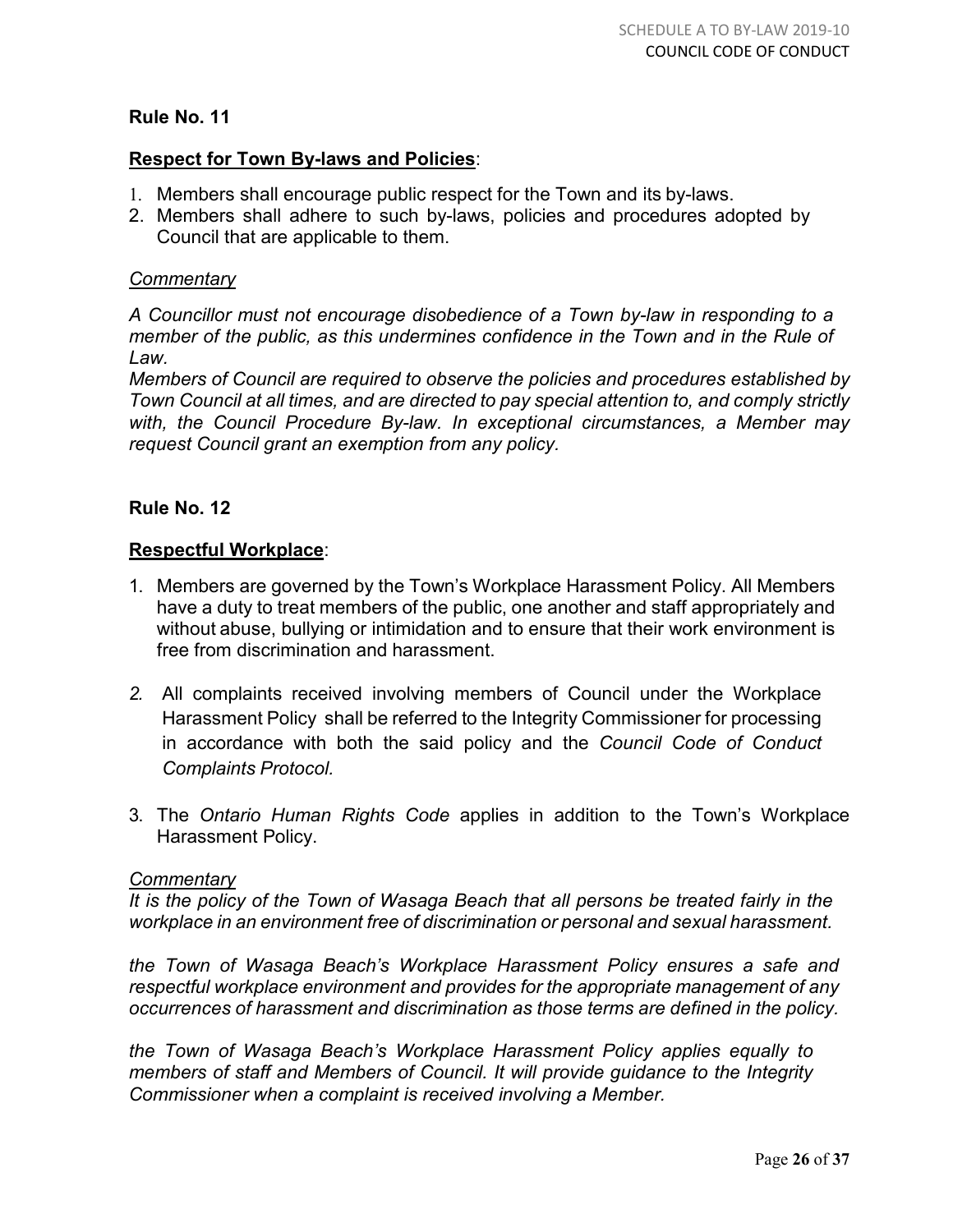# **Conduct Respecting Staff**:

- 1. No Member shall compel staff to engage in partisan political activities or be subjected to threats or discrimination for refusing to engage in such activities.
- 2. No Member shall use, or attempt to use, their authority for the purpose of intimidating, threatening, coercing, commanding or influencing any staff member with the intent of interfering in staff's duties, including the duty to disclose improper activity.
- 3. Members shall be respectful of the role of staff to advise based on political neutrality and objectivity and without undue influence from any individual Member or faction of the Council.
- 4. No Member shall maliciously or falsely impugn or injure the professional or ethical reputation or the prospects or practice of staff, and all Members shall show respect for the professional capacities of the staff of the Town.

#### *Commentary*

*Under the direction of the Chief Administrative Officer, staff serve the Council as a whole, and the combined interests of all Members as evidenced through the decisions of Council. Only Council as a whole has the authority to approve budget, policy, committee processes and other matters.*

*Accordingly, Members shall direct requests outside of Council-approved budget, process or policy, to the Budget Committee or directly to Council.*

*In practical terms, there are distinct and specialized roles carried out by Council as a whole and by Councillors when performing their other roles. The key requirements of these roles include dealing with constituents and the general public, participating as standing committee members and as chairs of standing committees, and participating as Council representatives on agencies, boards, commissions and other bodies. Similarly, there are distinct and specialized roles expected of Town staff in both the carrying out of their responsibilities and in dealing with the Council. Staff are expected to provide information to Members that they are entitled to.*

*Town staff are accountable to the Chief Administrative Officer who is accountable to Town Council. Sometimes the line between staff duties and activities that are political in nature is not clear. Members of Council must respect the difference between the two in making requests of staff.*

*Members of Council should expect a high quality of advice from staff based on political neutrality and objectivity irrespective of party politics, the loyalty of persons in power, or their personal opinions.*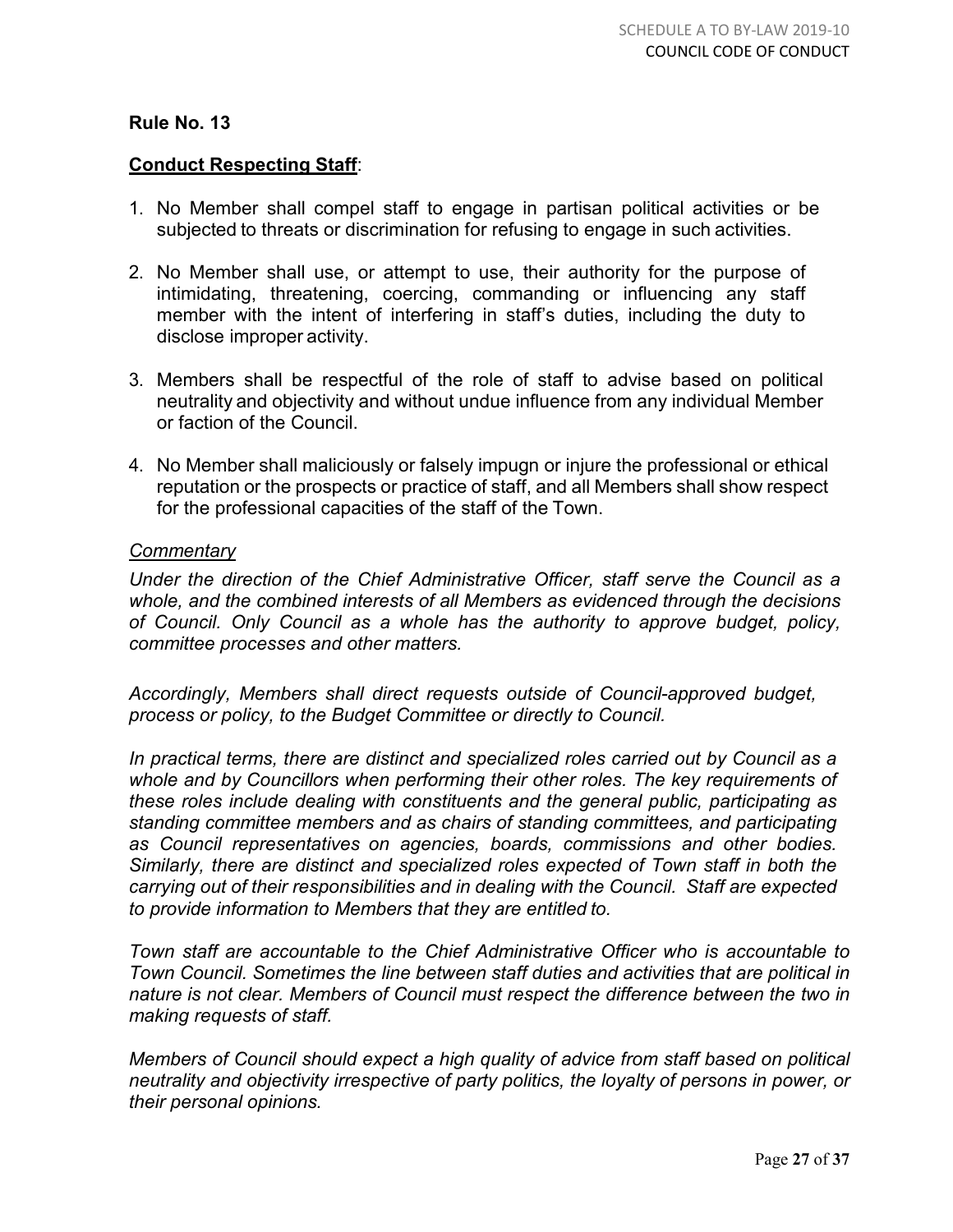*The Town's Workplace Harassment Policy applies to Members of Council. Staff and Members of Council are all entitled to be treated with respect and dignity in the workplace.*

*It is inappropriate for a Member to attempt to influence staff to circumvent normal processes in a matter, or overlook deficiencies in a file or application. It is also inappropriate for Members to involve themselves in matters of administration or departmental management which fall within the jurisdiction of the Chief Administrative Officer. Any such attempts should be reported to the Integrity Commissioner.*

#### **Rule No. 14**

# **Employment of Council Relatives/Family Members**:

- 1. No Member shall attempt to influence the outcome, or to influence any Town employee to hire or promote a Family Member.
- 2. No Members shall make any decision or participate in the process to hire, transfer, promote, demote, discipline or terminate any Family Member.
- 3. No Member shall supervise a Family Member, or be placed in a position of influence over a Family Member.
- 4. No Member shall attempt to use a family relationship for his or her personal benefit or gain.
- 5. Every Member shall adhere to the Town's Recruitment and Selection Policies.

#### *Commentary*

*If a Family Member of a Councillor is an applicant for employment with the Town or is a candidate for promotion or transfer, the Family Member will proceed through the usual selection process pursuant to the Town's hiring policies, with no special consideration.*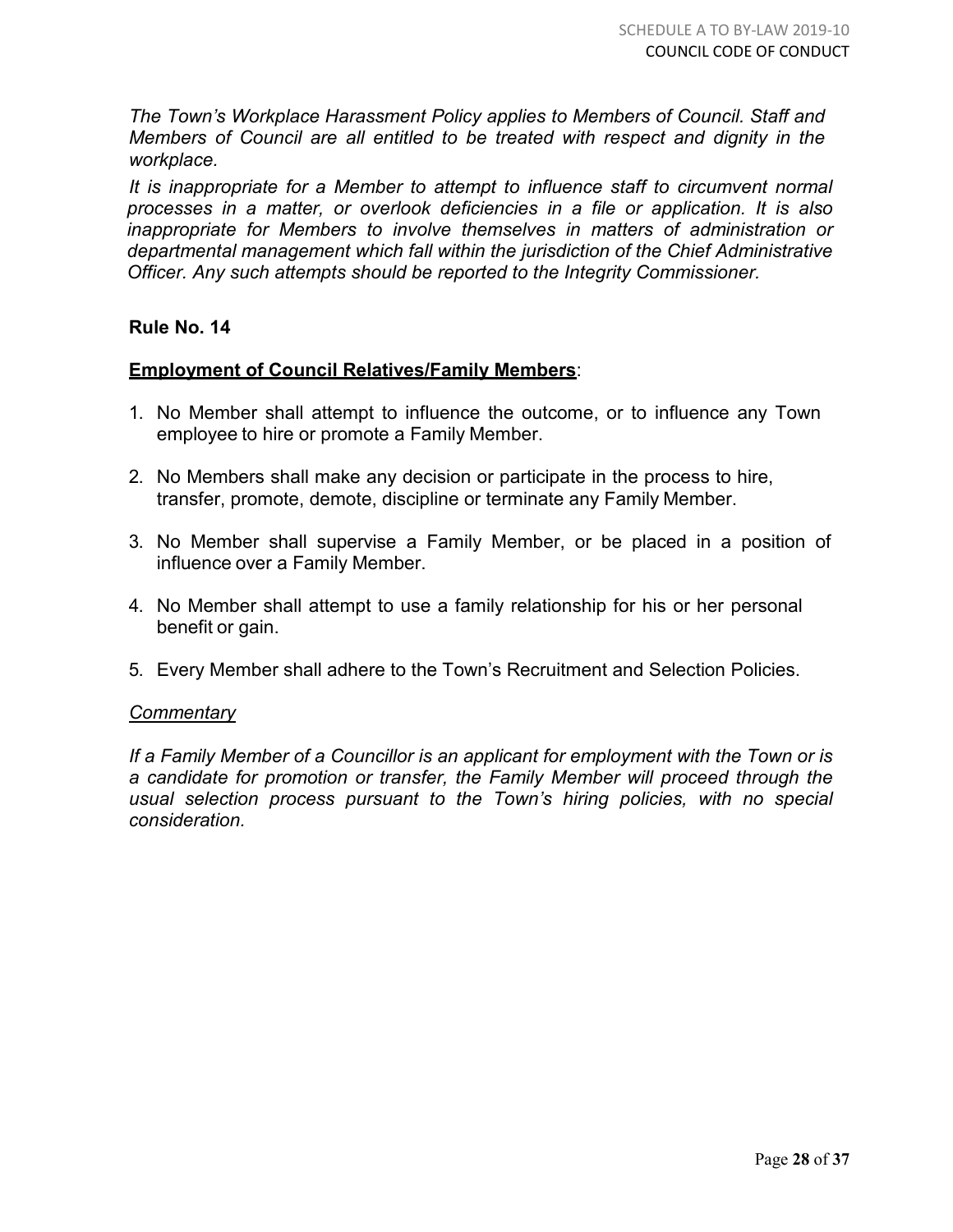# **Not Undermine, Work Against Council's Decisions:**

1. Members of Council shall not actively undermine the implementation of Council's decisions.

# *Commentary*

The role of elected officials, once a council decision is made, is to support the *implementation of that decision, not to work against its implementation, publicly or behind the scenes. Council decisions are arrived at following discussion and debate, reflecting the democratic process. Members are expected to engage in debate with their fellow council members through the democratic process of government. However, once Council has made its decision, Members must recognize that decision as the duly-considered decision of the body of Council. As members of that body of Council, individual members – those who did not agree with the decision - are not to engage in activities that seek to challenge or undermine that decision.* 

*Members can express disagreement with Council's decisions, but it is contrary to the ethical behaviour of members of Council to actively seek to undermine, challenge or work against Council's decisions.*

2. Members of Council shall not engage in litigation or other legal challenges against the municipality or Council's decisions.

a. Despite this provision, Members may pursue a complaint or request for investigation under any of the oversight, transparency and accountability mechanisms provided under Part V.1 and under section 239 of the Municipal Act.

#### *Commentary*

*When members are allowed to participate in activities to challenge Council's properly considered decisions, such as legal challenges or other forms of litigation, this is contrary to the interests of the municipality as determined by the decision of the democratically elected governing body, Council. It can create challenges to staff as to when and how much information can be provided to Council (legal advice for example) because of the presence of a legal challenge, which may benefit by 'insider knowledge'.*

3. Despite this Rule, Members of Council may seek to have a Council decision reconsidered in accordance with Council's Procedure By-law.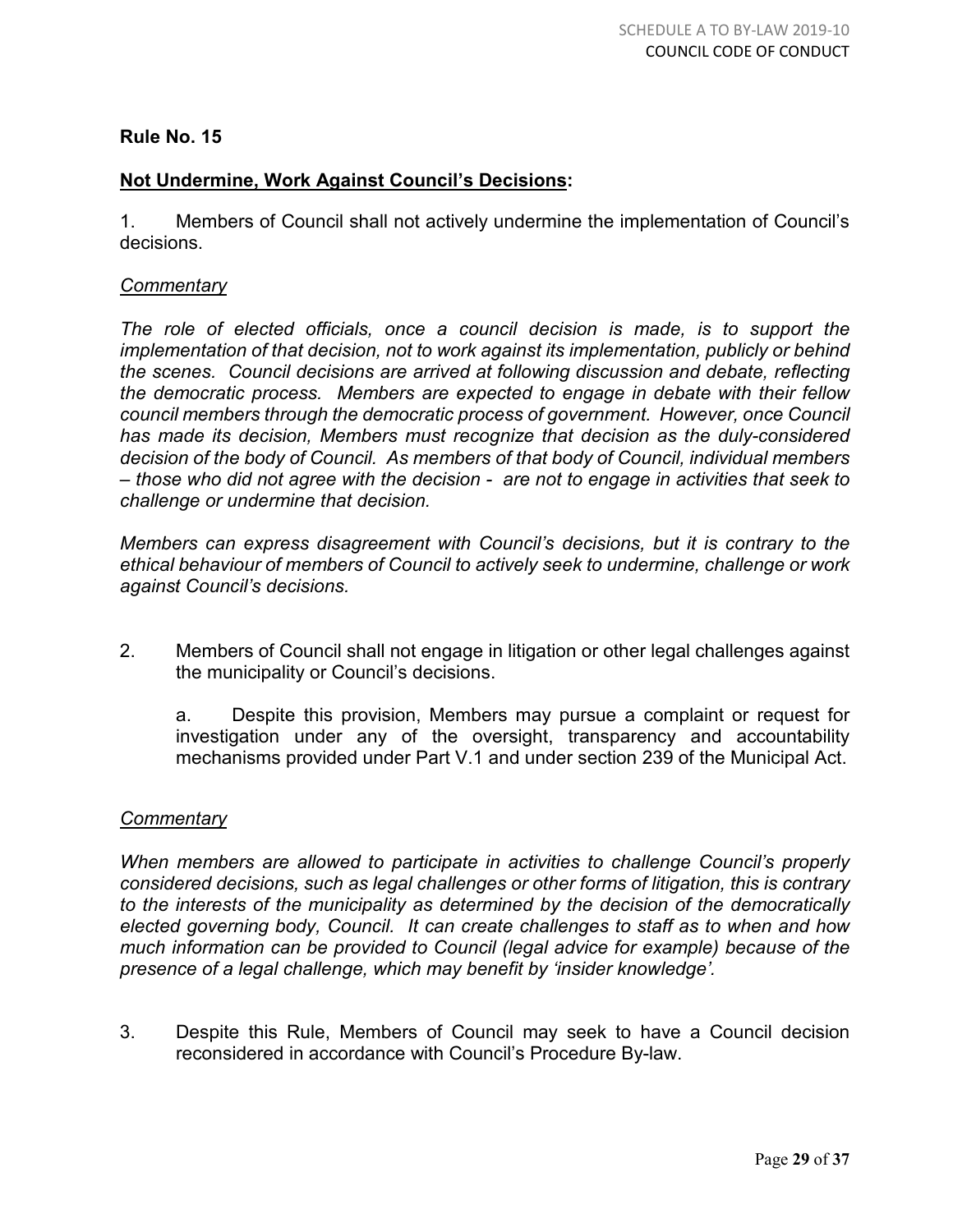# **Reprisals and Obstruction**:

- 1. It is a violation of the *Code of Conduct* to obstruct the Integrity Commissioner in the carrying out of his/her responsibilities.
- 2. No Member shall threaten or undertake any active reprisal against a person initiating an inquiry or complaint under the *Code of Conduct*, or against a person who provides information to the Integrity Commissioner in any investigation.
- 3. It is a violation of the *Code of Conduct* to destroy documents or erase electronic communications or refuse to respond to the Integrity Commissioner where a formal complaint has been lodged under the *Code of Conduct*.

# **Rule No. 17**

# **Acting on Advice of Integrity Commissioner**:

1. Any written advice given by the Integrity Commissioner to a Member binds the Integrity Commissioner in any subsequent consideration of the conduct of the Member in the same matter, as long as all the relevant facts were disclosed to the Integrity Commissioner, and the Member adhered to the advice given.

# **Rule No. 18**

#### **Implementation**:

- 1. Members are expected to formally and informally review their adherence to the Code on a regular basis or when so requested by Council.
- 2. At the beginning of each term, Members will be expected to meet with the Integrity Commissioner.

#### Commentary:

*Members are expected to understand the obligations on elected officials set out in this Code of Conduct, and are encouraged to contact the Integrity Commissioner for any clarification required. A Code of Conduct component will be included as part of the orientation for each new term of Council.*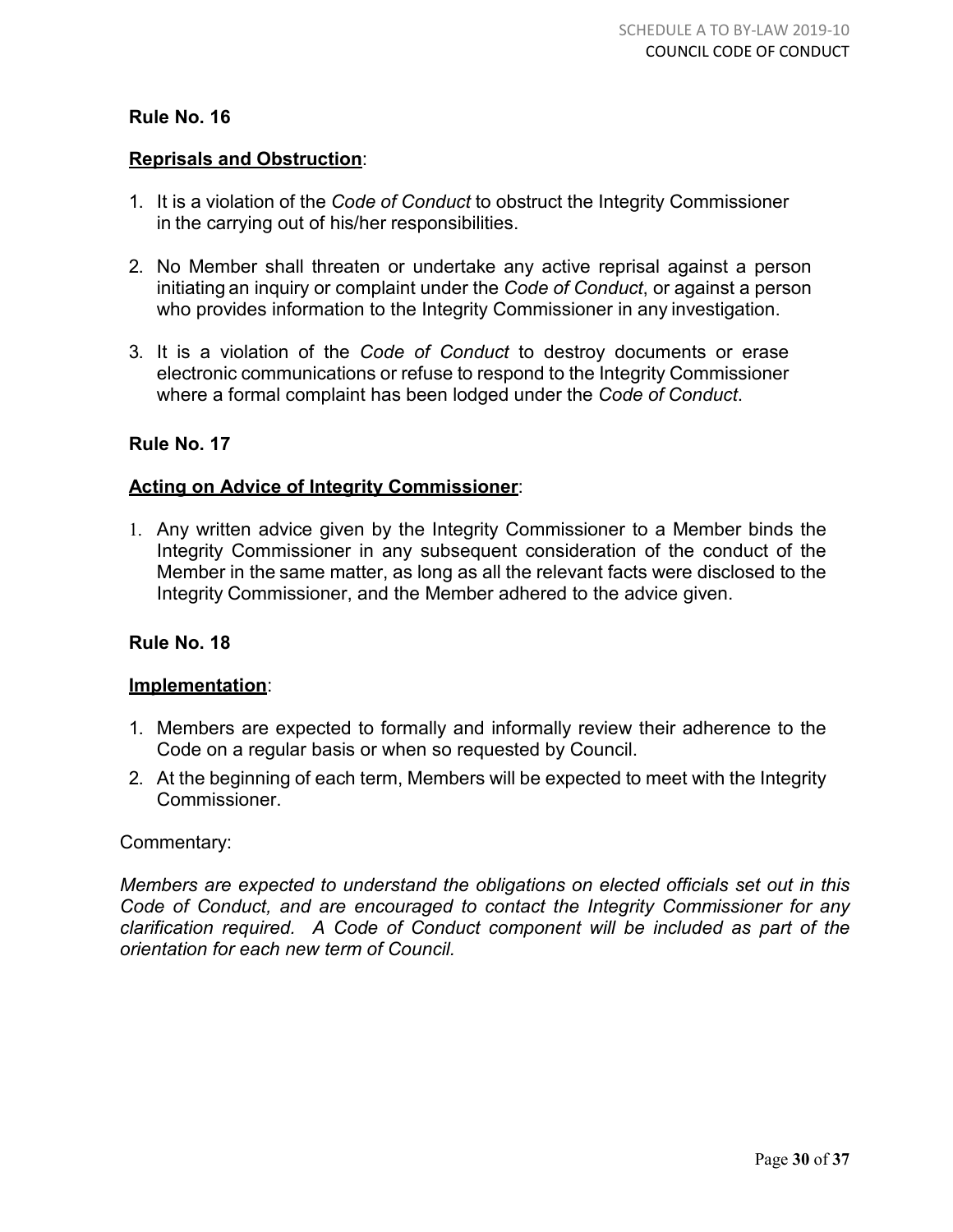# **COUNCIL CODE OF CONDUCT COMPLAINT PROTOCOL**

# **PART A: INFORMAL COMPLAINT PROCEDURE**

Any person or representative of an organization who has identified or witnessed behaviour or an activity by a member of Council that they believe is in contravention of the *Council Code of Conduct* (the "Code") may wish to address the prohibited behaviour or activity themselves as follows:

- (1) advise the member that the behaviour or activity contravenes the Code;
- (2) encourage the member to stop the prohibited behaviour or activity;
- (3) keep a written record of the incidents including dates, times, locations, other persons present, and any other relevant information;
- (4) if applicable, confirm to the member your satisfaction with the response of the member; or, if applicable, advise the member of your dissatisfaction with the response; and
- (5) consider the need to pursue the matter in accordance with the formal complaint procedure outlined in Part B, or in accordance with another applicable judicial or quasi-judicial process or complaint procedure.

All persons and organizations are encouraged to initially pursue this informal complaint procedure as a means of stopping and remedying a behaviour or activity that is prohibited by the Code*.* With the consent of the complaining individual or organization and the member, the Integrity Commissioner may be part of any informal process. However, it is not a precondition or a prerequisite that those complaining must pursue the informal complaint procedure before pursuing the Formal Complaint Procedure in Part B.

# **PART B: FORMAL COMPLAINT PROCEDURE:**

# **Initial Complaint**

- 1. (1) A request for an investigation of a complaint that a member has contravened the Code of Conduct (the "complaint") shall be sent directly to the Integrity Commissioner by E-mail substantially in the form attached to this Protocol as Schedule "A".
	- (2) All complaints shall be submitted by an identifiable individual (which includes the authorized signing officer of an organization).
	- (3) A complaint shall set out reasonable and probable grounds for the allegation that the member has contravened the Code.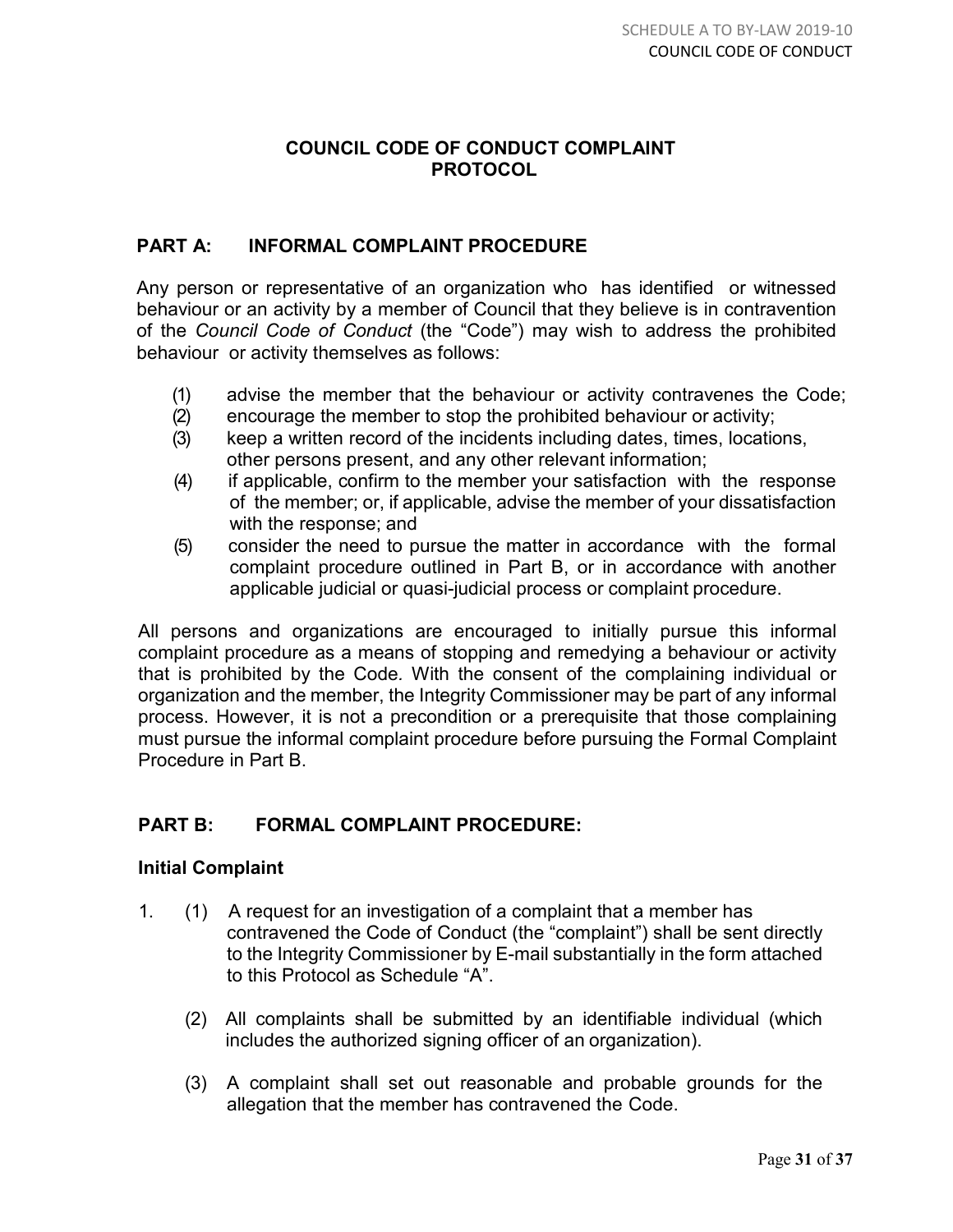The complaint should include the name of the member, the provision of the Code allegedly contravened, facts constituting the alleged contravention, the names and contact information of witnesses, and contact information for the complainant during normal business hours.

(4) Election Blackout Period:

No investigation shall be commenced or continued, nor shall the Integrity Commissioner report to Council respecting an investigation, within the election period described within s.223.4 and 223.4.1 of the *Municipal Act*, except as described in those sections.

(5) Transitional Provision:

For the purposes of the October 2018 regular municipal election, this provision of the Protocol shall be interpreted as if the provisions of s.223.4 and 223.4.1 as amended were already in force.

# **Classification by Integrity Commissioner**

- 2. (1) Upon receipt of the request, the Integrity Commissioner shall make an initial classification to determine if the matter is, on its face, a complaint with respect to non-compliance with the Code and not covered by other legislation, a complaint with respect to the *Municipal Conflict of Interest Act* or other relevant Council policies.
	- (2) If the complaint, on its face, is not a complaint with respect to noncompliance with the Code or another Council policy governing ethical behaviour or the *Municipal Conflict of Interest Act*, or if the complaint is covered by other legislation, the Integrity Commissioner shall advise the complainant in writing as follows:
		- a) if the complaint on its face is an allegation of a criminal nature consistent with the *Criminal Code of Canada*, the complainant shall be advised that if the complainant wishes to pursue any such allegation, the complainant must pursue it with the appropriate police force;
		- b) if the complaint on its face is with respect to non- compliance with the *Municipal Freedom of Information and Protection of Privacy Act*, the complainant shall be advised that the matter will be referred for review to the Town Clerk; and
		- Page **32** of **37** c) the complainant shall be advised that the matter, or part of the matter, is not within the jurisdiction of the Integrity Commissioner to process, with any additional reasons and referrals as the Integrity Commissioner considers appropriate. The Integrity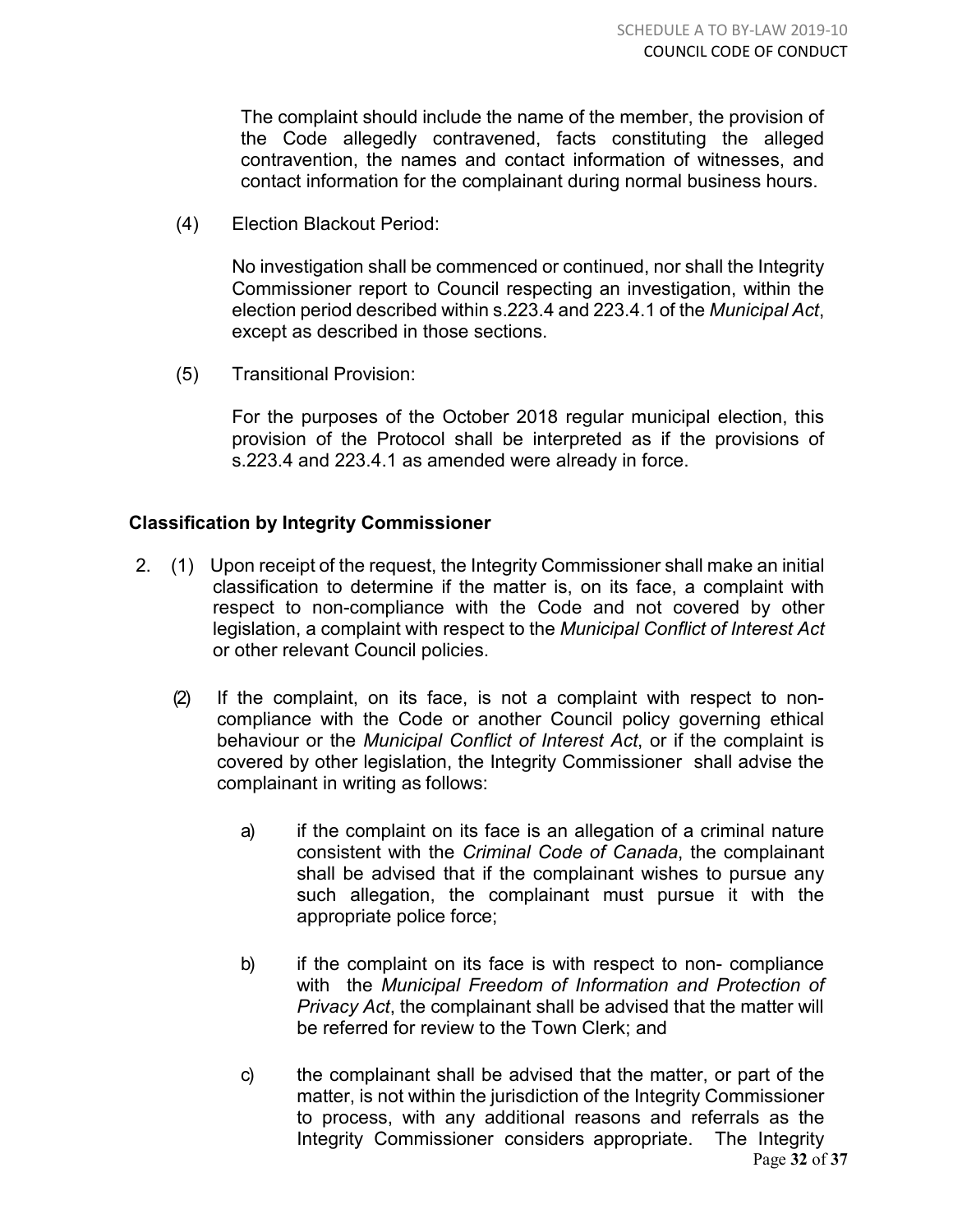Commissioner may proceed with that part of the complaint that is within jurisdiction.

- (3) The Integrity Commissioner may assist the complainant in restating, narrowing or clarifying the complaint so that the public interest will be best served were the complaint to be pursued.
- (4) The Integrity Commissioner may report to Council that a specific complaint is not within the jurisdiction of the Integrity Commissioner.
- (5) The Integrity Commissioner shall report annually to Council on complaints not within the jurisdiction of the Integrity Commissioner, but, where possible, shall not disclose information that could identify a person concerned.

# **Investigation**

- 3. (1) The Integrity Commissioner is responsible for performing the duties set out in this Protocol independently and shall report directly to Council in respect of all such matters. In applying this Protocol, the Integrity Commissioner shall retain the discretion to conduct investigations applying the principles of procedural fairness, and any deviation from the provisions of this Protocol for that purpose shall not invalidate the investigation or result in the Integrity Commissioner losing jurisdiction.
	- (2) If the Integrity Commissioner is of the opinion that a complaint is frivolous, vexatious or not made in good faith, or that there are no grounds or insufficient grounds for an investigation, or that the pursuit of the investigation would not, in the opinion of the Integrity Commissioner be in the public interest, the Integrity Commissioner shall not conduct an investigation, or, where that becomes apparent in the course of an investigation, terminate the investigation.
	- (3) The Integrity Commissioner shall file an annual report to Town Council respecting the advice, education and investigations carried out in the previous year, and developments or recommendations of significance related to the role of the Integrity Commissioner. Other than in exceptional circumstances, the Integrity Commissioner will not report to Council on any complaint described in subsection (2) except as part of an annual or other periodic report.
	- (4) Where the Integrity Commissioner rejects or terminates an investigation pursuant to this section, reasons shall be provided.
- 4. (1) If a complaint has been classified as being within the Integrity Commissioner's jurisdiction and not rejected under section 3, the Commissioner shall investigate and may attempt to settle the complaint.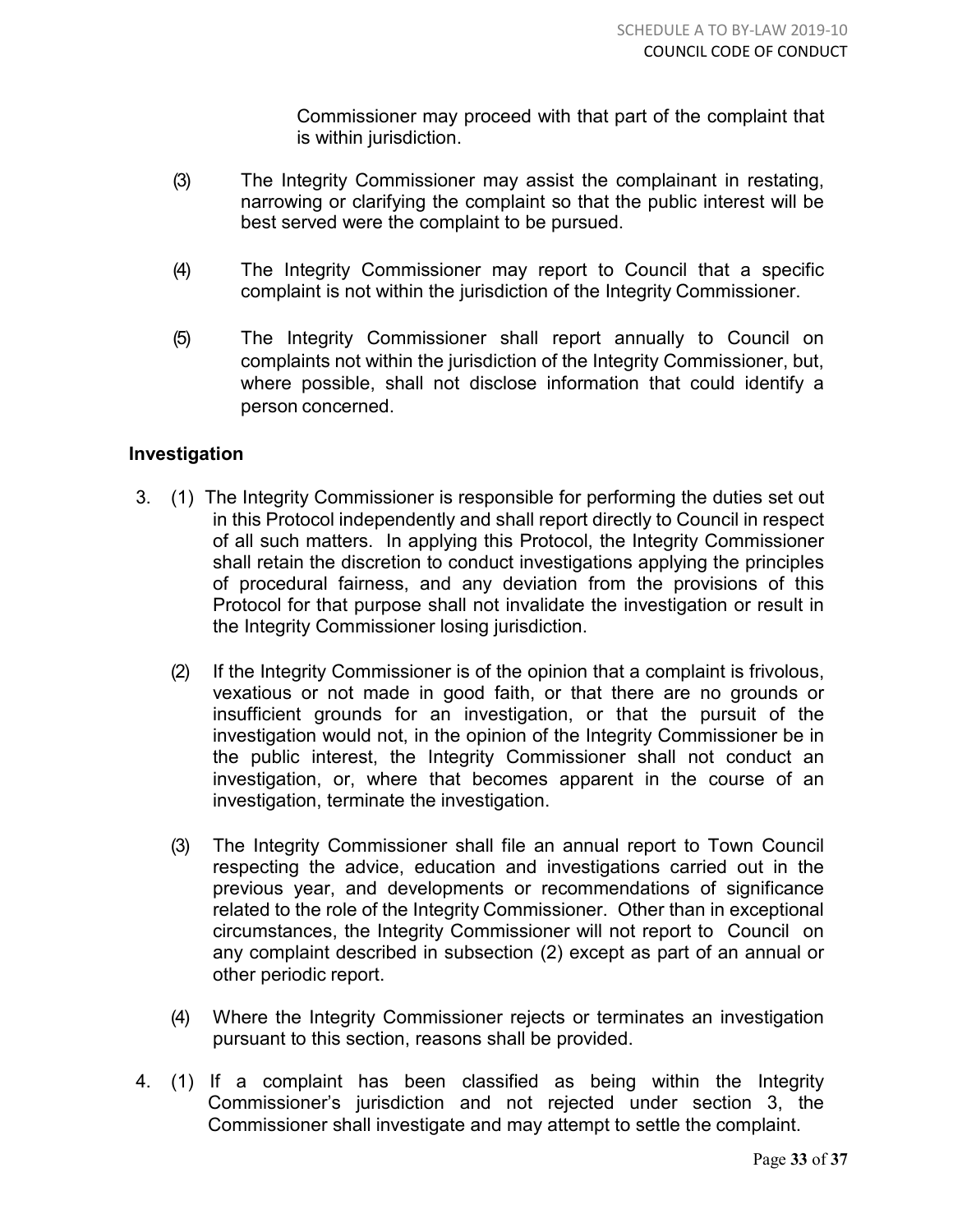- (2) The Integrity Commissioner may in exceptional circumstances elect to exercise the powers of a Commission under Parts I and II of the *Public Inquiries Act*, as contemplated by Subsection 223.4(2) of the Act.
- (3) If the Integrity Commissioner elects to conduct an inquiry under the Public Inquiries Act, he/she shall report to Council before proceeding, setting out the reasons for the investigation, and providing an estimate of the expected cost and time that the investigation will require, and providing an opportunity for Council to respond to the reasonableness of the expenditure of public funds for the purpose of such Commission.
- (4) When the *Public Inquiries Act* applies to an investigation of a complaint, the Integrity Commissioner shall comply with the procedures specified in that Act and this Complaint Protocol, but, if there is a conflict between a provision of the Complaint Protocol and a provision of the *Public Inquiries Act*, the provision of the *Public Inquiries Act* prevails.
- 5. (1) The Integrity Commissioner will proceed as follows, except where otherwise required by the Public Inquiries Act and/or in the context of a particular situation, the principles of procedural fairness:
	- a) provide the complaint and supporting material to the member whose conduct is in question and provide the member with a reasonable opportunity to respond.
	- (2) Except where the Integrity Commissioner determines that it is not in the public interest to do so, the name of the complainant shall be provided as part of the complaint documents.
	- (3) If necessary, after reviewing the written materials, the Integrity Commissioner may speak to anyone relevant to the complaint, access and examine any of the information described in subsections 223.4(3) and (4) of the *Municipal Act*, and may enter any Town work location relevant to the complaint for the purposes of investigation and settlement.
	- (4) The Integrity Commissioner shall not issue a report finding a violation of the Code of Conduct on the part of any member unless the member has had reasonable notice of the basis for and an opportunity to comment on the proposed findings.
	- (5) The Integrity Commissioner may make interim reports to Council where necessary and as required to address any instances of interference, obstruction or retaliation encountered during the investigation.
- 6. (1) The Integrity Commissioner shall report to the complainant and the member generally no later than 90 days after the making of the complaint.
	- (2) Where the complaint is sustained in whole or in part, the Integrity Commissioner shall also report to Council outlining the findings, the terms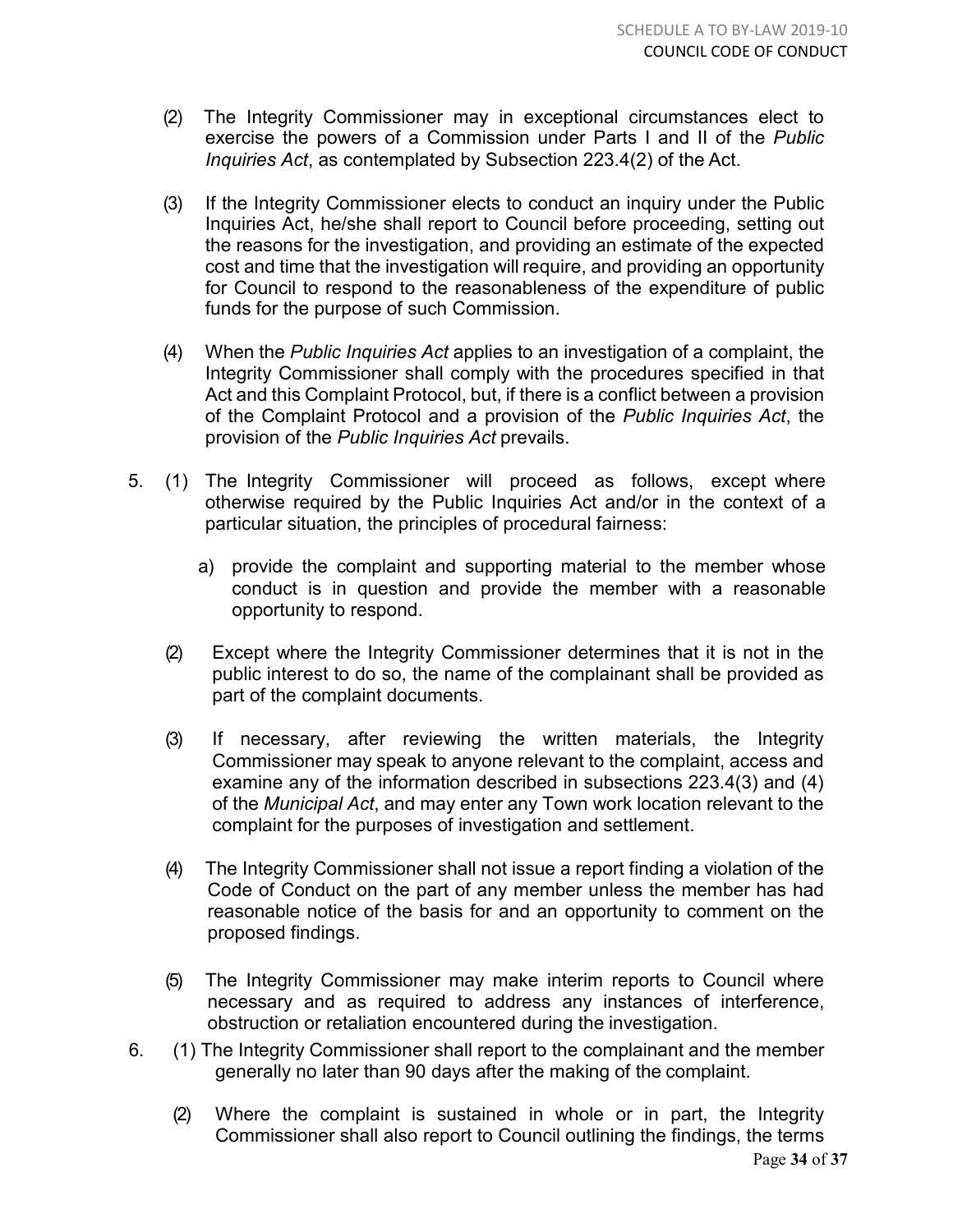of any settlement, or recommended corrective action.

- (3) Where the complaint is dismissed, other than in exceptional circumstances, the Integrity Commissioner shall not report to Council except as part of an annual or other periodic report.
- (4) Any recommended corrective action must be permitted in law and shall be designed to ensure that the inappropriate behaviour or activity does not continue.
- 7. If the Integrity Commissioner determines that there has been no contravention of the Code of Conduct or that a contravention occurred although the member took all reasonable measures to prevent it, or that a contravention occurred that was trivial or committed through inadvertence or an error of judgement made in good faith, the Integrity Commissioner shall so state in the report and shall recommend that no penalty be imposed.
- 8. The Town Clerk shall process the report for the next meeting of Council.

# **Council Review**

- 9. (1) Council shall consider and respond to the report within 90 days after the day the report is laid before it.
	- (2) In responding to the report, Council may vary a recommendation that imposes a penalty, subject to Section 223.4, subsection (5) of the *Municipal Act*, but shall not refer the recommendation other than back to the Integrity Commissioner.
	- (3) Council can terminate the Integrity Commissioner only by a two-thirds vote of all members.
	- (4) Upon receipt of recommendations from the Integrity Commissioner, Council may, in circumstances where the Integrity Commissioner has determined there has been a violation of the Code of Conduct, impose either of two penalties:
		- (a) a reprimand; or
		- (b) suspension of the remuneration paid to the Member in respect of his/her services as a Member of Council or a local board, as the case may be, for a period of up to 90 days,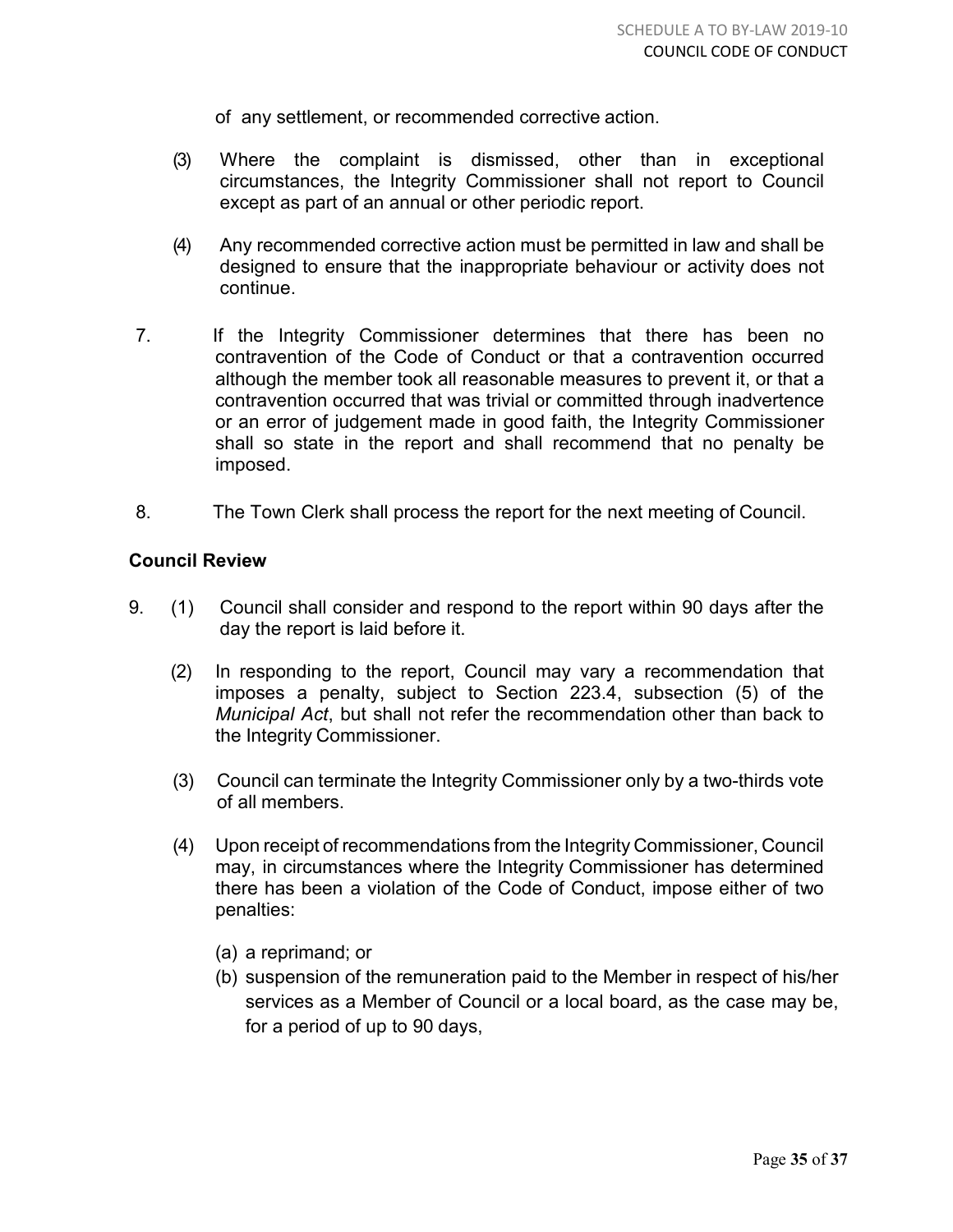and may also take the following actions:

- (c) removal from membership of a committee;
- (d) removal as chair of a committee;
- (e) repayment or reimbursement of monies received;
- (f) return of property or reimbursement of its value;

# **Confidentiality**

- 10. (1) A complaint will be processed in compliance with the confidentiality requirements in sections 223.5 and 223.6 of the *Municipal Act*, which are summarized in the following subsections.
	- (2) The Integrity Commissioner and every person acting under her or his instructions shall preserve secrecy with respect to all matters that come to his or her knowledge in the course of any investigation except as required by law in a criminal proceeding.
	- (3) All reports from the Integrity Commissioner to Council will be made available to the public.
	- (4) Any references by the Integrity Commissioner in an annual or other periodic report to a complaint or an investigation shall not disclose confidential information that could identify a person concerned.
	- (5) The Integrity Commissioner in a report to Council on whether a member has violated the Code of Conduct shall only disclose such matters as in the Integrity Commissioner's opinion are necessary for the purposes of the report.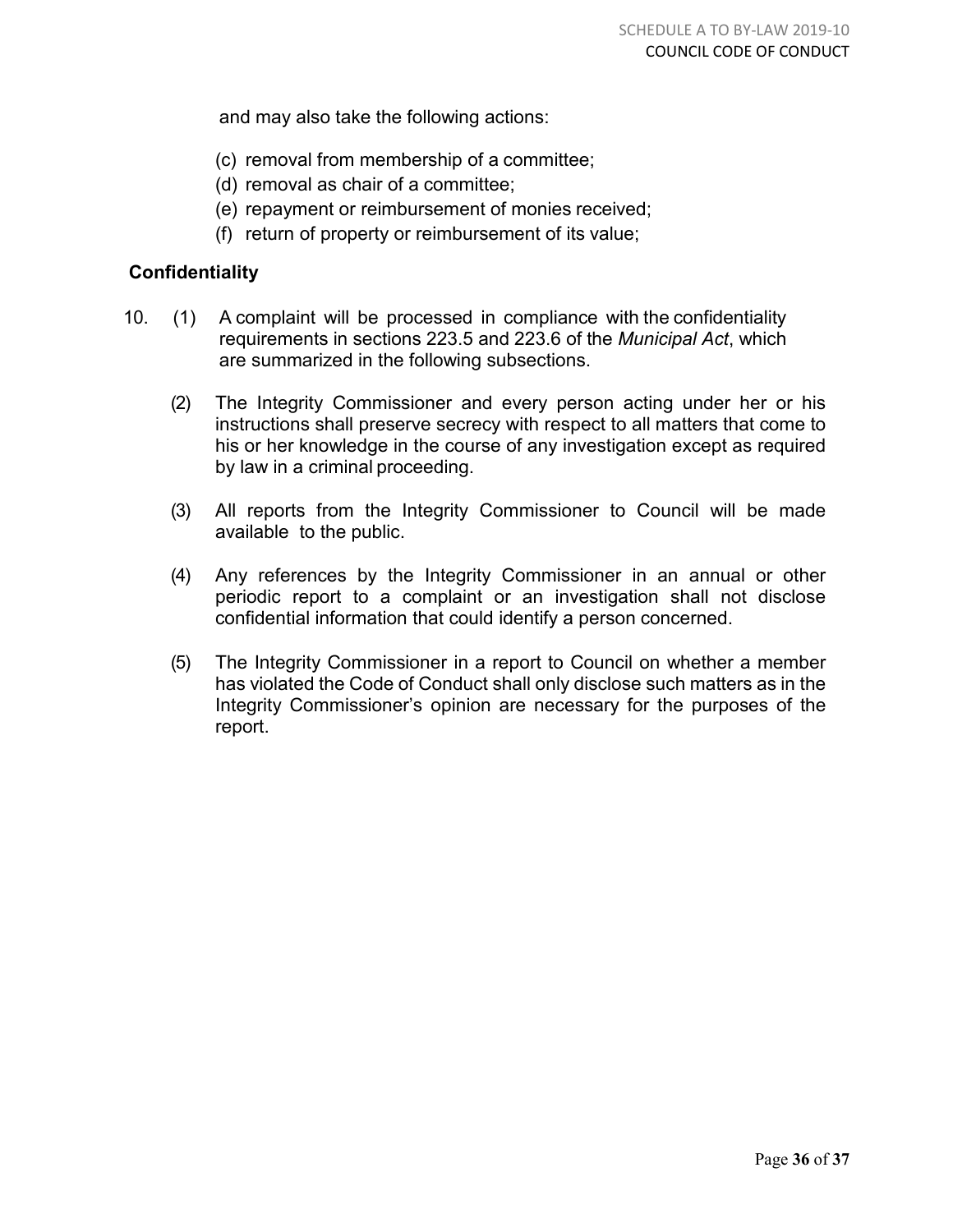# **Schedule "A" Complaint**

I <u>I hereby</u> request the Integrity Commissioner for the the Town of Wasaga Beach to conduct an inquiry about whether or not the following member(s) of the Town Council has contravened the Council Code of Conduct or the *Municipal Conflict of Interest Act*:

I have reasonable and probable grounds to believe that the above member(s) has contravened the Council Code of Conduct and/or the *Municipal Conflict of Interest Act* by reason of the following (please include date, time and location of conduct, the Rules contravened, and particulars, including names of all persons involved, and of all witnesses, and information as to how they can be reached, (attach additional pages as needed):

I hereby request the Integrity Commissioner to conduct an inquiry with respect to the above conduct. Attached are copies of documents and records relevant to the requested inquiry.

Date:

Signature:\_\_\_\_\_\_\_\_\_\_\_\_\_\_\_\_\_\_\_\_\_\_\_\_\_\_\_\_\_\_\_\_\_\_\_\_\_\_\_\_\_\_\_\_\_\_\_\_\_\_

Name: Address:

Email: Phone:

Email completed Complaint to Principles *Integrity* at: **[postoffice@principlesintegrity.org](mailto:robert.swayze@sympatico.ca)**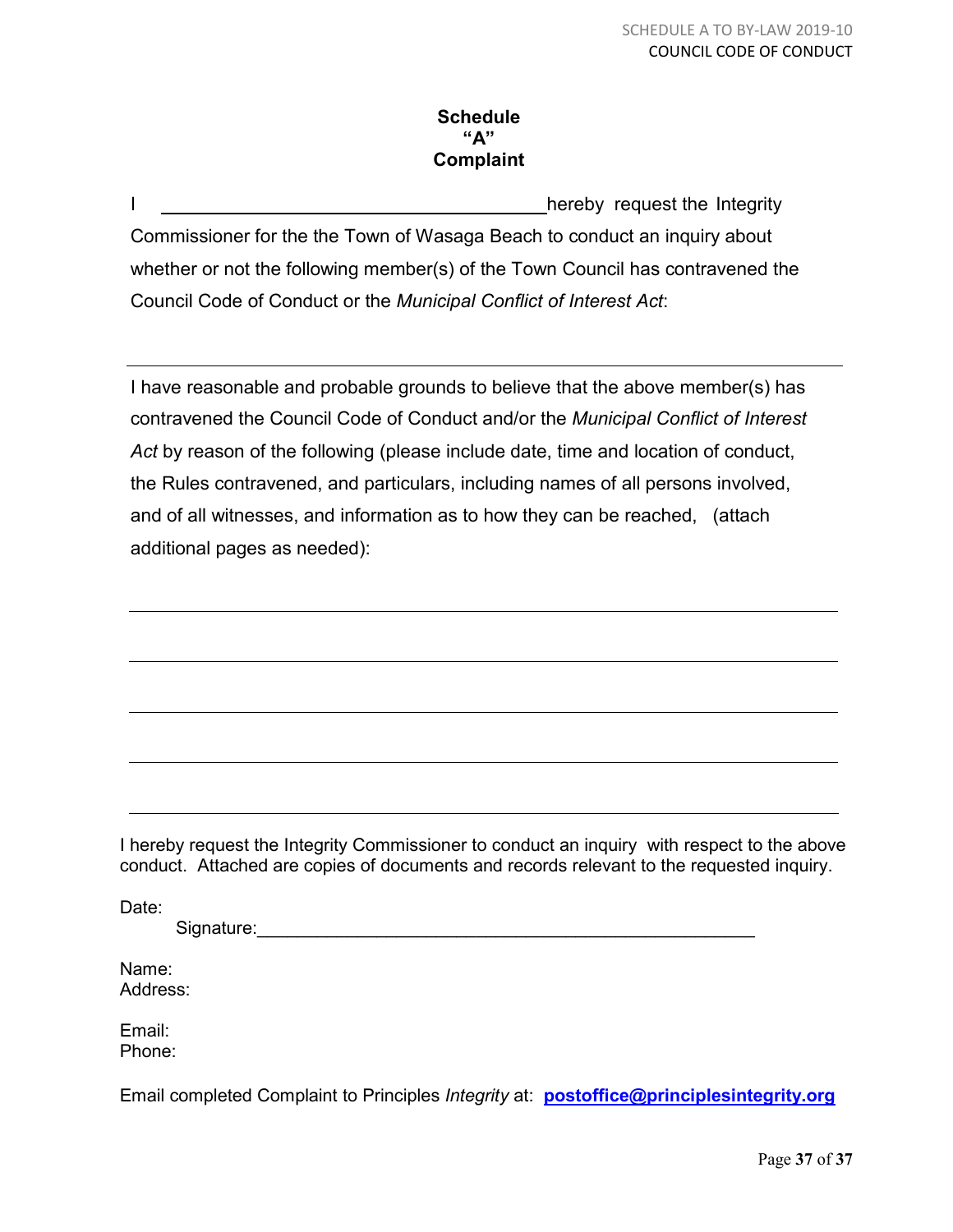

# **THE CORPORATION OF THE TOWN OF WASAGA BEACH**

# **SCHEDULE "B" TO**

# **BY-LAW NO. 2019-10**

# **LOCAL BOARD CODE OF CONDUCT**

NON-ADJUDICATIVE & ADJUDICATIVE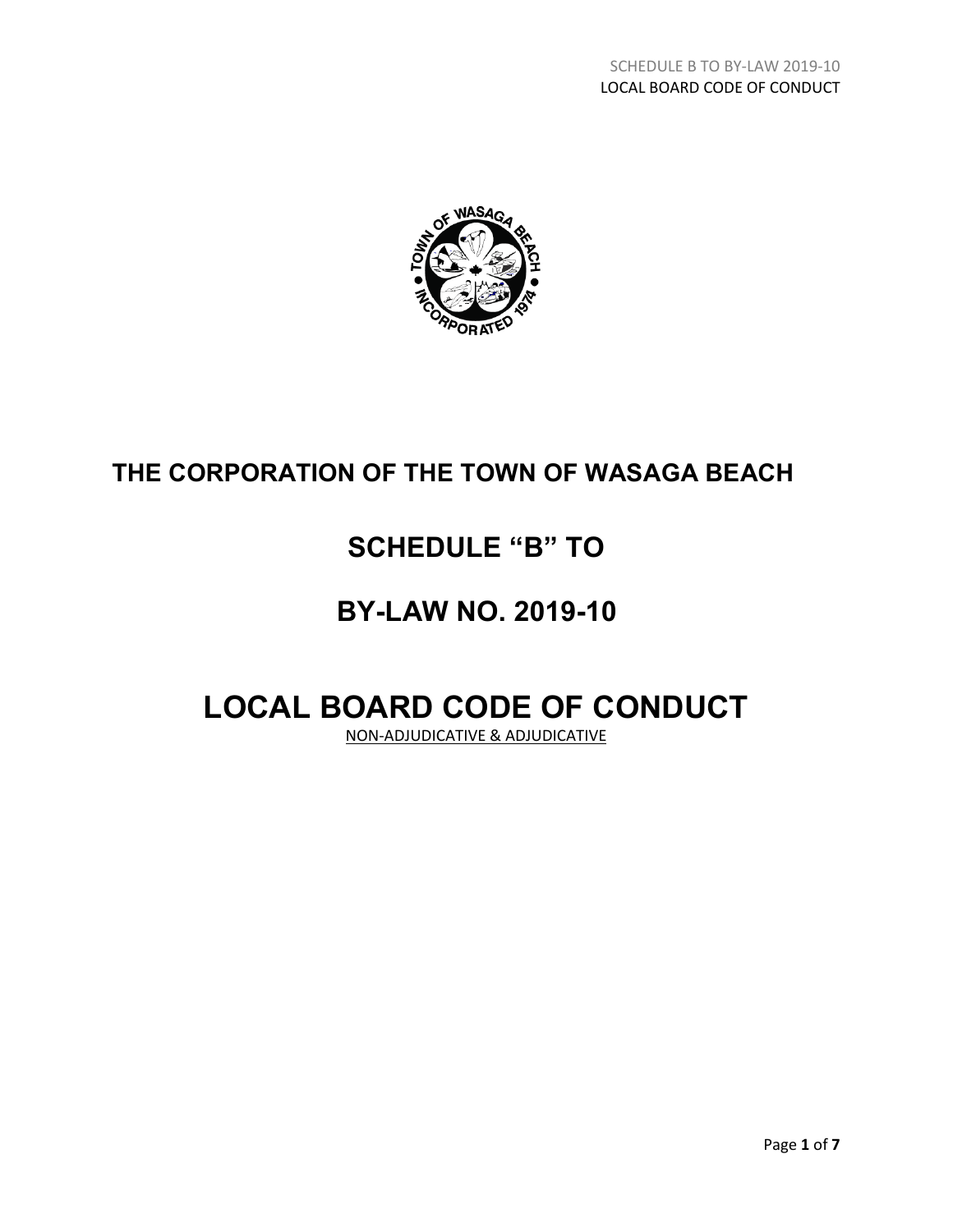Part 1 General Introduction, Framework and Interpretation

Guiding Principles

- 1: Avoidance of Conflicts of Interest
- 2: Gifts, Benefits and Hospitality
- 3: [intentionally left blank]
- 4. Confidential Information
- 5: Use of Town Resources
- 6: Election Campaigns
- 7: Improper Use of Influence
- 8: Business Relations
- 9: Member Conduct
- 10: Media Communications
- 11: Respect for the Town By-laws and Policies
- 12: Respectful Workplace
- 13: Conduct Respecting Staff
- 14: [intentionally left blank]
- 15: Reprisals and Obstructing
- 16: Acting on Advice of Integrity Commissioner

Part 2

[Adjudicative Boards only]

- 17: Additional Requirements for Members of Adjudicative Boards
- 18: Communications with Parties
- 19: Independent Nature of Adjudicative Tribunals

Part 3 Complaint Protocol Consequences of Failure to Adhere to Code of Conduct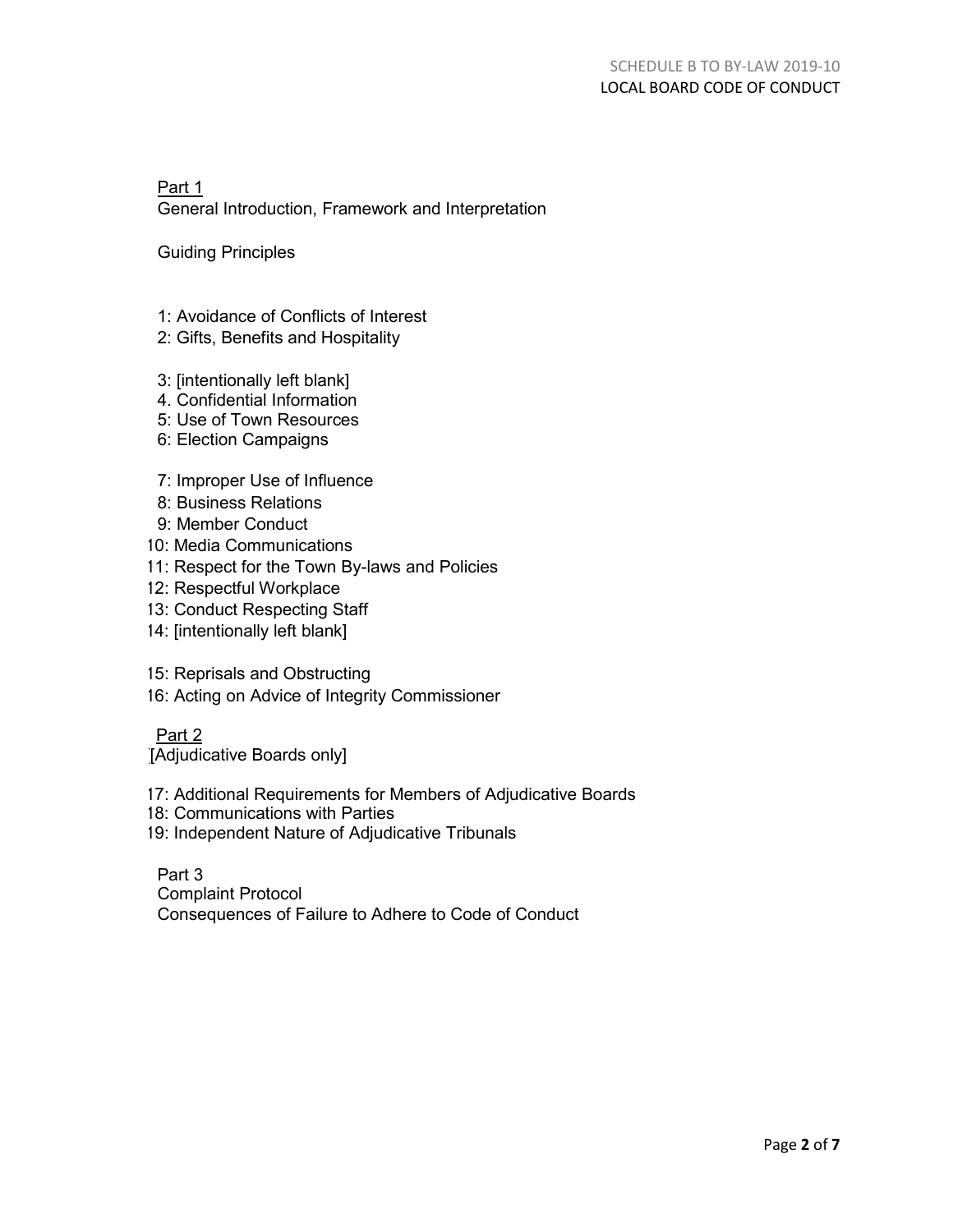## **Part 1**

#### **General Introduction, Framework and Interpretation**

This document is a Code of Conduct for members of Local Boards, both adjudicative and nonadjudicative. Local Boards, sometimes referred to as committees or tribunals, are as defined in s.223.1 of the Municipal Act and as identified by the municipality.

Some additional restrictions apply to adjudicative boards and these are specified. The Code of Conduct for Local Boards follows the same organizational structure as the Council Code of Conduct. Definitions and commentary contained in the Council Code of Conduct may apply, where relevant, with necessary modifications and may be referred to for clarification and interpretive assistance in understanding this Code. Provisions of the Council Code of Conduct which are not relevant to members of Local Boards have been eliminated from this document.

#### **Guiding Principles**

Members shall act with honesty, respect and integrity, serving in a diligent manner, and performing their duties in a manner which promotes public confidence.

#### **Rule 1: Avoidance of Conflicts of Interest**

Members shall avoid situations of real or apparent conflict of interest or bias.

Members shall avoid participating in or influencing a proceeding when the member, or another person with whom the member has a close person or professional relationship, has a financial or other private interest that may be affect by the proceeding or its outcome.

Members shall not appear before the Local Board or committee on their own behalf or as a representative on behalf of any party.

*Commentary: Members of BIAs will frequently have an 'interest in common' as business owners. Care should be taken to recognize an interest, when the Member stands to gain or otherwise benefit, in a manner that can be differentiated from others in the BIA. Where a Member contributes to an event 'at cost', no 'interest' is deemed to arise by reason only that the Member's business is a sponsor of the event.*

#### **Rule 2: Gifts, Benefits and Hospitality**

No Member shall accept any Gift, except for Gifts that are deemed to have zero value in the Council Code of Conduct.

Despite the above, Members may accept the following Gifts: meals, hospitality up to a maximum of \$200. All such Gifts are to be reported to the Integrity Commissioner.

#### **Rule 3: [Intentionally left blank]**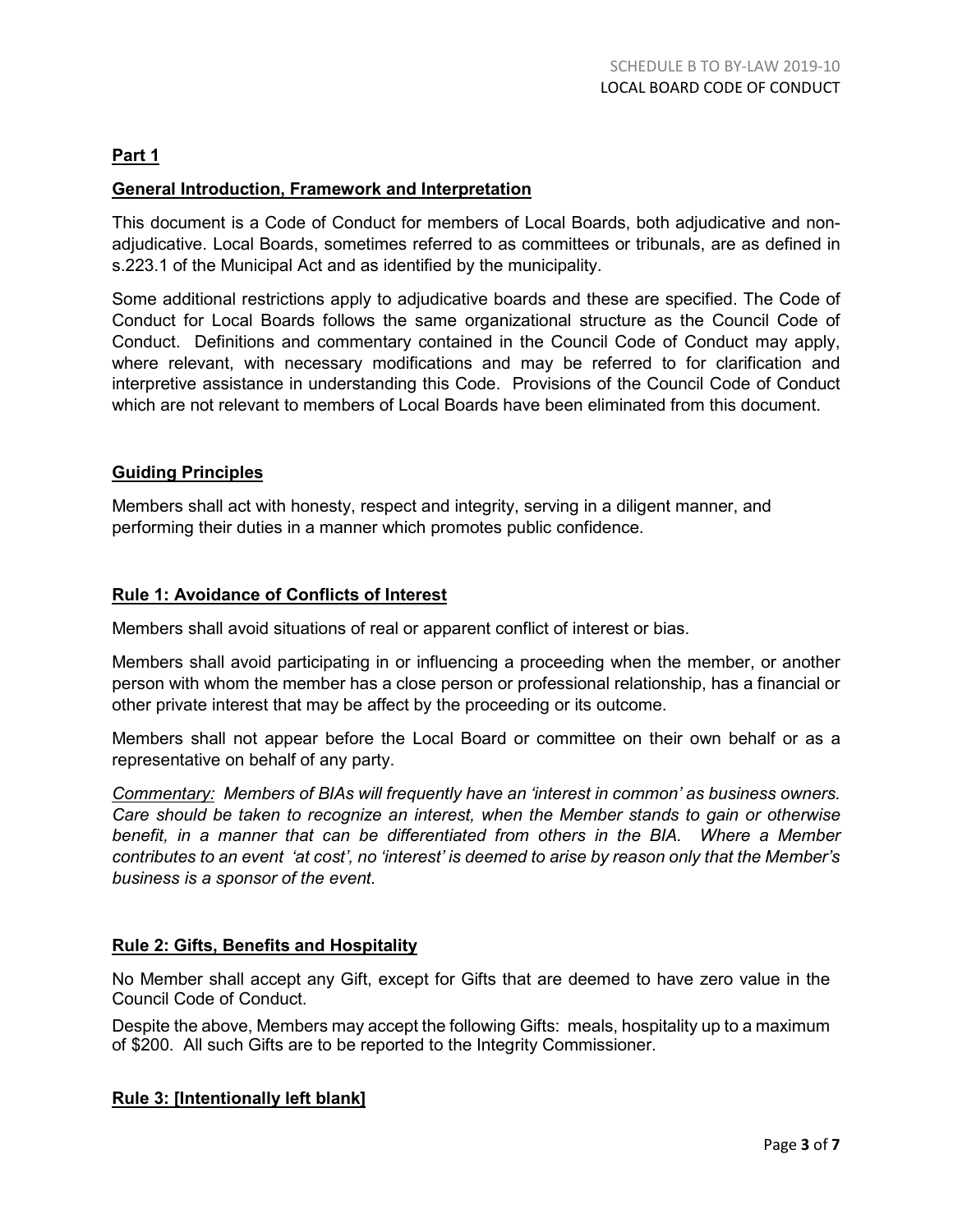#### **Rule 4: Confidential information**

Members shall not disclose to any member of the public any confidential information acquired by virtue of their position.

Confidential information includes any discussion the takes place between members of the Local Board or Committee when it is in a closed meeting.

#### **Rule 5: Use of Town Resources, Election Campaigns**

No member should use municipal equipment or staff, or other municipal services or resources for their own private purposes, or for election campaign purposes.

#### **Rule 6: Election Campaigns**

No member, while identifying themselves as a member of a Local Board, shall undertake any election campaign or election-related activities or work on, fund-raise, endorse or otherwise contribute to the election campaign of any person running in the municipal election for the municipality where the member serves on the Local Board.

#### **Rule 7: Improper Use of Influence, Business Prospects**

No member shall use the influence of his or her position for any purpose other than the duties as a member of the Local Board.

#### **Rule 8: Business Relations**

No member shall allow the prospect of future employment by a person or entity to affect the performance of his/her duties as a member of the Local Board.

#### **Rule 9: Member Conduct**

Members shall conduct themselves with decorum at all times.

Members shall maintain proper control over meetings demonstrating respect for everyone who is involved in the meeting.

Members are expected to attend all meetings of the Local Board or Committee. If a member misses more than three (3) meetings during their term, the Chair, after hearing and considering any explanation provided by the member, may ask the member to resign, or request that Council remove the member.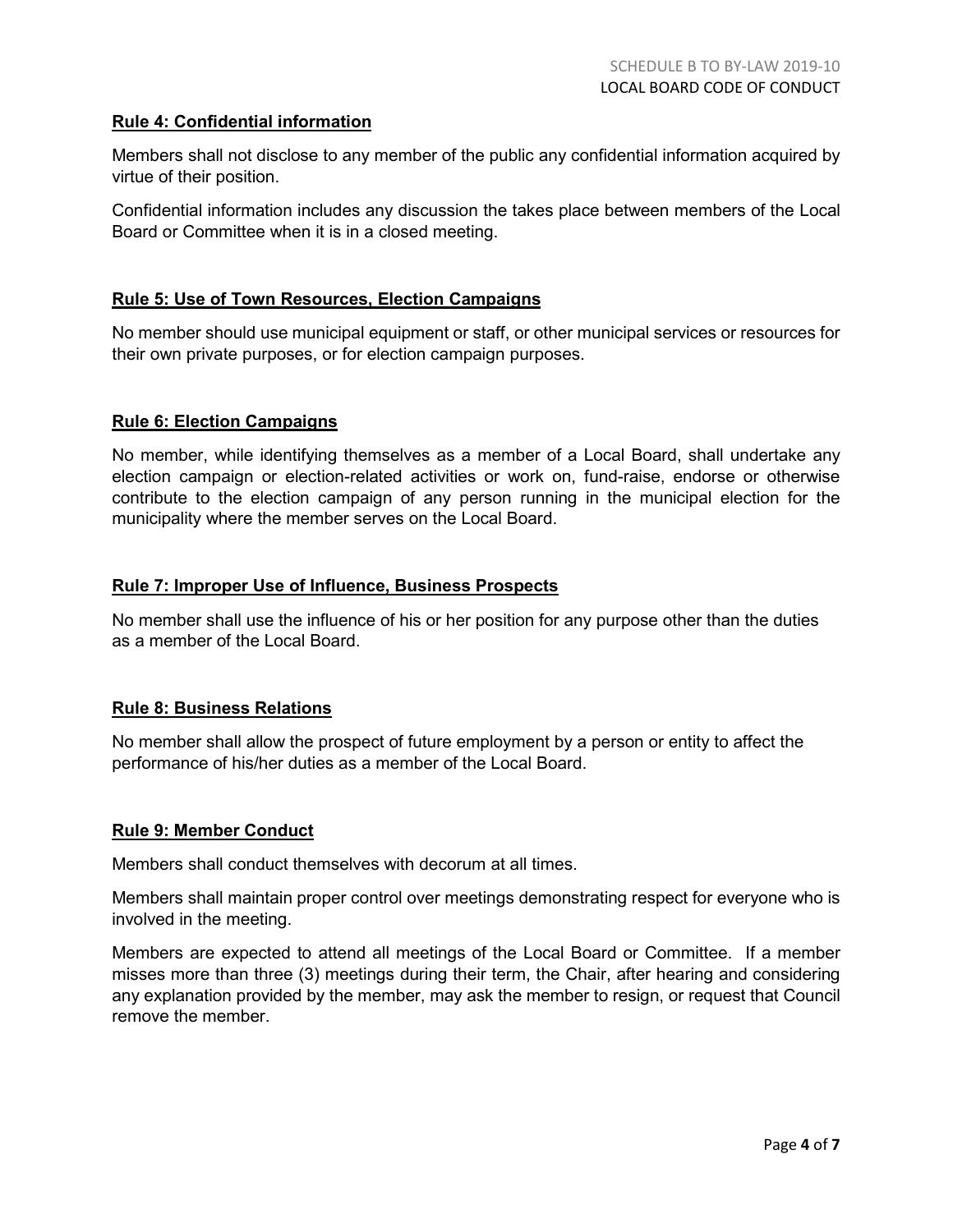#### **Rule 10: Media Communications**

Members shall accurately communicate recommendations and proceedings of their Local Board.

If a member is contacted directly by the media, the member should refer the media to the Chair, or in the absence of the Chair, to the Vice-Chair.

#### **Rule 11: Respect for the Town By-laws and Policies**

Members shall adhere to and encourage public respect for Council, the Local Board, the municipality and its by-laws, policies and procedures.

#### **Rule 12: Respectful Workplace**

Members are governed by the relevant workplace harassment policies in place for staff.

#### **Rule 13: Conduct Respecting Staff**

Members shall be respectful of the role of staff to advise based on political neutrality.

Members shall respect the professionalism of staff, and not exert undue influence on staff.

Members shall not have the ability or authority to direct staff without the permission of the CAO

#### **Rule 14: [Intentionally left blank]**

#### **Rule 15: Reprisals and Obstructing**

It is a violation of this Code of Conduct to obstruct the Integrity Commissioner in the carrying out of his/her responsibilities.

It is a violation of this Code of Conduct to engage in any activity in retaliation against any person because he/she has made a complaint to or otherwise communicated with the Integrity **Commissioner** 

#### **Rule 16: Acting on Advice of Integrity Commissioner**

Advice given by the Integrity Commissioner is binding on the Integrity Commissioner in the event of a complaint.

#### **Part 2**

#### **ADDITIONAL REQUIREMENTS APPLICABLE TO MEMBERS OF ADJUDICATIVE LOCAL BOARDS**

Rule 17: In addition to the provisions applicable to Members of Non-adjudicative Local Boards, the following additional requirements are applicable with respect to the referenced rule: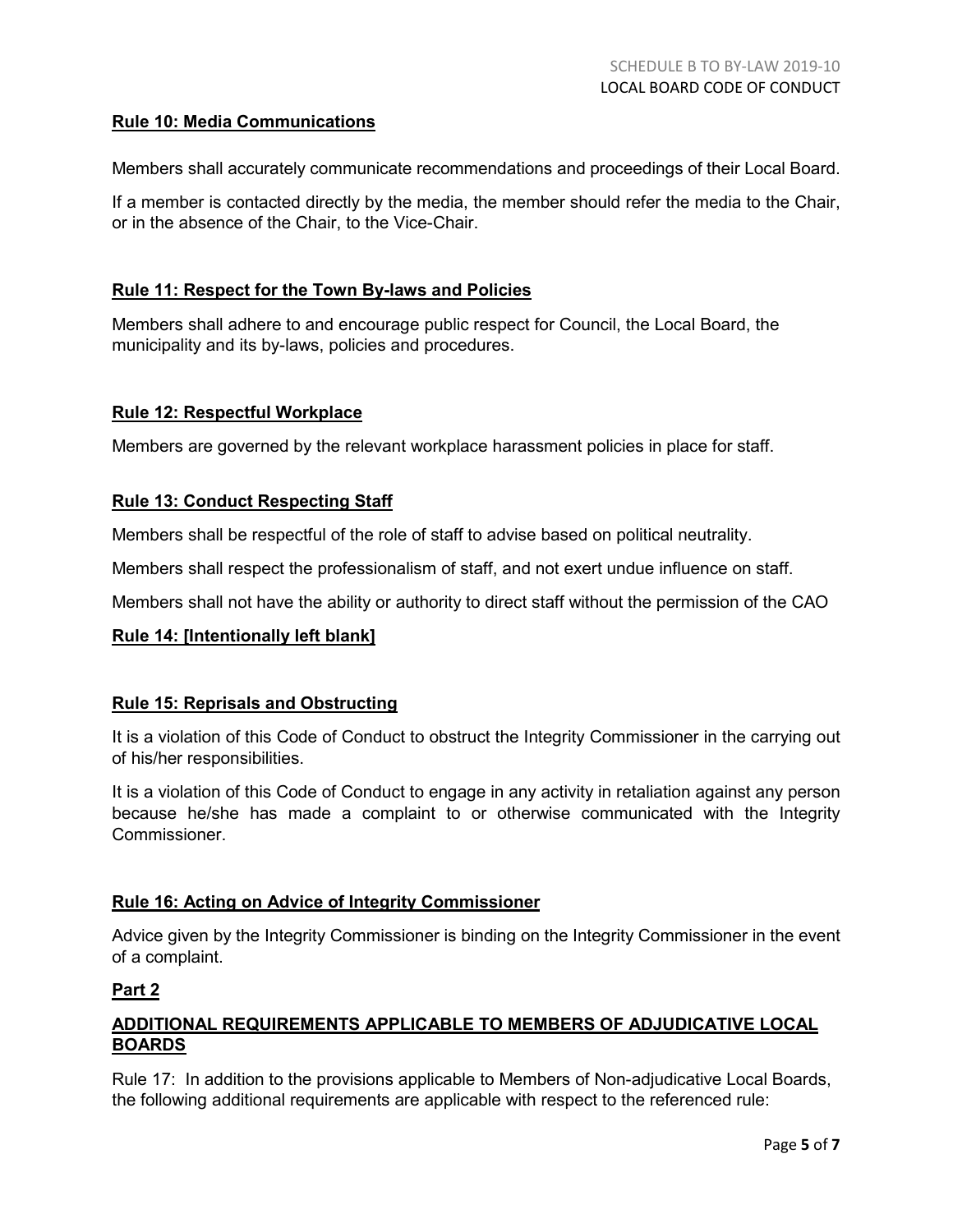#### Rule 2: Gifts, Benefits and Hospitality

Members should recuse themselves from any hearing, to avoid any perception of bias or conflict of interest which may arise as a result of a gift, benefit or hospitality provided by any of the parties or participants potentially affected by the decision of the Local Board.

#### Rule 6: Election Campaigns

Members of Adjudicative Local Boards are prohibited from fundraising for, endorsing, or otherwise contributing to the election campaign of any person running for a seat on Council.

#### Rule 10: Media Communications

Members of adjudicative boards should generally not comment to the media in relation to any decision made by the board or the rationale behind such decision. On the rare occasion when a comment may be appropriate, only the Chair shall serve as a media contact and all enquiries shall be referred to him/her.

#### **Rule 18: Communications with Parties**

Written communication to an adjudicative board shall take place only through the Secretary of the board or the appropriate municipal staff assigned to such board, and shall be copied to all parties or their representatives as appropriate. Oral communications with the adjudicative board about current proceedings shall take place only in the presence of or with the consent of all parties.

Where a party is represented by a representative, all communication between the adjudicative board and the party shall be through the representative, with the exception of notices of hearing, which shall be served upon all parties and their representatives known to the adjudicative board as appropriate.

#### **Rule 19: Independent Nature of Adjudicative Boards**

The Chairs of adjudicative boards should ensure that the actions of any member, as well as Council members and staff attending adjudicative board meetings, are consistent with the arm'slength, quasi-judicial nature of the adjudicative board. Any actions compromising this position should be immediately dealt with by the Chair or panel chair.

Members of adjudicative boards operating at arm's-length from Council should refrain from seeking advice on their roles and responsibilities from Council members. In clarifying their roles and responsibilities, members should seek advice form appropriate staff.

An adjudicative board is required by the applicable laws to operate at arm's-length from and independently of Council. Members should therefore not request members of Council to intervene on applications considered by the adjudicative board. Under the Council Code of Conduct, members of Council are only permitted to communicate to the adjudicative board regarding a matter before the board by a letter addressed to the Secretary of the board which is